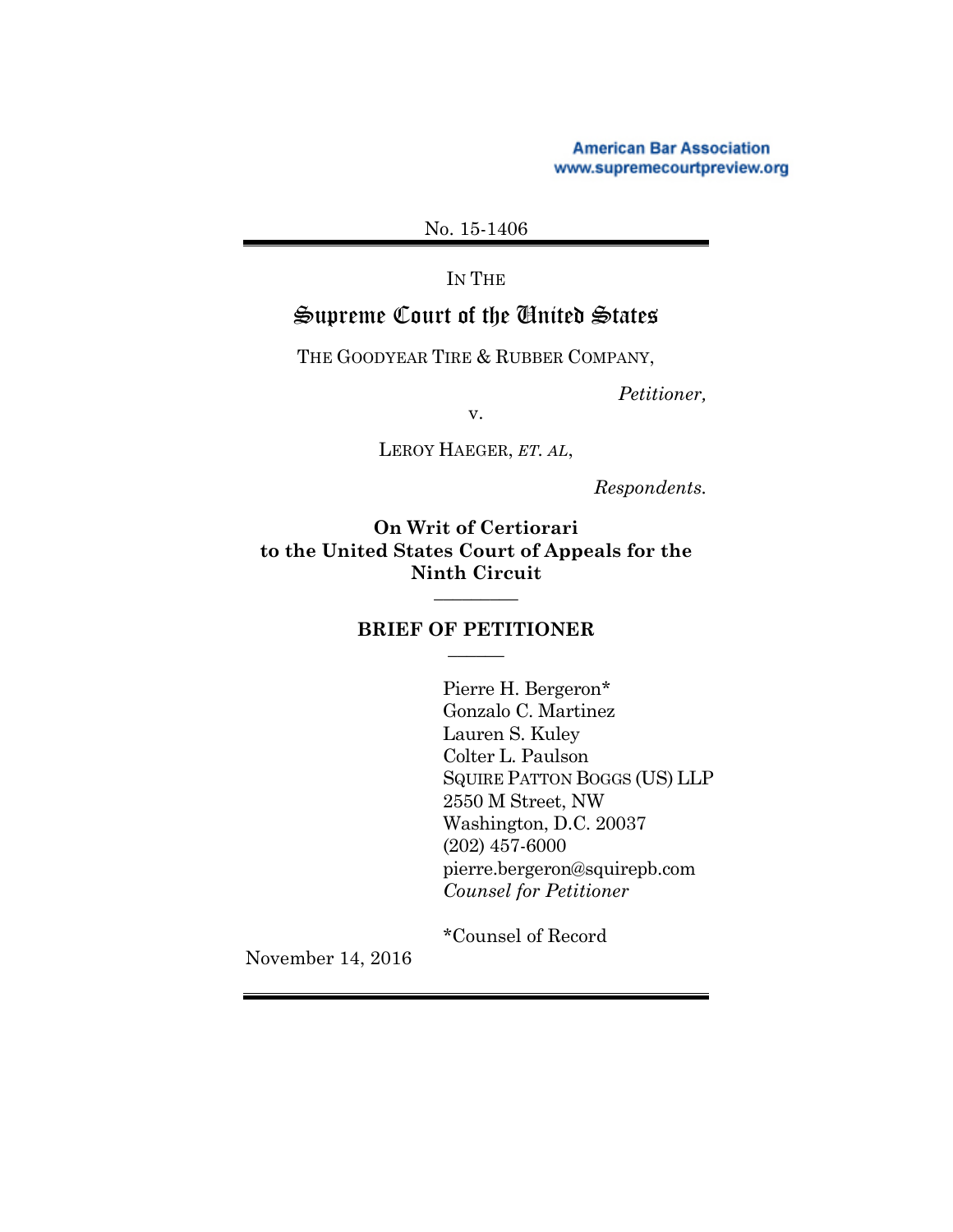# **QUESTION PRESENTED**

Is a federal court required to tailor compensatory civil sanctions imposed under inherent powers to harm directly caused by sanctionable misconduct when the court does not afford sanctioned parties the protections of criminal due process?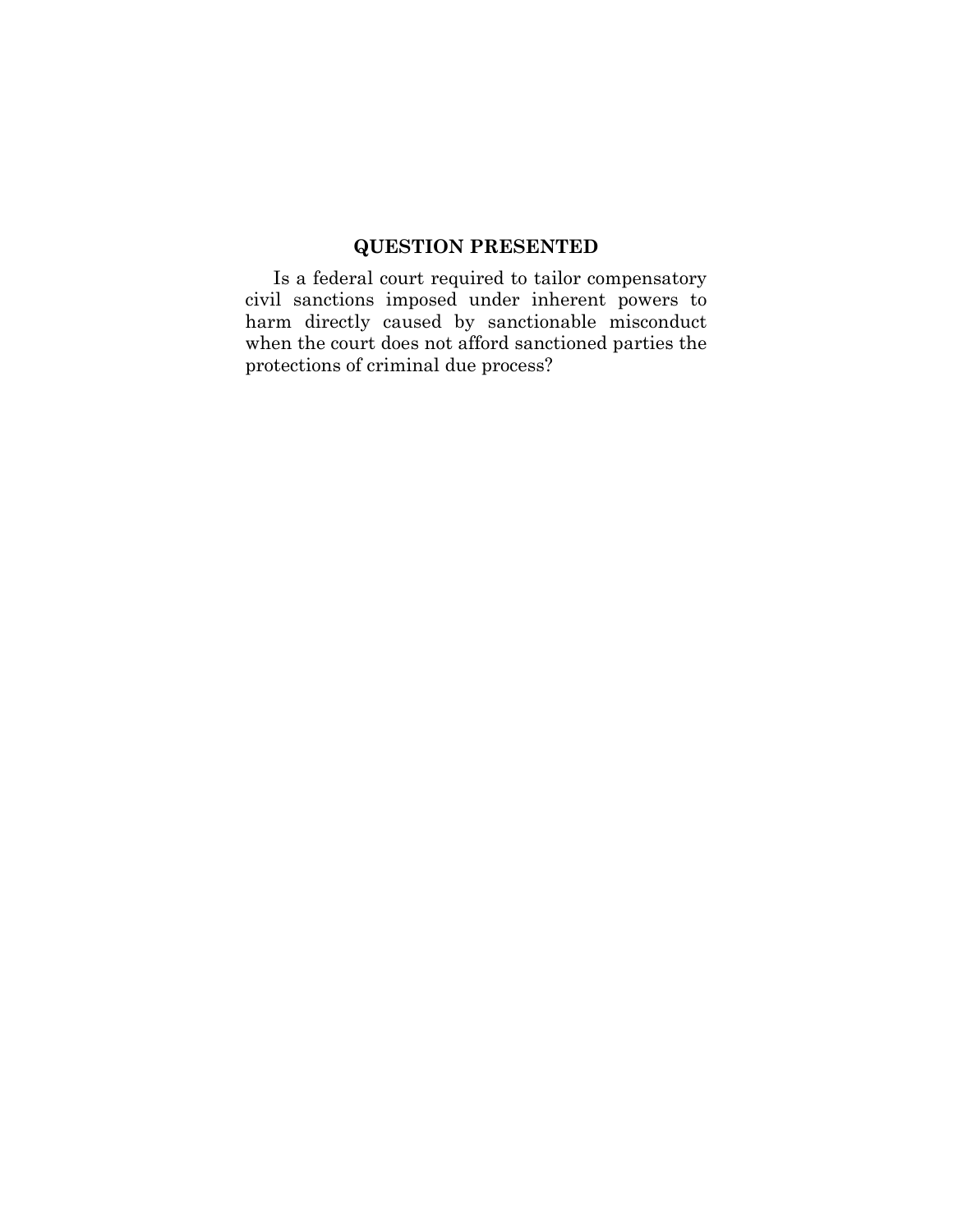#### **LIST OF PARTIES**

Petitioner The Goodyear Tire & Rubber Company ("Goodyear") was an appellant in the Ninth Circuit proceedings, and a defendant and sanctionee in the District of Arizona. Fennemore Craig, P.C., Graeme Hancock, and Basil Musnuff were also appellants in the court of appeals and sanctioned by the district court. These latter individuals and entity have now settled with Plaintiffs.

Goodyear, Spartan Motors, Inc., and Gulfstream Coach, Inc. were defendants in the district court and the Maricopa County Superior Court.

Leroy Haeger, Donna Haeger, Barry Haeger, and Suzanne Haeger, Respondents in this case, were appellees in the Ninth Circuit proceedings, and plaintiffs in the proceedings before the district court and the Maricopa County Superior Court.

### **RULE 29.6 STATEMENT**

Petitioner Goodyear has no parent company and no publicly-held corporation owns 10 percent or more of Petitioner's common stock.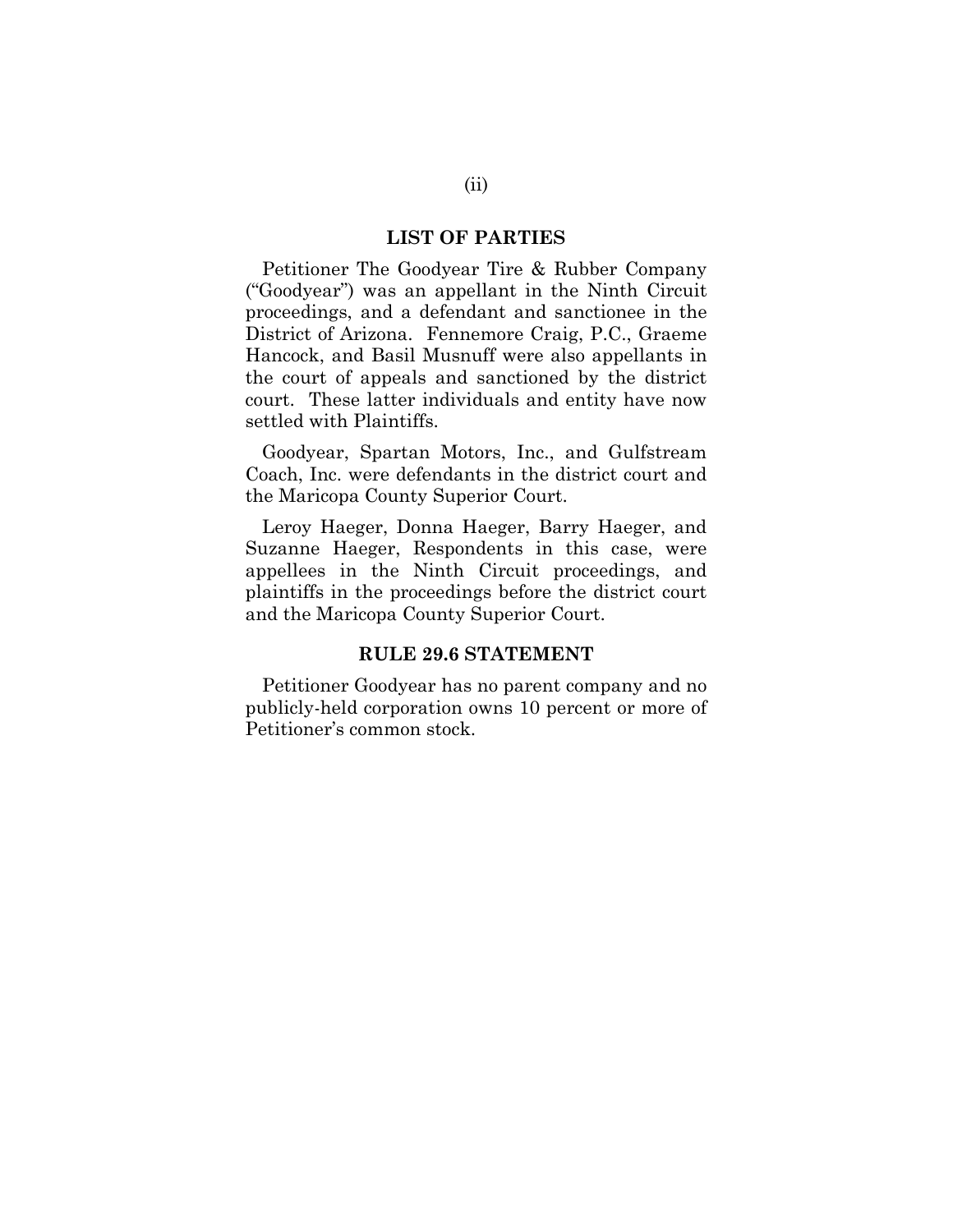# **TABLE OF CONTENTS**

|           | JURISDICTIONAL STATEMENT  1                                                                                                                                        |
|-----------|--------------------------------------------------------------------------------------------------------------------------------------------------------------------|
|           | CONSTITUTIONAL PROVISIONS INVOLVED  1                                                                                                                              |
|           |                                                                                                                                                                    |
| А.        | Background on the Underlying                                                                                                                                       |
| <b>B.</b> | The District Court Sanctions Goodyear<br>and Counsel Under Its Inherent                                                                                            |
| C.        | The District Court Declines to Limit Its                                                                                                                           |
| D.        |                                                                                                                                                                    |
|           |                                                                                                                                                                    |
|           |                                                                                                                                                                    |
| I.        | A Federal Court Must Apply Causation<br>When Imposing Monetary Inherent                                                                                            |
|           | $A_{\cdot}$<br><b>Inherent Powers Must Be</b><br>Limited By Principles of<br>Separation of Powers, Due<br>Process, the American Rule, and<br>Judicial Restraint 12 |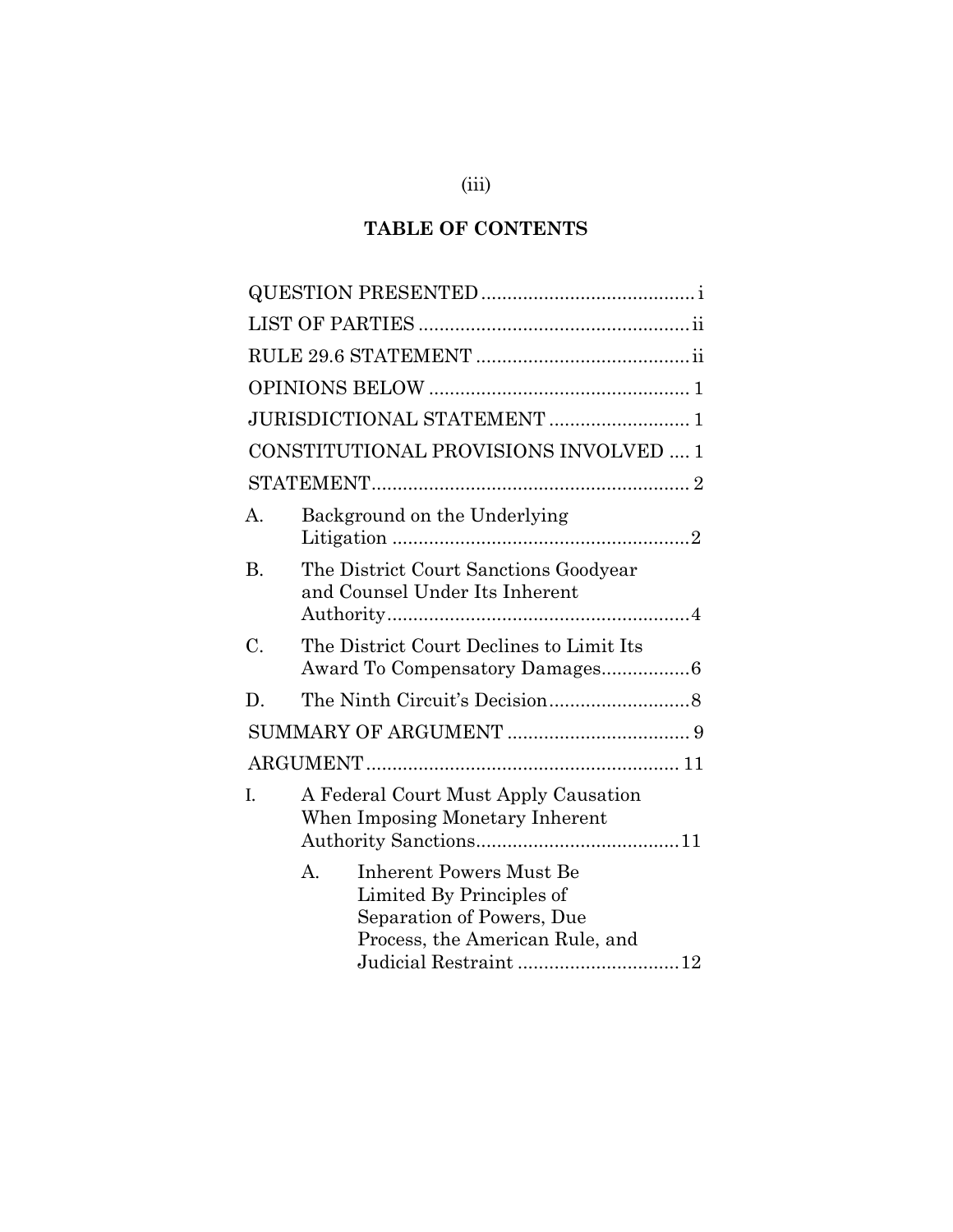|     | В.           | <i>Bagwell</i> Recognizes a Causation                                                                   |  |
|-----|--------------|---------------------------------------------------------------------------------------------------------|--|
|     | C.           | <i>Chambers</i> Does Not Repudiate                                                                      |  |
|     | D.           | <b>Other Sanctions Mechanisms</b><br>Require a Direct Causation                                         |  |
| II. |              | This Case Illustrates the Need for a<br>Direct Causation Requirement32                                  |  |
|     | $\mathbf{A}$ | The Courts Below Did Not Apply<br>the Correct Standard32                                                |  |
|     | В.           | Failure To Require Direct<br>Causation Creates an<br>Unworkable Standard Without<br>Meaningful Checks38 |  |
|     |              |                                                                                                         |  |

# (iv)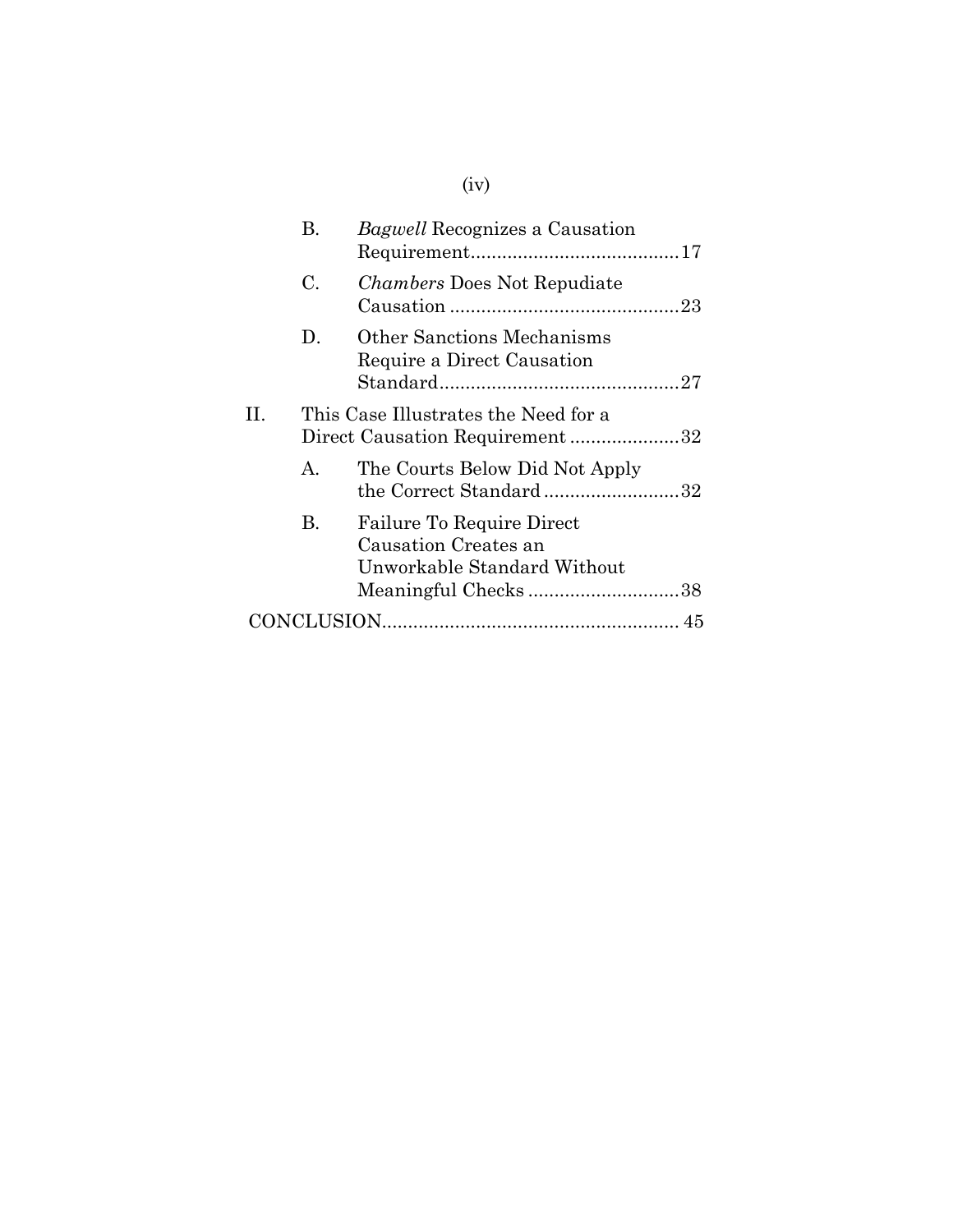# **TABLE OF AUTHORITIES**

**CASES**

# PAGE

| Allied Materials Corp. v. Superior Products<br>Co., 620 F.2d 224 (10th Cir. 1980) 37 |
|--------------------------------------------------------------------------------------|
| Alyeska Pipeline Service Co. v. Wilderness                                           |
| Anderson v. Dunn,                                                                    |
| B.K.B. v. Maui Police Dept.,                                                         |
| Baker Botts LLP v. ASARCO LLC,                                                       |
| Bank of Nova Scotia v. United States,                                                |
| Batson v. Neal Spelce Assoc., Inc.,                                                  |
| Baycol Steering Comm. v. Bayer Corp.,<br>419 F.3d 794 (8th Cir. 2005)22, 34          |
| BDT Products, Inc. v. Lexmark Int'l, Inc.,                                           |
| Bloom v. Illinois,<br>391 U.S. 194 (1968) 17, 40, 44, 45                             |
| Bradley v. Am. Household, Inc.,<br>378 F.3d 373 (4th Cir. 2004)22, 34                |

(v)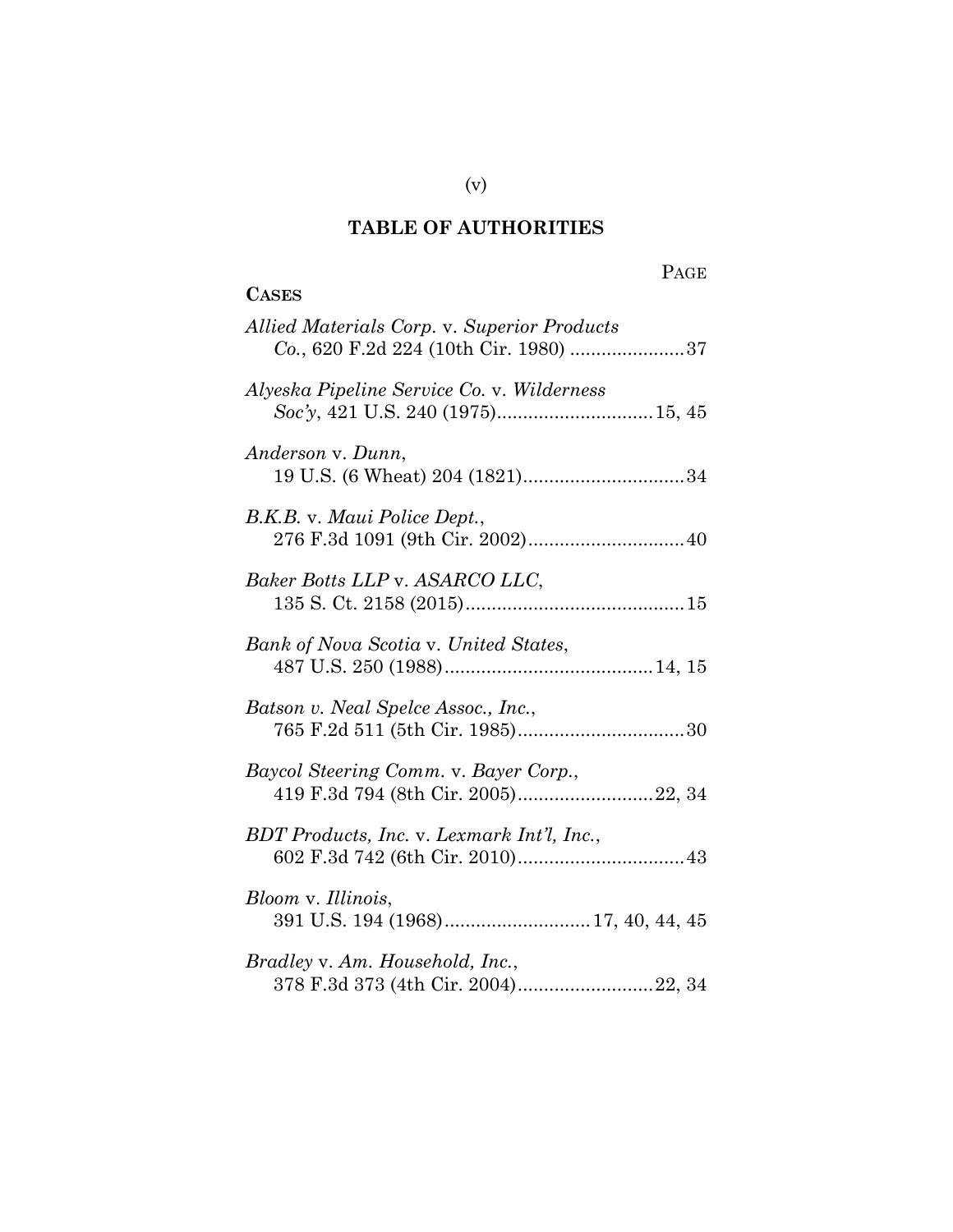| <i>Browning v. Kramer,</i><br>931 F.2d 340 (5th Cir. 1991)29, 37                      |
|---------------------------------------------------------------------------------------|
| Buffington v. Balt. Cty.,<br>913 F.2d 113 (4th Cir. 1990)34                           |
| Carlisle v. United States,                                                            |
| Chambers v. NASCO, Inc.,                                                              |
| Charbono v. Sumski (In re Charbono),                                                  |
| ClearValue, Inc. v. Pearl River Polymers,<br>Inc., 560 F.3d 1291 (Fed. Cir. 2009) 44  |
| Compare First Bank v. Hartford<br>Underwriters Ins. Co., 307 F.3d 501  44             |
| Cooter & Gell v. Hartmarx Corp.,                                                      |
| Crowe v. Smith,                                                                       |
| De Manez v. Bridgestone Firestone N. Am.<br>Tire, LLC, 533 F.3d 578 (7th Cir. 2008)22 |
| Degen v. United States,                                                               |
| Dietz v. Bouldin,                                                                     |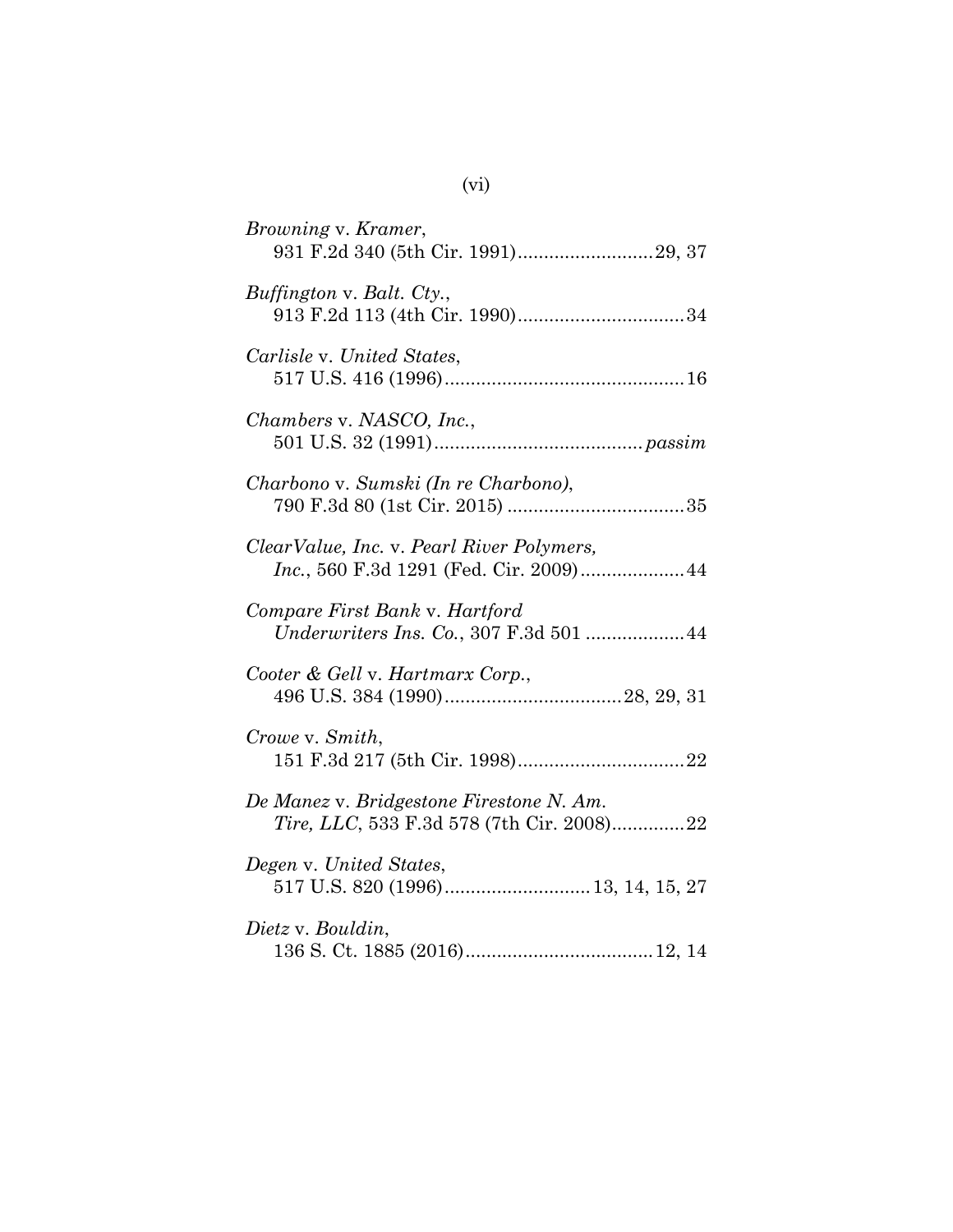| <i>Estate of Leroy Hager v. Goodyear Tire &amp;</i><br><i>Rubber Co., No. 2013-052753 (Maricopa</i> |
|-----------------------------------------------------------------------------------------------------|
| F.J. Hanshaw Enters. v. Emerald River<br>Dev., Inc., 244 F.3d 1128 (9th Cir. 2001) 22               |
| Fink v. Gomez,                                                                                      |
| Finney v. Hutto,                                                                                    |
| Fox v. Vice,                                                                                        |
| FTC v. Kuykendall,<br>371 F.3d 745 (10th Cir. 2004)36                                               |
| Gen. Bldg. Contractors Ass'n v. Pa.,                                                                |
| Gompers v. Bucks Stove & Range Co.,                                                                 |
| Hutto v. Finney,<br>437 U.S. 678 (1978) 20, 24, 25, 26, 39                                          |
| Int'l Union v. Bagwell,                                                                             |
| Link v. Wabash R.R. Co.,                                                                            |
| Mackler Prods., Inc. v. Cohen,<br>146 F.3d 126 (2d Cir. 1998) 22, 41                                |

# (vii)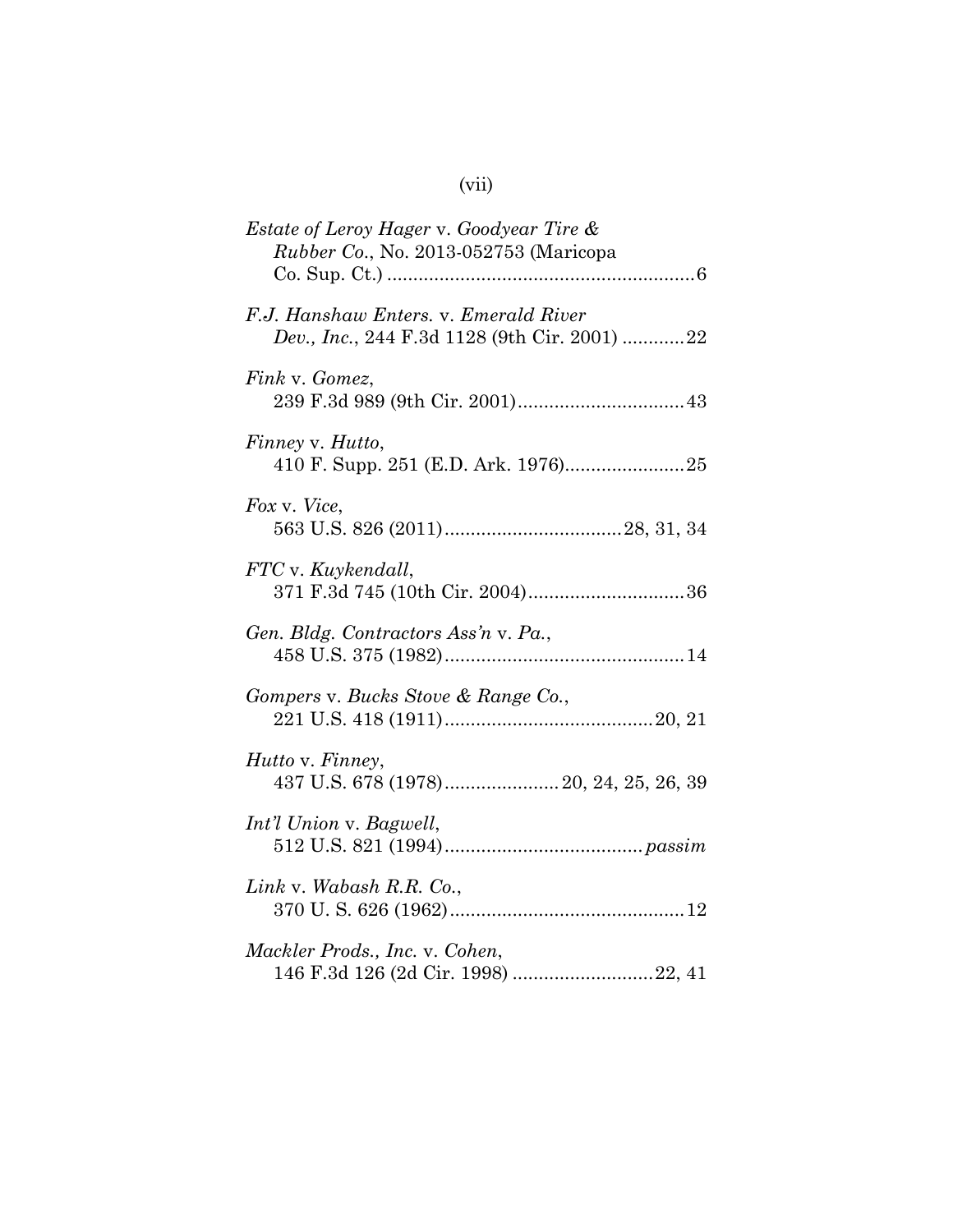| Manion v. Am. Airlines, Inc.,                                                         |
|---------------------------------------------------------------------------------------|
| Maynard v. Nygren,                                                                    |
| Michaelson v. United States,                                                          |
| Missouri v. Jenkins,                                                                  |
| Montrose Med. Group Participating Sav.<br>Plan v. Bulger, 243 F.3d 773 (3d Cir.       |
| Nasco, Inc. v. Calcasieu TV & Radio,                                                  |
| Natural Gas Pipeline Co. of Am. v. Energy<br>Gathering, 86 F.3d 464 (5th Cir. 1996)35 |
| Oliveri v. Thompson,                                                                  |
| Penfield Co. of Cal. v. SEC,                                                          |
| Roadway Express, Inc. v. Piper,<br>447 U.S. 752 (1980) 12, 14, 15, 21, 35, 45         |
| Sacher v. United States,                                                              |
| Spallone v. United States,                                                            |

(viii)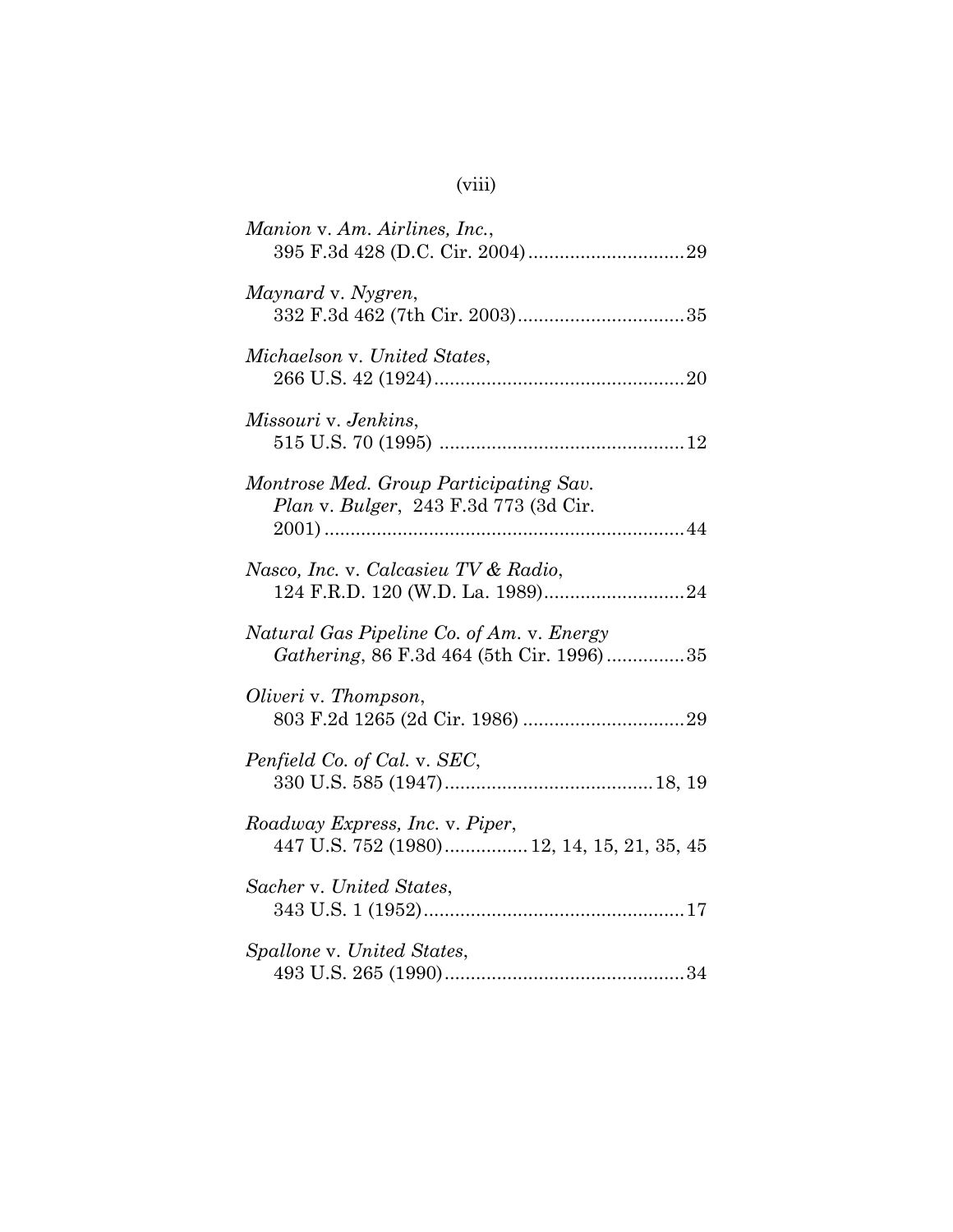| Toledo Scale Co. v. Computing Scale Co.,                              |
|-----------------------------------------------------------------------|
| Topalian v. Ehrman,                                                   |
| In re Tutu Wells Contamination Litig.,                                |
| United States v. Aleo,<br>681 F.3d 290 (6th Cir. 2012) 16, 17, 21, 44 |
| United States v. Hasting,                                             |
| United States v. Hudson,                                              |
| United States v. Romero-Lopez,                                        |
| United States v. United Mine Workers,                                 |
| Williamson v. Dispatch Printing Co.,                                  |
| Young v. United States ex rel. Vuitton et Fils                        |
| <b>Statutes and Rules</b>                                             |
|                                                                       |
|                                                                       |
|                                                                       |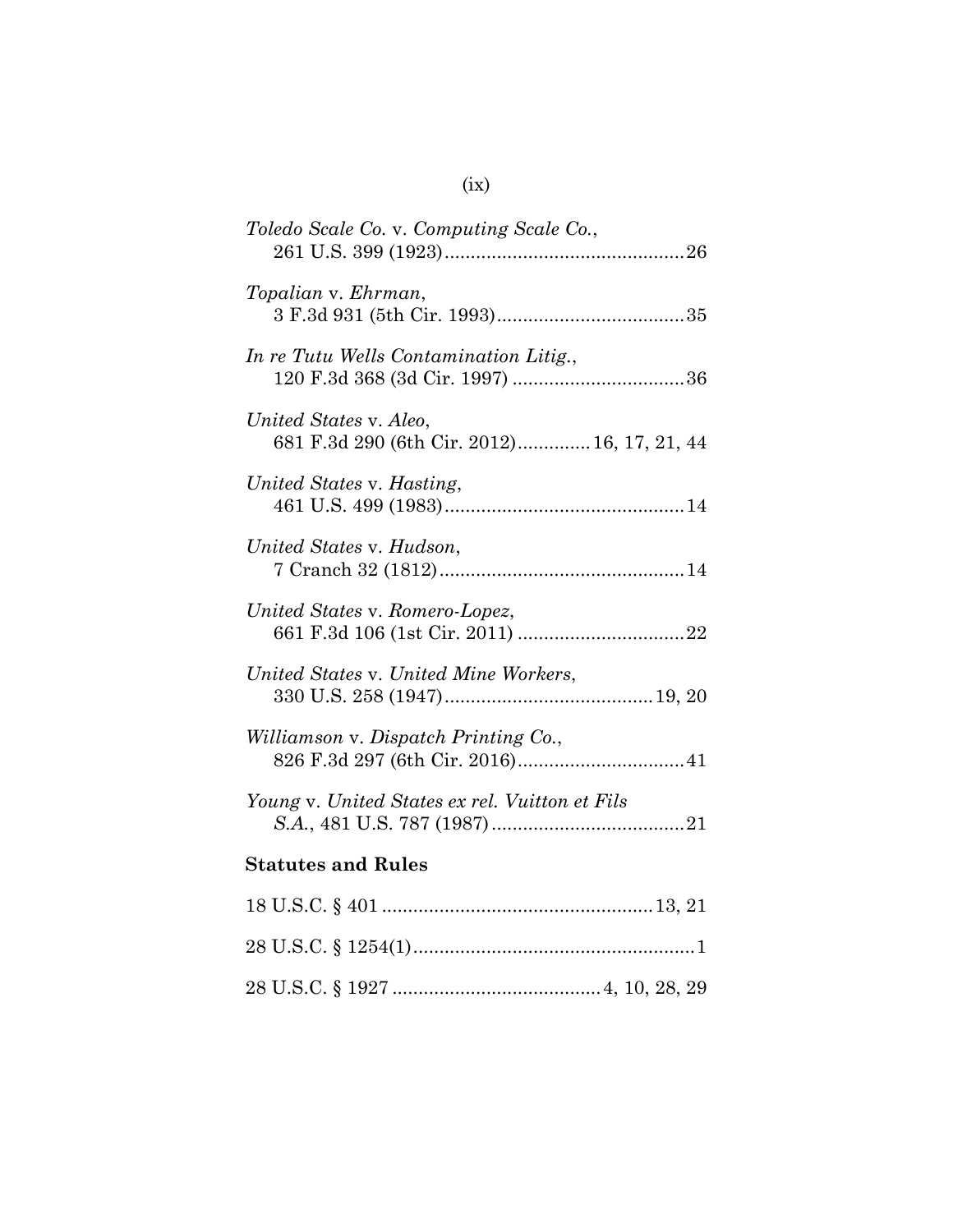# **Other Authorities**

| Robert J. Pushaw, Jr., <i>Inherent Powers of</i> |  |
|--------------------------------------------------|--|
| Federal Courts and the Structural                |  |
| Constitution, 86 IOWA L. REV. 735 (2001) 40      |  |
|                                                  |  |
|                                                  |  |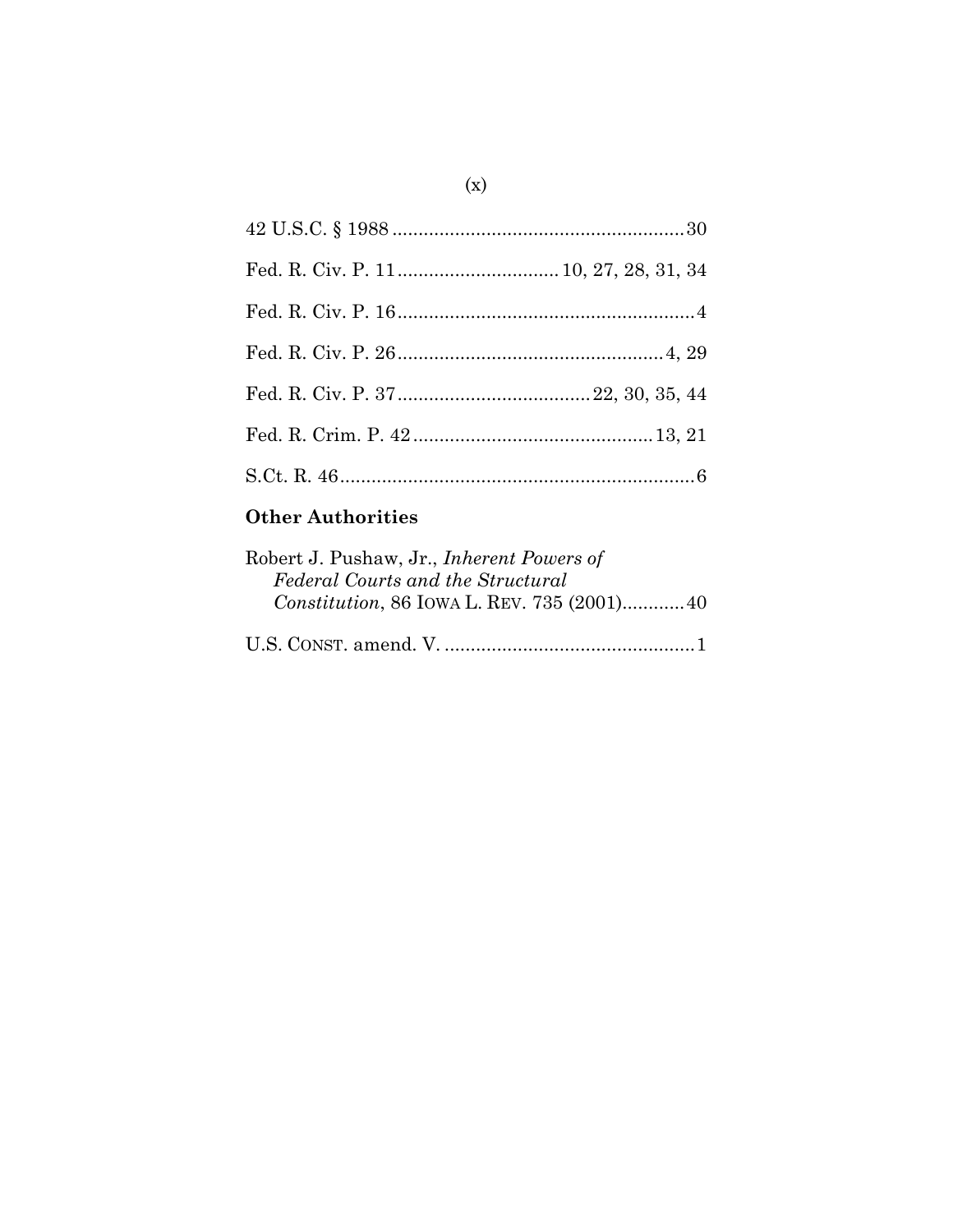#### **OPINIONS BELOW**

The original Ninth Circuit opinion is reported at 793 F.3d 1122 (9th Cir. 2015), and the panel opinion as amended (Pet. App. 1a-50a) is reported at 813 F.3d 1233 (9th Cir. 2016). The order of the Ninth Circuit denying rehearing and rehearing en banc (Pet. App. 5a-6a) is available at 2016 U.S. App. Lexis 2722 (9th Cir. Feb. 16, 2016).

The proposed order of the District of Arizona finding grounds for sanctions (Pet. App. 51a-82a) is unreported but publicly available on PACER, and the decision imposing sanctions (Pet. App. 83a-172a) is reported at 906 F. Supp. 2d 938 (D. Ariz. 2012). The court's decision allocating costs and fees (Pet. App. 173a-196a) is available at 2013 U.S. Dist. LEXIS 189796 (D. Ariz. Aug. 26, 2013).

#### **JURISDICTIONAL STATEMENT**

The Ninth Circuit denied Goodyear's petition for rehearing on February 16, 2016 in conjunction with the issuance of its amended opinion. Pet. App. 5-6a*.* A timely Petition followed on May 16, 2016, and this Court granted *certiorari* on September 29, 2016. The jurisdiction of this Court is invoked under 28 U.S.C.  $§ 1254(1).$ 

#### **CONSTITUTIONAL PROVISIONS INVOLVED**

This case involves the federally-recognized "inherent authority" of a court to impose sanctions and the constitutional separation of powers and due process restraints upon such authority. U.S. CONST. amend. V ("No person shall be … deprived of life, liberty, or property, without due process of law[.]").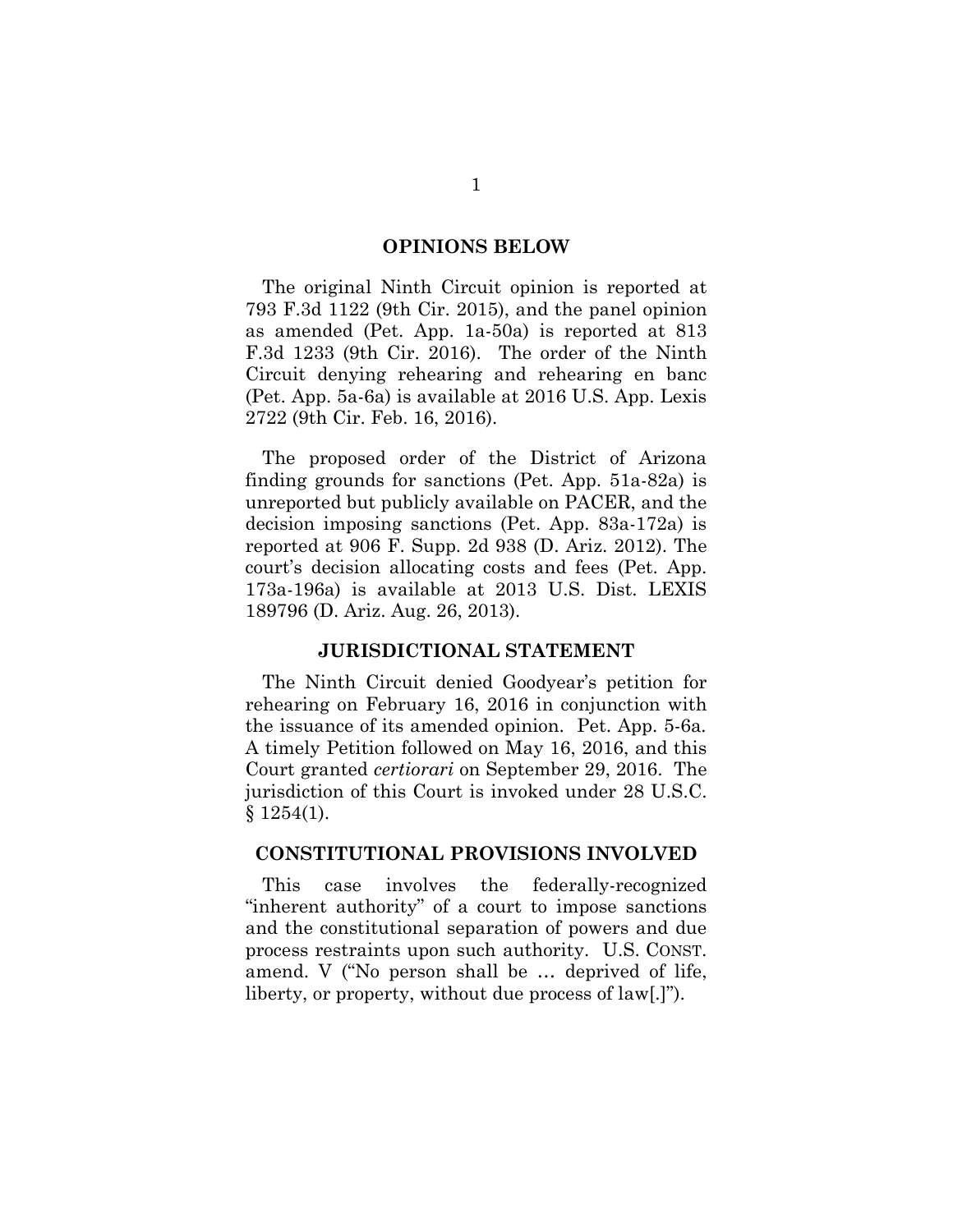#### **STATEMENT**

In this case, the district court, invoking its inherent power, issued a \$2.7 million sanction—the largest ever in the District of Arizona and one of the largest ever imposed pursuant to a court's inherent power—against Goodyear and its outside counsel.

### **A. Background on the Underlying Litigation**

The sanctions proceedings stem from certain documents that were not produced during the course of discovery in the underlying litigation. The document featured most prominently by Plaintiffs was a "Heat Rise" test relating to an allegedly defective Goodyear tire.

Plaintiffs Leroy, Donna, Barry, and Suzanne Haeger sued Goodyear and others in Arizona state court in June 2005 (subsequently removed), claiming that a defect in a Goodyear "G159" tire caused a motor home accident. Pet. App. 8a; J.A. 36. Around the time of this case, Goodyear faced a number of lawsuits in different jurisdictions involving G159 tires. Goodyear accordingly retained Basil Munsuff of Roetzel & Andress, LPA as national coordinating counsel to manage the litigation and to coordinate discovery efforts across the various cases. Goodyear also hired Graeme Hancock of Fennemore Craig, P.C. as local counsel.

Mr. Munsuff worked directly with Goodyear engineers and technicians to locate documents. At the direction of counsel, Goodyear personnel combed through multiple electronic databases, engineering files, and documents in long-term storage in scores of banker's boxes and filing cabinets. ER426-27,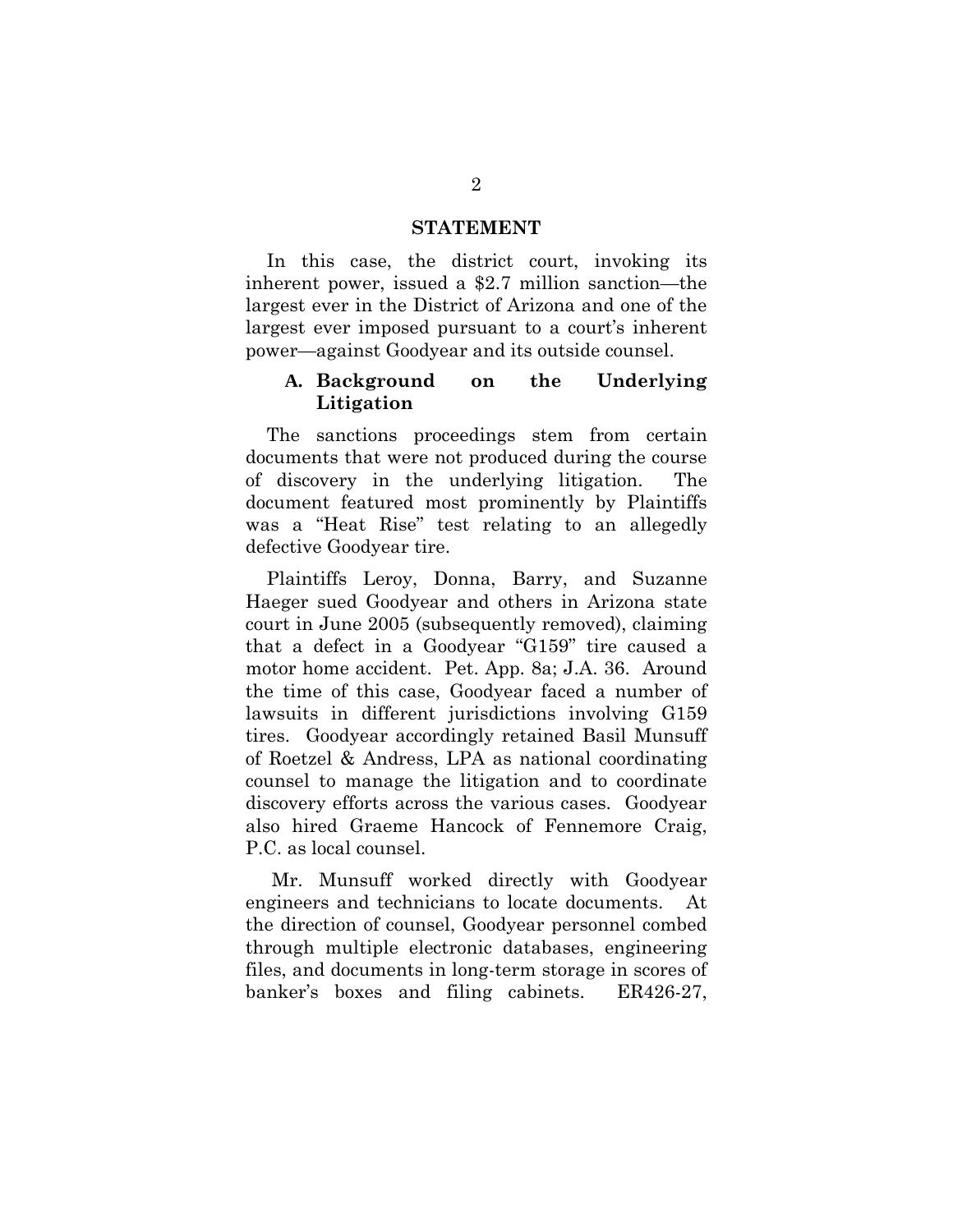ER431-33.<sup>1</sup> Goodyear also reached out to former employees for assistance with these efforts. *Id.* Goodyear personnel eventually located all of the available testing data (including the Heat Rise test) and sent these documents directly to Mr. Munsuff. ER431-33, ER1013-14, ER1057-58.

In their initial set of document requests, Plaintiffs asked for a multitude of testing data, including "[a]ll test records for the G159 tires," which would have encompassed the Heat Rise test. ER639. Goodyear objected to the first set of requests for a variety of reasons, including overbreadth. Plaintiffs never filed a motion to compel in response.

Mr. Musnuff later advised Goodyear that the discovery requests had been narrowed, and consistent with that advice, Plaintiffs submitted a third request for production. It sought only "any speed or endurance testing" for "highway purposes" at 65 mph and 75 mph. ER680. After consulting with technicians at Goodyear regarding its internal purposes and uses for the various tests, Mr. Munsuff made the legal determination that the Heat Rise test was not responsive to this request: "I determined that it did not need to be produced." ER128-29.

The Heat Rise test was, however, produced in at least two other G159 cases that Goodyear was defending, *Schalmo* v. *Goodyear* in Florida and *Woods* v. *Goodyear* in Alabama. *Schalmo* went to trial, resulting in a \$5.6 million verdict against

<sup>1</sup> "ER" cites reference the Excerpts of Record filed at the Ninth Circuit in this case.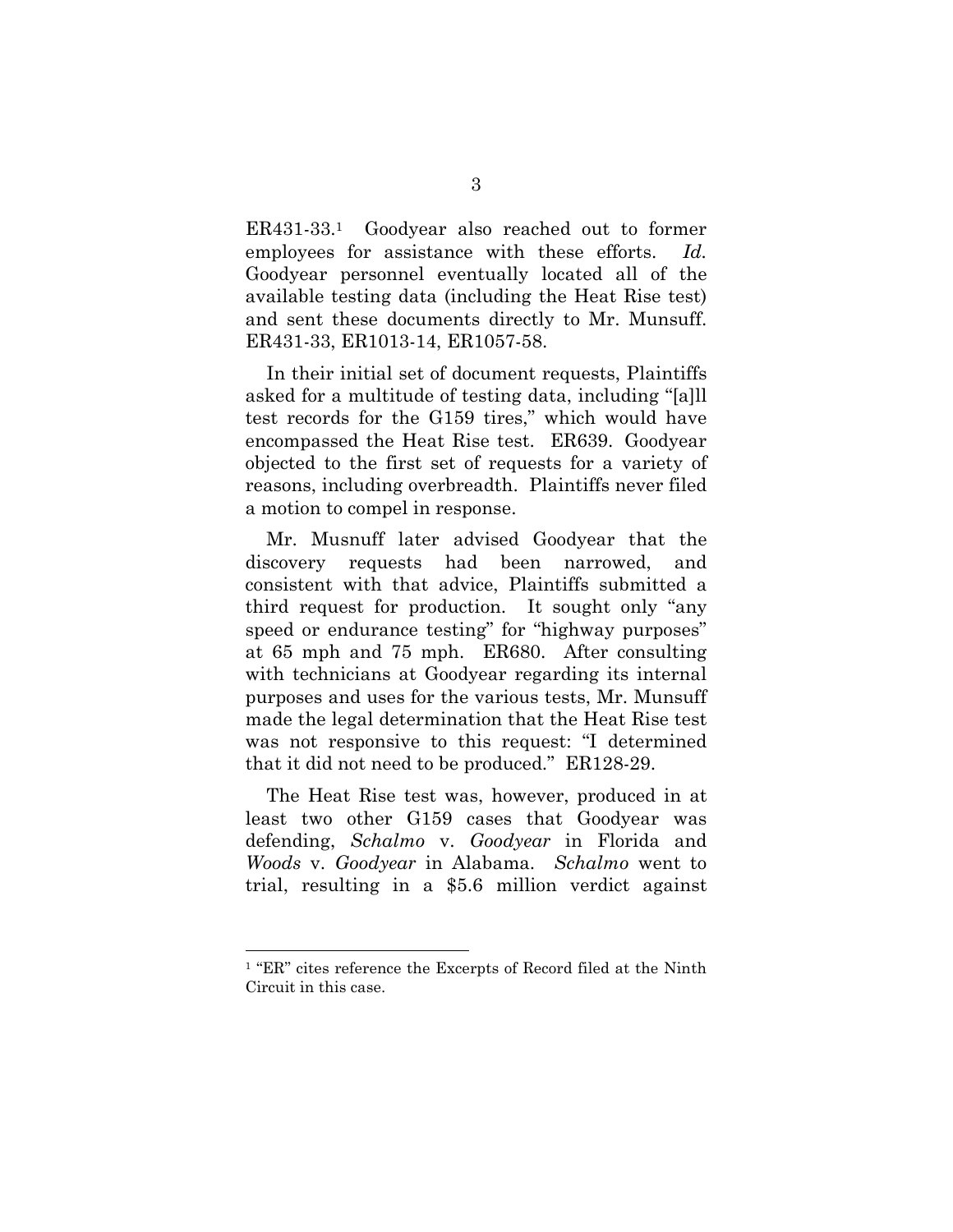Goodyear. Pet. App. 114a-119a. The parties settled *Woods* just before trial. *Id*.; ER944.

After five years of intense litigation in the *Haeger* case, the parties settled on the eve of trial in April 2010.

# **B. The District Court Sanctions Goodyear and Counsel Under Its Inherent Authority.**

Over a year after the settlement, Plaintiffs moved for sanctions for discovery fraud because Goodyear did not produce the Heat Rise test, relying on Fed. R. Civ. P. 16(f), 26(g), 37(b), and 37(c). ER720. Goodyear's response accordingly focused on the standards under those rules and did not address the prospect of inherent authority sanctions. ER573-88. Both parties requested oral argument.

Without waiting for oral argument, the district court issued proposed "findings of fact and conclusions of law," determining that Mr. Musnuff, Mr. Hancock, and Goodyear deliberately sought to "prevent the disclosure of the internal heat test results." Pet App. 51a-82a. Though the parties had not briefed the issue, the court relied on its inherent authority as its primary basis for sanctions. *Id*. at 69a-70a. The court also invoked 28 U.S.C. § 1927 against counsel (recognizing that the statute could not reach Goodyear), but declined to rely on any of Plaintiffs' arguments regarding sanctions under the discovery rules.

After deeming Goodyear and counsel guilty of withholding documents, the proposed order stated that the only issues left were determining who was responsible "for each instance of misconduct" and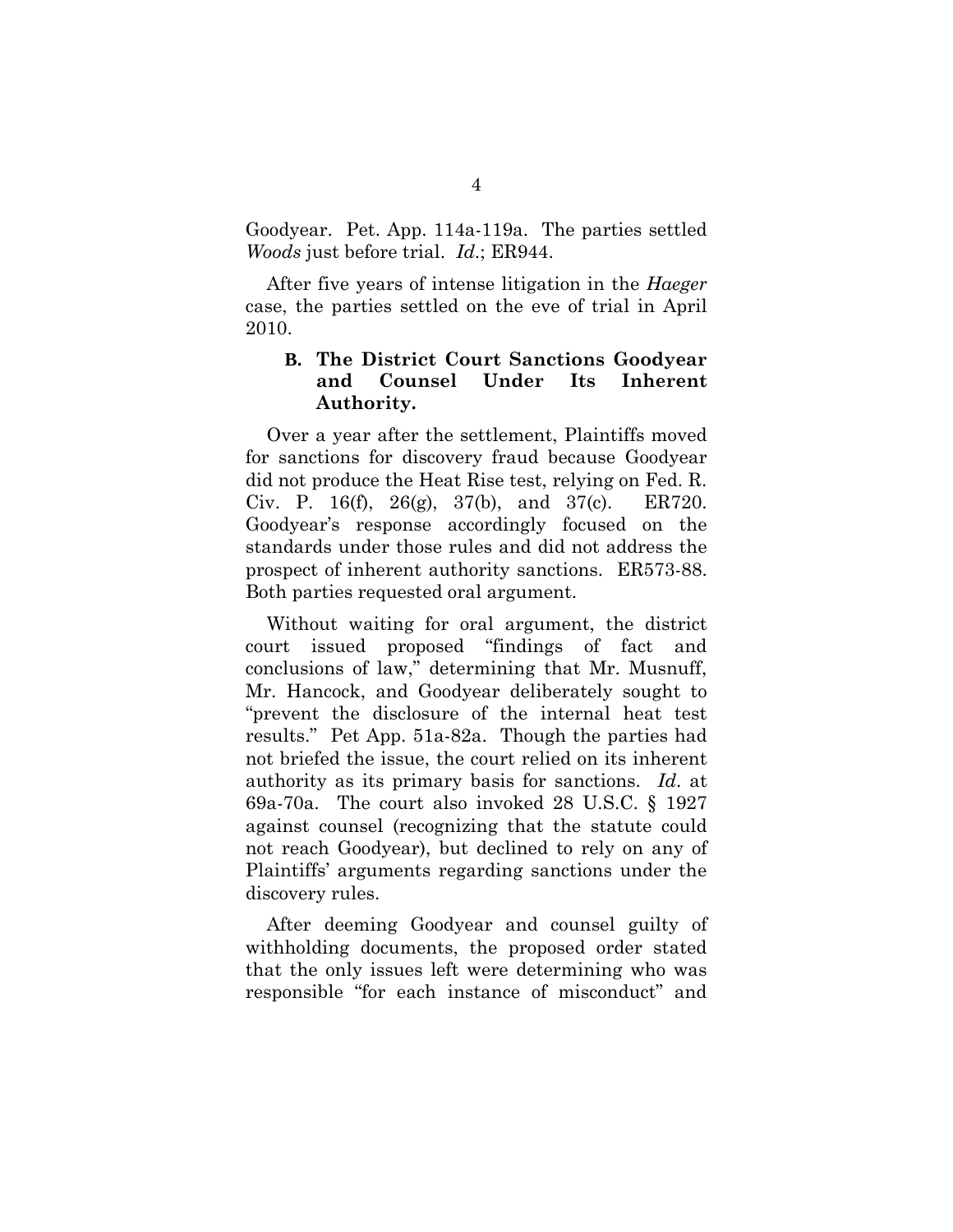"the appropriate amount to be awarded." *Id*. at 82a. But the court had already charted its course: "the Court must impose sanctions." *Id.* at 81a. It then directed the potentially sanctioned parties to respond to certain questions and attend an evidentiary hearing.

Both Mr. Musnuff and Mr. Hancock testified at the subsequent hearing. ER87-ER285. Mr. Musnuff explained that he made the decisions to object or produce documents, and he further confirmed that Goodyear's in-house counsel, Deborah Okey, never said "in words or in substances, don't produce the heat rise tests." ER175-76. Nonetheless, the district court later found that Ms. Okey retained final authority for approving discovery responses, and was copied on some of the emails between outside counsel regarding discovery. Pet. App. 88a, 93a-94a.

In the wake of the hearing, the district court ordered the production of additional documents, including privileged communications between counsel and Goodyear. Goodyear produced over 13,000 pages of documents, none of which revealed any directive by Goodyear to withhold the Heat Rise test or any other information.

After further briefing, the district court issued a final sanctions decision that largely reiterated its earlier conclusions. The court found that Goodyear, Mr. Hancock, and Mr. Musnuff all acted in bad faith in the course of "adopt[ing] a plan of making discovery as difficult as possible." Pet. App. 83a-172a, 150a. Although it did not find that Goodyear took any specific action to direct counsel to withhold documents, the court held that Goodyear was responsible for the conduct of its outside counsel.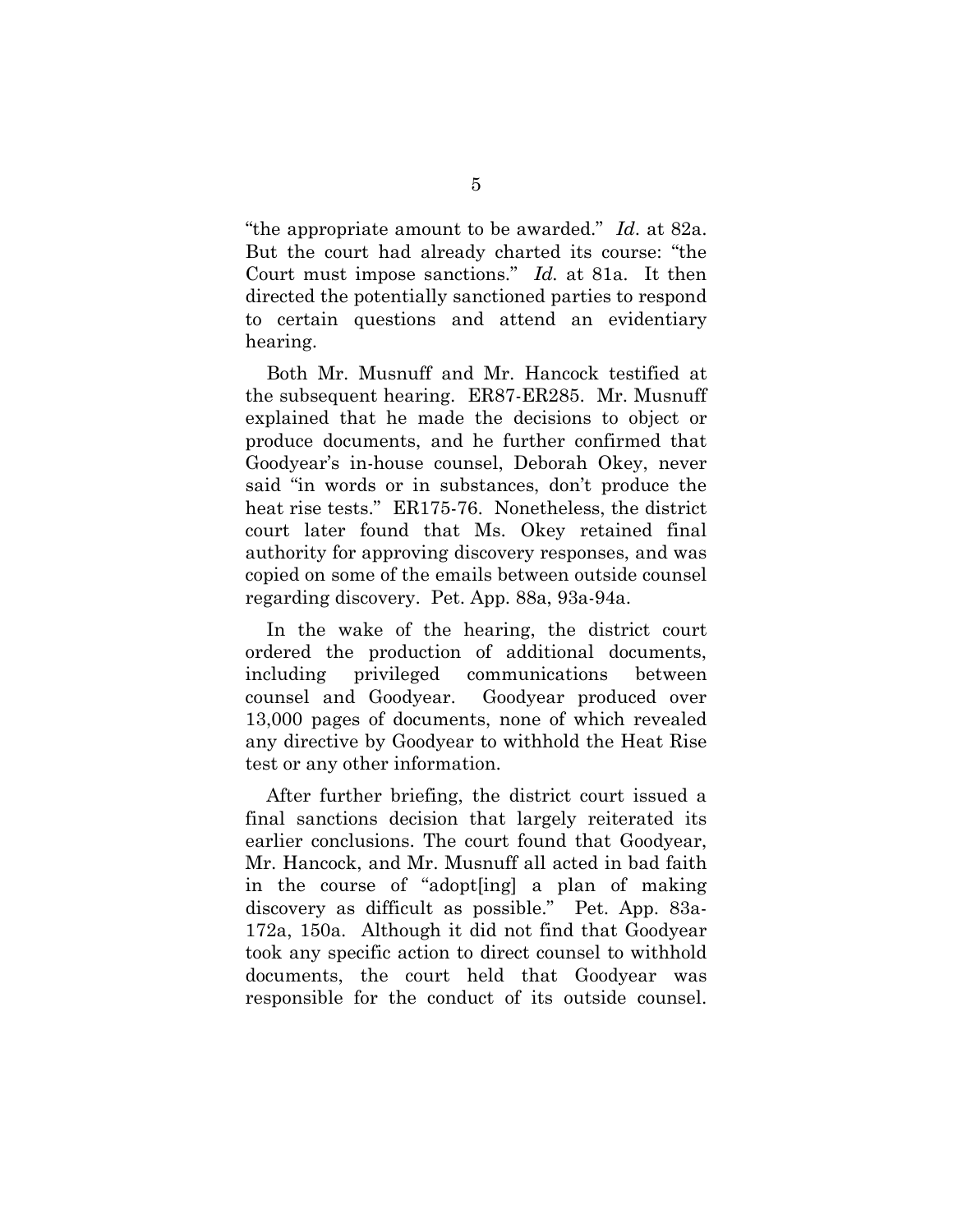The decision specifically faulted Ms. Okey for her description of a court order from another case in a declaration during the sanctions proceeding. *Id.* at 133a, 164a. The court also found that another Goodyear employee, Mr. Olsen, had inaccurately characterized his knowledge of the Heat Rise test in a deposition and a declaration. *Id.* at 134-35a.

As it imposed sanctions, the court noted that Plaintiffs "may wish to affirm their settlement agreement and pursue an independent cause of action for fraud." Pet. App. 153a. Duly prompted, Plaintiffs later commenced a separate state court lawsuit for fraud, abuse of process, and negligent misrepresentation against Mr. Musnuff, Mr. Hancock, Goodyear, and others in state court. *See Estate of Leroy Hager* v. *Goodyear Tire & Rubber Co*., No. 2013-052753 (Maricopa Co. Sup. Ct.). Among other relief, Plaintiffs seek the same fees and costs that were awarded in this case. Mr. Musnuff, Mr. Hancock, and their associated law firms recently settled with Plaintiffs in both the state court matter as well as this case. Consequently, both have dismissed their cases before this Court pursuant to S. Ct. R. 46.

## **C. The District Court Declines to Limit Its Award to Compensatory Damages.**

The district court awarded Plaintiffs "*all* of the attorneys' fees and costs" they incurred after Goodyear responded to Plaintiffs' initial discovery requests for "all test records." Pet. App. 152a (emphasis in original). The total fee award amounted to \$2,741,201, nearly all of the fees and costs Plaintiffs incurred over the entire litigation. Pet. App. 44a, 185a. The court ordered that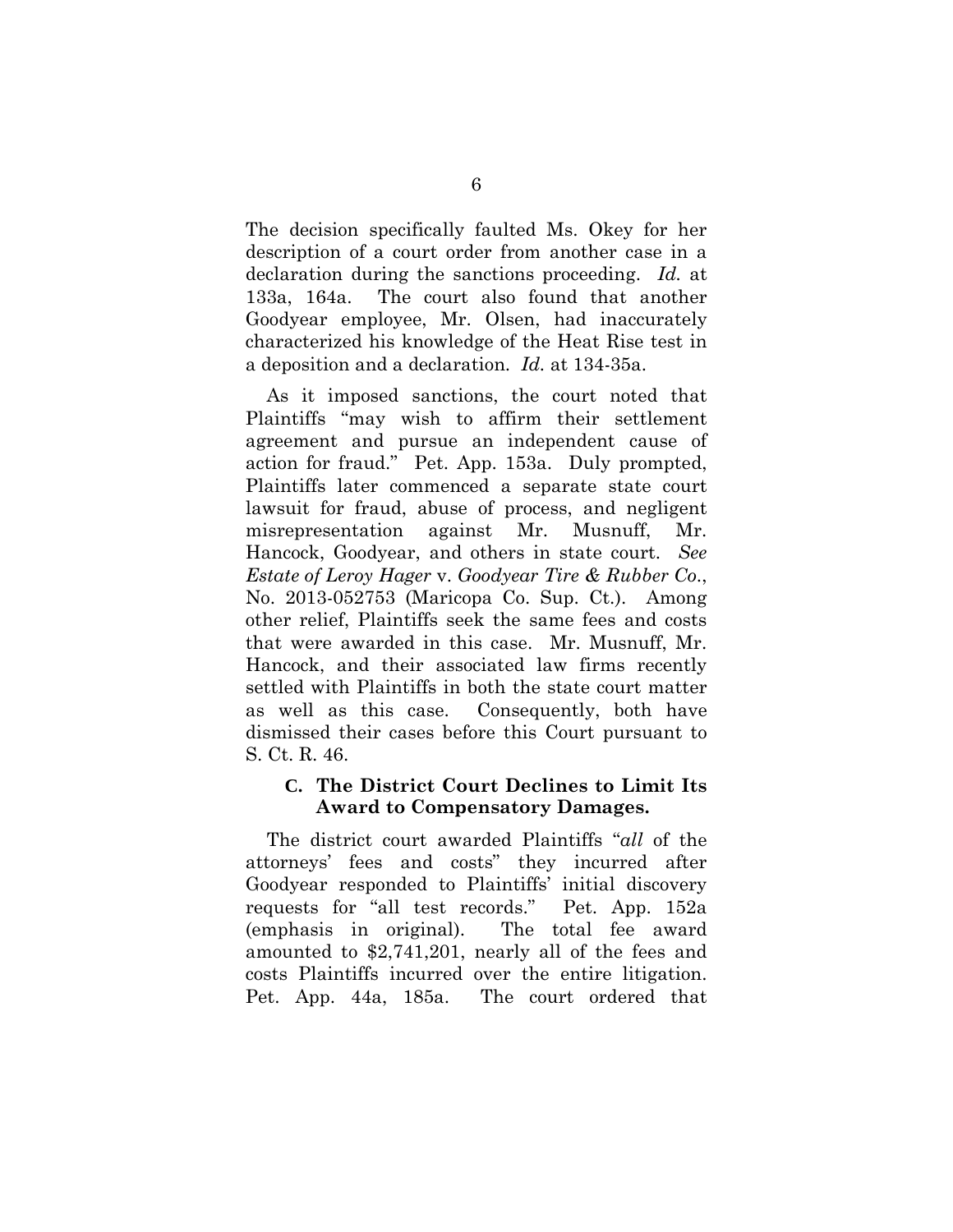Goodyear and Mr. Musnuff were jointly liable for 80% of the award (\$2,192,960), with Mr. Hancock responsible for the remaining 20% (\$548,240). *Id.* at 169a-170a, 185a.

In fashioning this award, the court found it would be "inappropriate to limit the award to the fees and costs that could be directly linked to the misconduct" because "it would be impossible to draw the precise causal connections between the misconduct and the fees Plaintiffs incurred." Pet. App. 151a-152a, 180a. The court reasoned that if Goodyear had produced "all responsive documents," it "might have decided to settle the case immediately," in which case "one could conclude practically all of Plaintiffs' fees and costs were due to misconduct." *Id*. at 152a.

The record evidence on this point, however, refuted the court's conclusion. In the *Schalmo* case in which Goodyear produced the Heat Rise test, the parties did not settle as soon as the document was turned over—much to the contrary, the case went all the way through trial. Likewise, in *Woods*, over nine months after the Heat Rise test was produced in that case, it settled on the courthouse steps.

Despite assuming the Heat Rise test might trigger an immediate settlement, the court found only that the tests were "relevant to Plaintiffs' claims." Pet. App. 129a. The district court did not determine the significance of the test, even though Goodyear's engineers explained that, as performed and used internally by Goodyear, the test had a limited scope and utility.

Appreciating the potential for reversal on appeal "in the event a direct linkage between the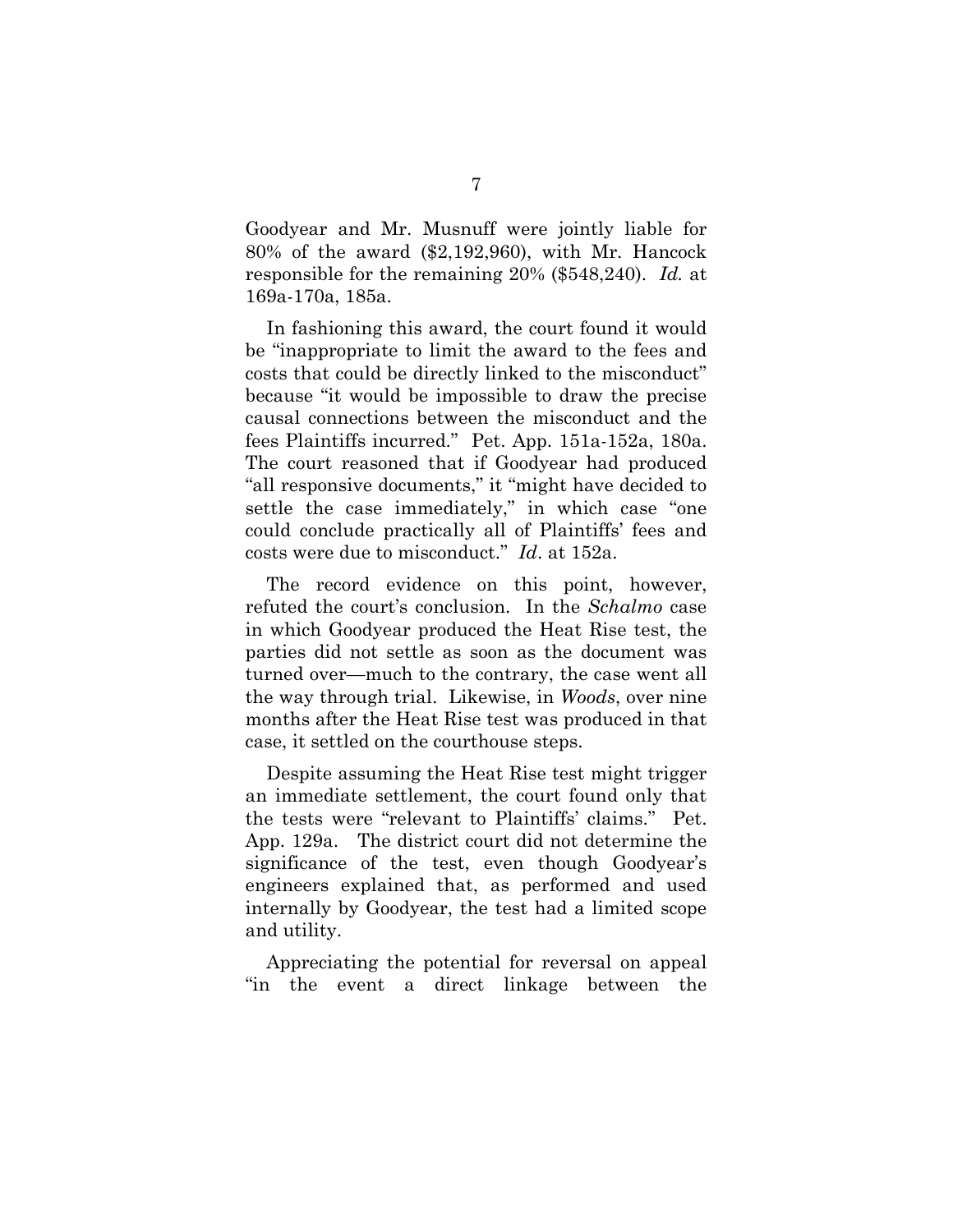misconduct and harm is required," the district court offered an "alternative" award that would have deducted \$722,406.52 from the \$2.7 million figure. Pet. App. 180a, 185a. Yet even this alternative deduction did not reflect a true causation analysis, focusing only on fees expended in litigating against Goodyear's co-defendants and proving medical damages. ER1352-53. Regardless, neither the district court nor the Ninth Circuit ever applied this deduction.

## **D. The Ninth Circuit's Decision.**

Applying an abuse of discretion standard, the Ninth Circuit affirmed both the district court's imposition of sanctions as well as the amount. But the panel split on how the amount of sanctions should be determined. The majority held that *Chambers* v. *NASCO, Inc.*, 501 U.S. 32, 50 (1991), obviated any requirement "that the specific amount of attorneys' fees and costs awarded when a court invokes its inherent powers must be directly linked to the bad faith conduct." Pet. App. 21a, 28a. Reasoning that because *Chambers* allowed all attorney's fees based on "fraud," a similar award was appropriate in this case once Goodyear and its outside counsel "began flouting their clear discovery obligations." *Id.* at 32a. The majority thus refused to apply any causation requirement to the sanctions imposed.

In dissent, Judge Watford explained that the rule requiring a "causal connection" between compensatory sanctions and misconduct "reflects the well-established principle, fully consistent with Supreme Court precedent, that a sanction can be deemed compensatory only if it compensates the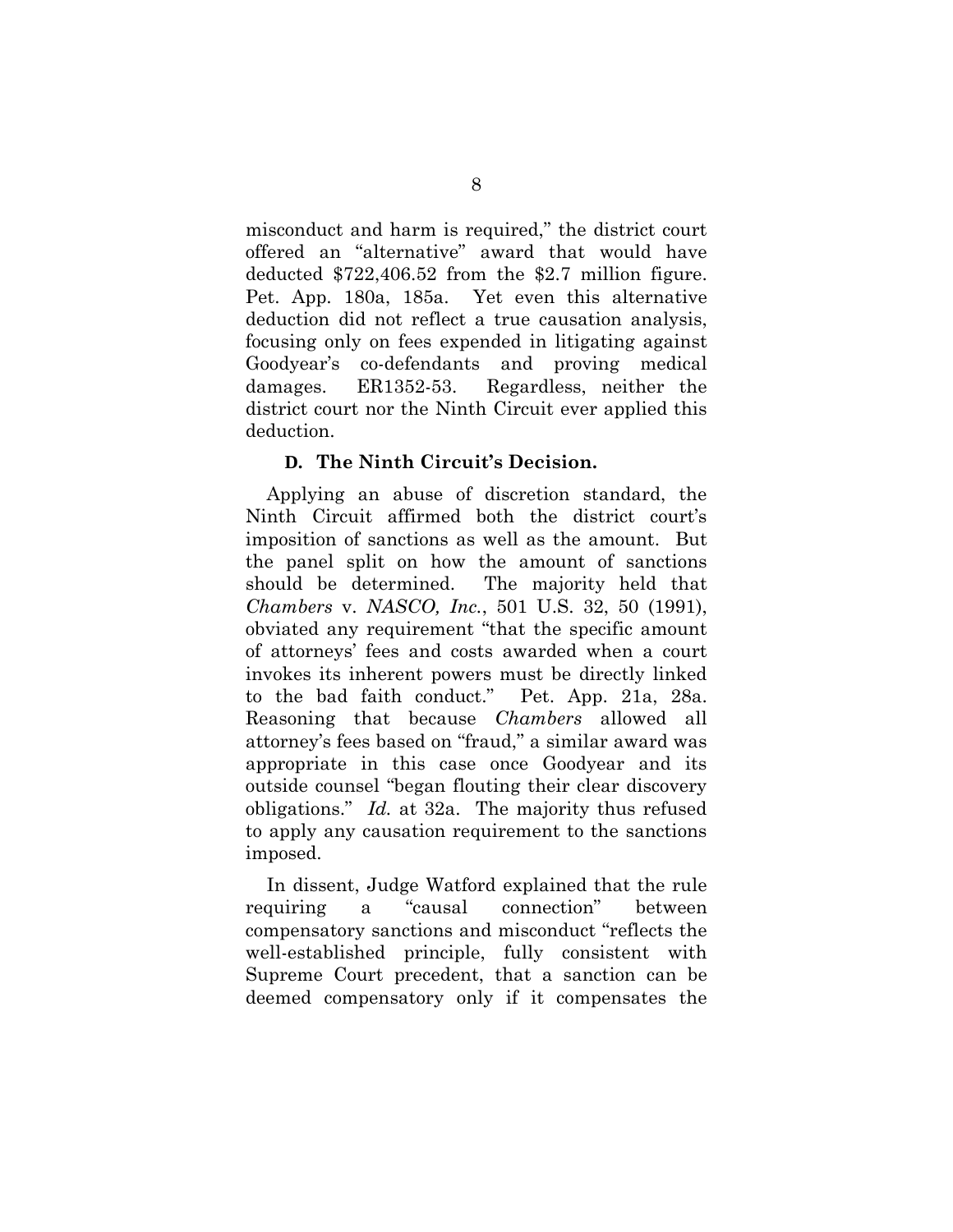injured party for losses sustained as a result of the sanctionable misconduct." Pet. App. 46a-47a; *see also id*. at 49a (discussing *Int'l Union* v. *Bagwell*, 512 U.S. 821 (1994)). Judge Watford faulted the lack of any "causal link between Goodyear's misconduct and the fees awarded." Pet. App. 45a. He deemed it "unlikely" that Goodyear would have settled immediately, citing the *Schalmo* example and noting that the undisclosed test "did not provide conclusive proof that the Haegers' tire failed due to its defective design." *Id*. at 45-46a.

This Court subsequently granted *certiorari*.

#### **SUMMARY OF ARGUMENT**

The inherent authority of federal courts encompasses two types of monetary sanctioning powers—bad faith attorney's fee sanctions and contempt. These powers share a common lineage and a common purpose. They also place far-reaching powers in the hands of a single judge to make the rule, determine its violation, and assess its penalty.

In *Bagwell*, this Court drew a distinction between civil and criminal contempt that largely turned on the question of causation. Civil contempt is remedial, and it can be either coercive (affording the party the opportunity to comply) or compensatory. If there is no opportunity to avoid the fine, remedial monetary penalties must be "calibrated" "to compensate the complainant for losses sustained." Otherwise, the penalties trespass on the criminal realm and demand the due process protections of criminal contempt.

*Bagwell* simply built on this Court's prior precedent recognizing that civil contempt sanctions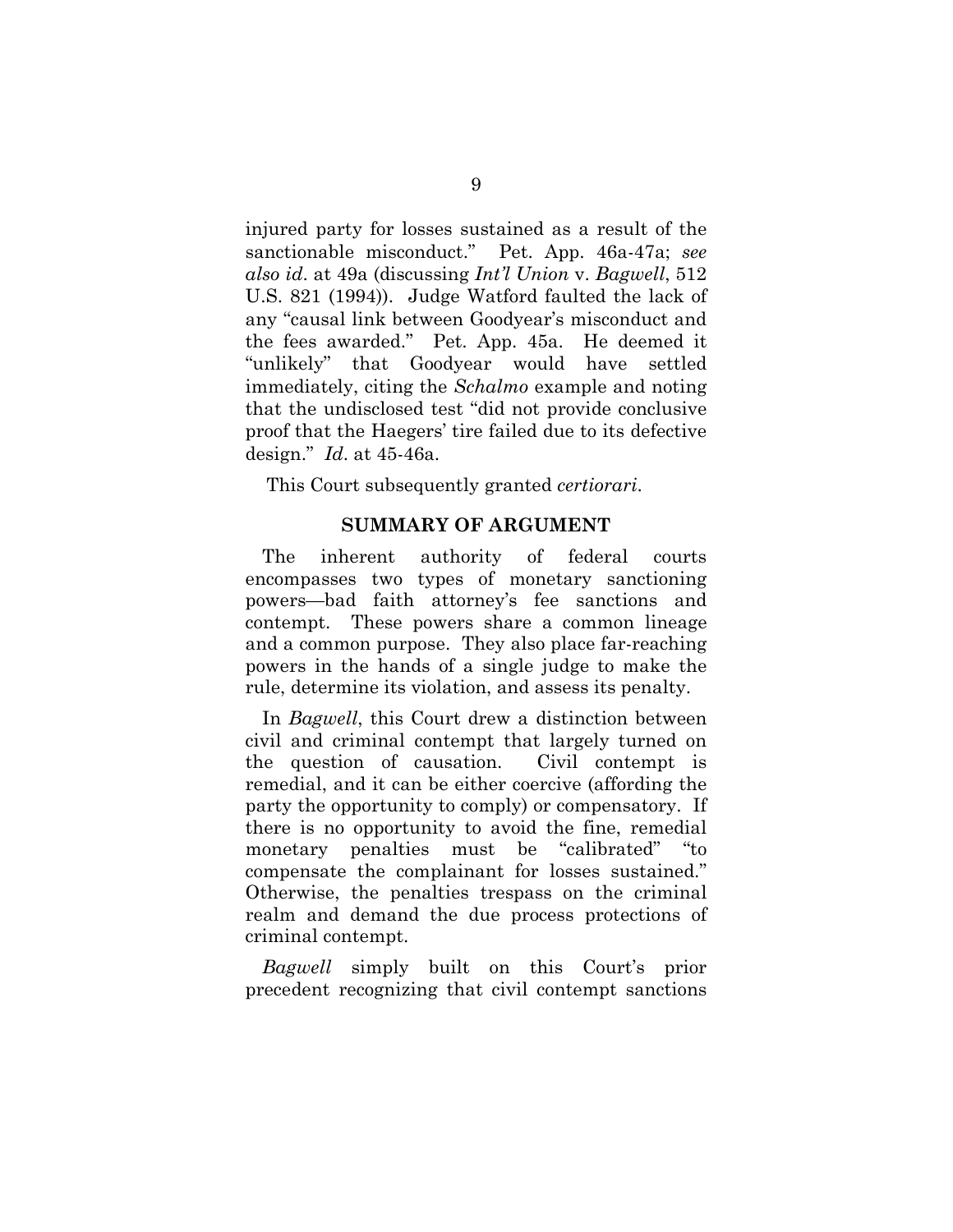are constrained by causation principles. Causation functions as an important check on a court's inherent power. Without this constraint, courts are free to impose more drastic monetary sanctions under inherent powers than those available for the ostensibly more serious sanction of contempt. Given the similarities between civil contempt and bad faith sanctions, their common dangers, and the overlapping caselaw, the same restriction should apply to these inherent authority sanctions.

The Ninth Circuit majority avoided this result by pointing to *Chambers*, suggesting that it created a different test for non-contempt inherent authority sanctions. But *Chambers* too recognized basic causation principles, emphasizing that "all" of the conduct involved in that case was sanctionable. It is accordingly best understood as a case applying a causation standard on unusual facts.

*Chambers* certainly did not repudiate basic causation restrictions, and for good reason. All of the other main sanctioning regimes (Rule 11, 28 U.S.C. § 1927, and the discovery rules) require direct causation. Civil contempt demands the same for remedial sanctions. It would be anomalous for inherent authority sanctions to sweep more broadly in terms of available remedies than all of these other powers.

That would also be dangerous. Without any legislative check, inherent authority sanctions would be subject to no limiting principle other than "bad faith." But "bad faith," reviewed under an abuse of discretion standard, does not alone provide a sufficient check on inherent authority sanctions, and it offers no check on the amount of sanctions. It is difficult to conceive how any attorney's fee award, no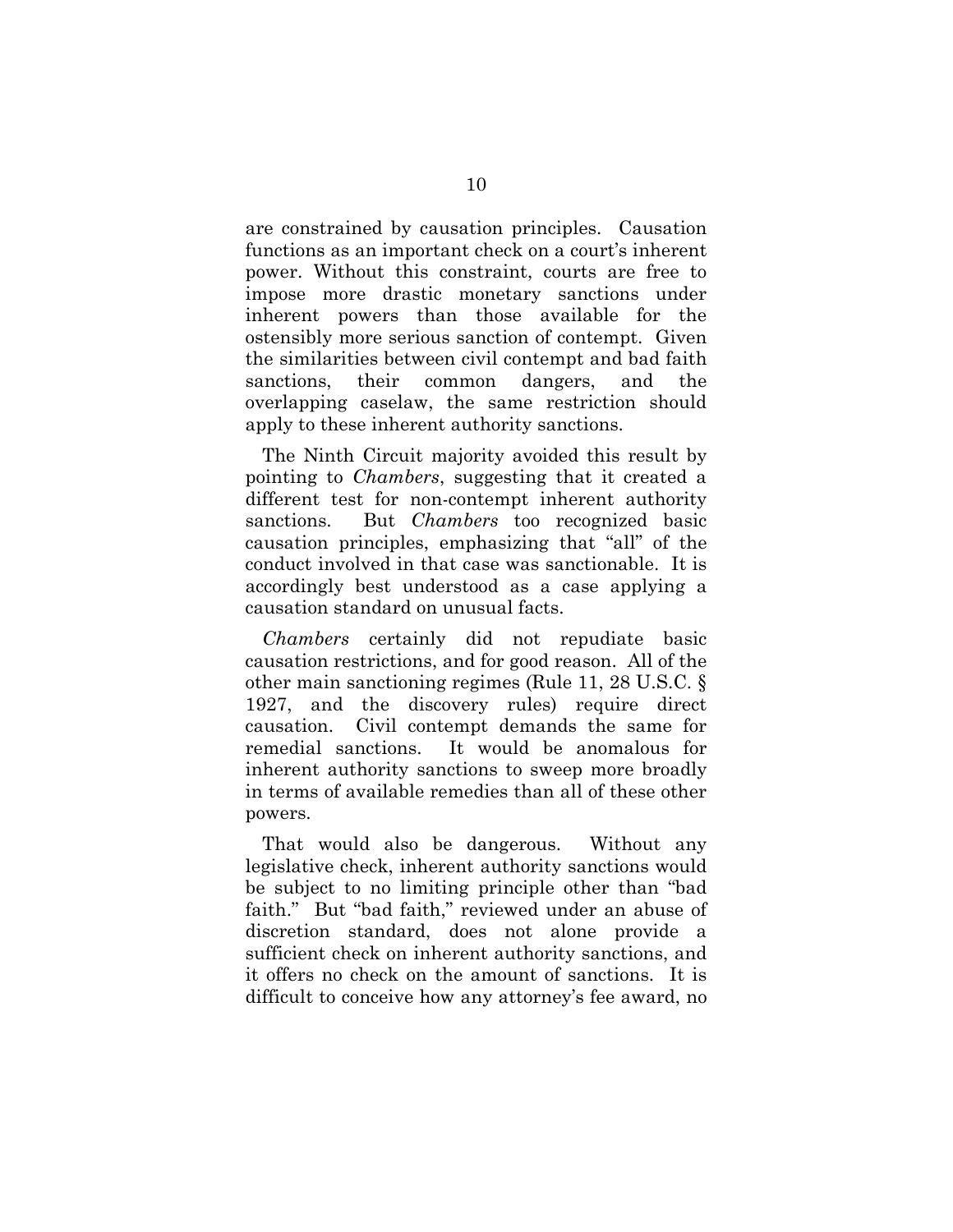matter how high or shocking, could ever be overturned without a direct causation requirement. There would simply be no limiting principle on the amount a court could award.

Consistent with the "restraint and discretion" espoused by this Court, and with its prior cases discussing and applying causation, this Court should limit inherent authority sanctions to those attorney's fees directly caused by the claimed misconduct. The Ninth Circuit's judgment affirming the amount of sanctions should accordingly be vacated.

#### **ARGUMENT**

## **I. A Federal Court Must Apply Causation When Imposing Monetary Inherent Authority Sanctions**

The federal courts have long recognized that they possess certain "inherent" powers necessary to ensure the efficient functioning of the judiciary. Most of these recognized powers concern basic case administration functions—powers that generally may be exercised unless overridden by Congress or the Federal Rules. But this Court has been cautious in any expansion of the sanctioning power (both contempt and inherent authority sanctions) because of the separation of powers and due process issues implicated, and because of the costs borne (monetary and reputational) by the sanctioned party. Although the Court has imposed various limits, it should now formally recognize—consistent with its prior cases in this area—that attorney's fee sanctions under inherent power are limited by a direct causation requirement.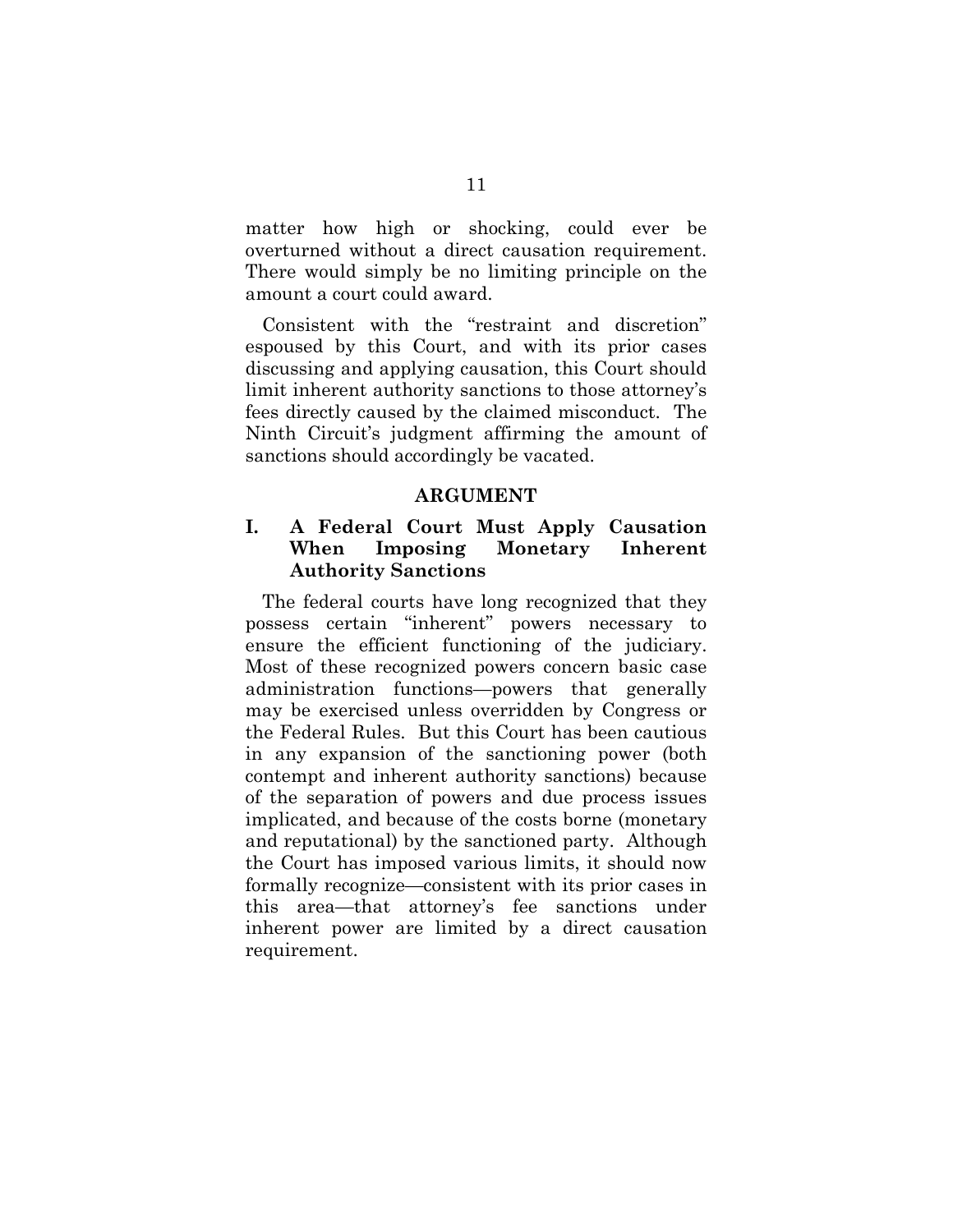# **A. Inherent Powers Must Be Limited By Principles of Separation of Powers, Due Process, the American Rule, and Judicial Restraint**

The Ninth Circuit's rule would create a sanctioning power freed from the basic protections available under extant rules and statutes, and beyond the bounds of the typical restraints on inherent authority. Because a court's inherent powers are "governed not by rule or statute," this Court has recognized the need to impose limits on those powers. *Dietz* v. *Bouldin*, 136 S. Ct. 1885, 1892 (2016) (quoting *Link* v. *Wabash R.R. Co.*, 370 U. S. 626, 630-31 (1962)). In *Roadway Express, Inc.* v. *Piper*, 447 U.S. 752, 764 (1980), the Court declared that, "[b]ecause inherent powers are shielded from direct democratic controls, they must be exercised with restraint and discretion." *See also Dietz*, 136 S. Ct. at 1893 ("Because the exercise of an inherent power in the interest of promoting efficiency may risk undermining other vital interests related to the fair administration of justice, a district court's inherent powers must be exercised with restraint."). *Missouri* v. *Jenkins*, 515 U.S. 70, 124 (1995) (Thomas, J., concurring) ("As with any inherent judicial power, however, we ought to be reluctant to approve its aggressive or extravagant use, and instead we should exercise it in a manner consistent with our history and traditions."). Specific limits are required to hold courts accountable "both in determining that the requisite bad faith exists and in assessing fees." *Chambers*, 501 U.S. at 50. The reason for this reluctance springs from the very nature of a court's inherent authority—free from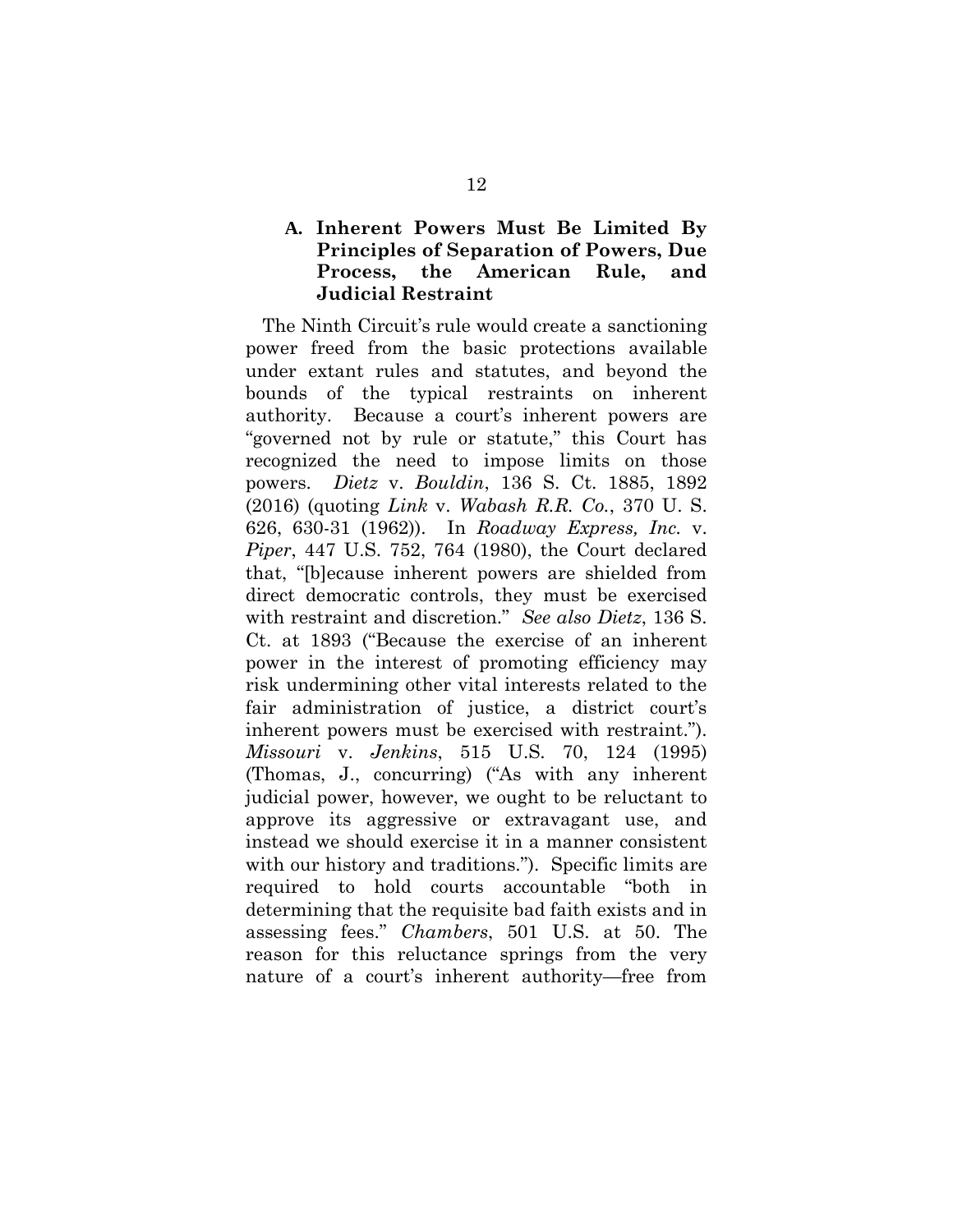legislative constraints, the court alone fashions and applies that power.

1. Unbridled or amorphous inherent powers threaten core constitutional principles in view of the concentration of power in a single judge's hands: "That one and the same person should be able to make the rule, to adjudicate its violation, and to assess its penalty is out of accord with our usual notions of fairness and separation of powers." *Int'l Union* v. *Bagwell*, 512 U.S. 821, 840 (1994) (Scalia, J., concurring); *Degen* v. *United States*, 517 U.S. 820, 823 (1996) ("The extent of these powers must be delimited with care, for there is a danger of overreaching when one branch of the Government, without benefit of cooperation or correction from the others, undertakes to define its own authority."). Such concerns are magnified because the abuse of discretion standard of review generally insulates the trial judge's decision on appeal.

These constitutional problems become more pronounced when judges feel that their authority has been questioned: "Contumacy 'often strikes at the most vulnerable and human qualities of a judge's temperament,' and its fusion of legislative, executive, and judicial powers 'summons forth the prospect of 'the most tyrannical licentiousness[.]'" *Bagwell*, 512 U.S. at 831 (citations omitted). This Court's observation that contempt is "uniquely … liable to abuse," *id.*, applies with equal, if not greater, force to fee-shifting sanctions. After all, Congress has at least put some legislative parameters around the contempt power. *See, e.g.*, 18 U.S.C. § 401; *see also* Fed. R. Crim. P. 42.

2. Consistent with these constitutional limitations, and to prevent overreach, the Court has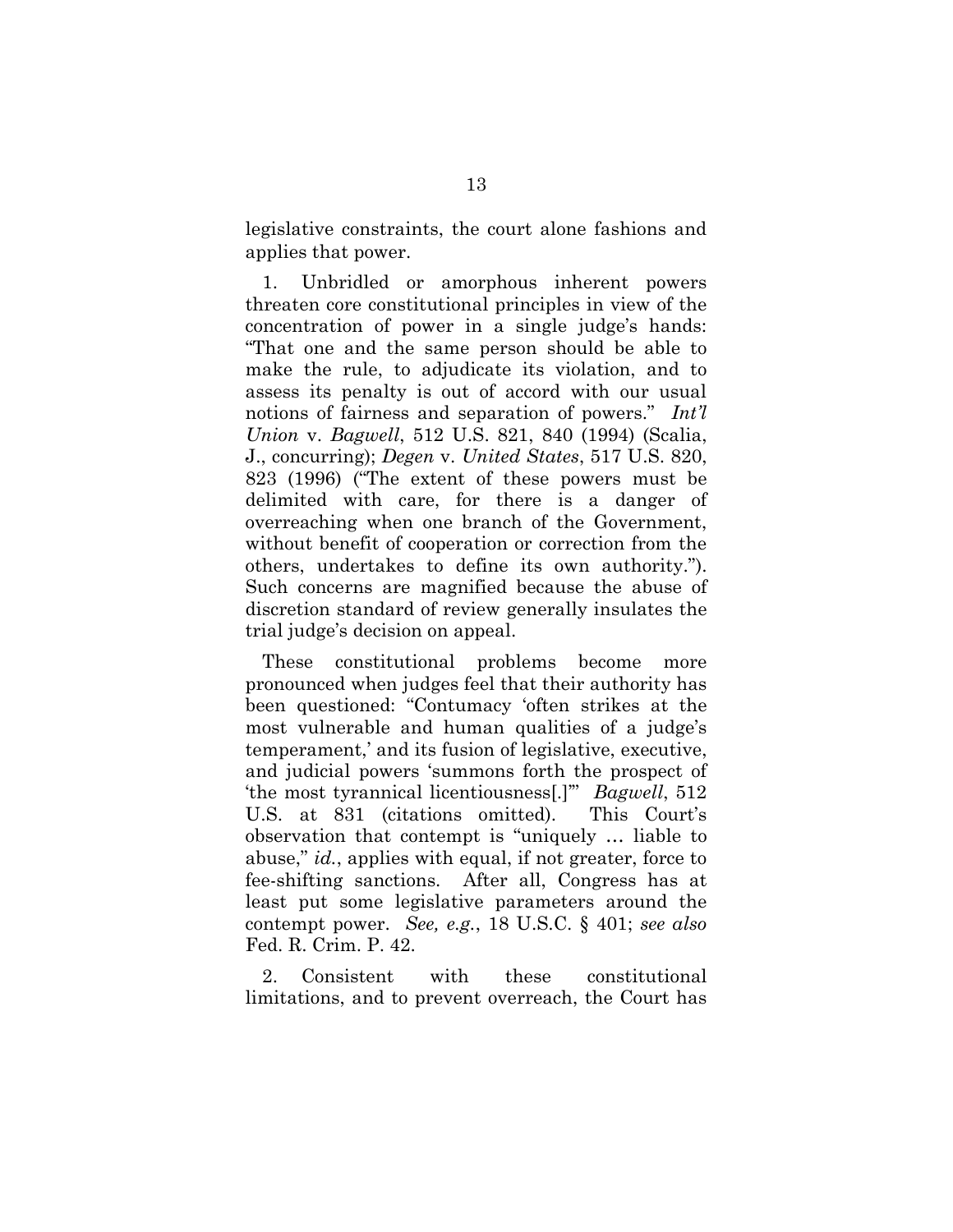often intervened to require that the exercise of inherent powers be necessary and proportionate to the wrong committed. Under the necessity principle, "[a] court's inherent power is limited by the necessity giving rise to its exercise." *Degen*, 517 U.S. at 829. This principle recognizes that "[t]he inherent powers of federal courts are those which 'are necessary to the exercise of all others.'" *Roadway Express*, 447 U.S. at 764 (quoting *United States* v. *Hudson*, 7 Cranch 32, 34 (1812)). Where "alternative means" of accomplishing a court's objectives exist, "necessity" justifies a harsher sanction. *Degen*, 517 U.S. at 827, 828 ("Both interests are substantial, but disentitlement is too blunt an instrument for advancing them."); *Gen. Bldg. Contractors Ass'n* v. *Pennsylvania*, 458 U.S. 375, 398-99 (1982) (discussing "fundamental limitations on the remedial powers of the federal courts" which "could extend no farther than required by the nature and the extent of th[e] violation") (internal quotations omitted).

The proportionality requirement furthers the same ends. The Court recognizes that "[p]rinciples of deference counsel restraint in resorting to inherent power, and require its use to be a reasonable response to the problems and needs that provoke it." *Degen*, 517 U.S. at 823-24 (citation omitted); *Dietz*, 136 S. Ct. at 1892 ("[A]n inherent power must be a reasonable response to a specific problem."); *Bagwell*, 512 U.S. at 832 ("Our jurisprudence in the contempt area has attempted to balance the competing concerns of necessity and potential arbitrariness . . . ."). This Court has also rejected other specific forms of sanctions "where 'means more narrowly tailored to deter objectionable . . . conduct are available.'" *Bank of Nova Scotia* v. *United States*, 487 U.S. 250, 255 (1988) (quoting *United*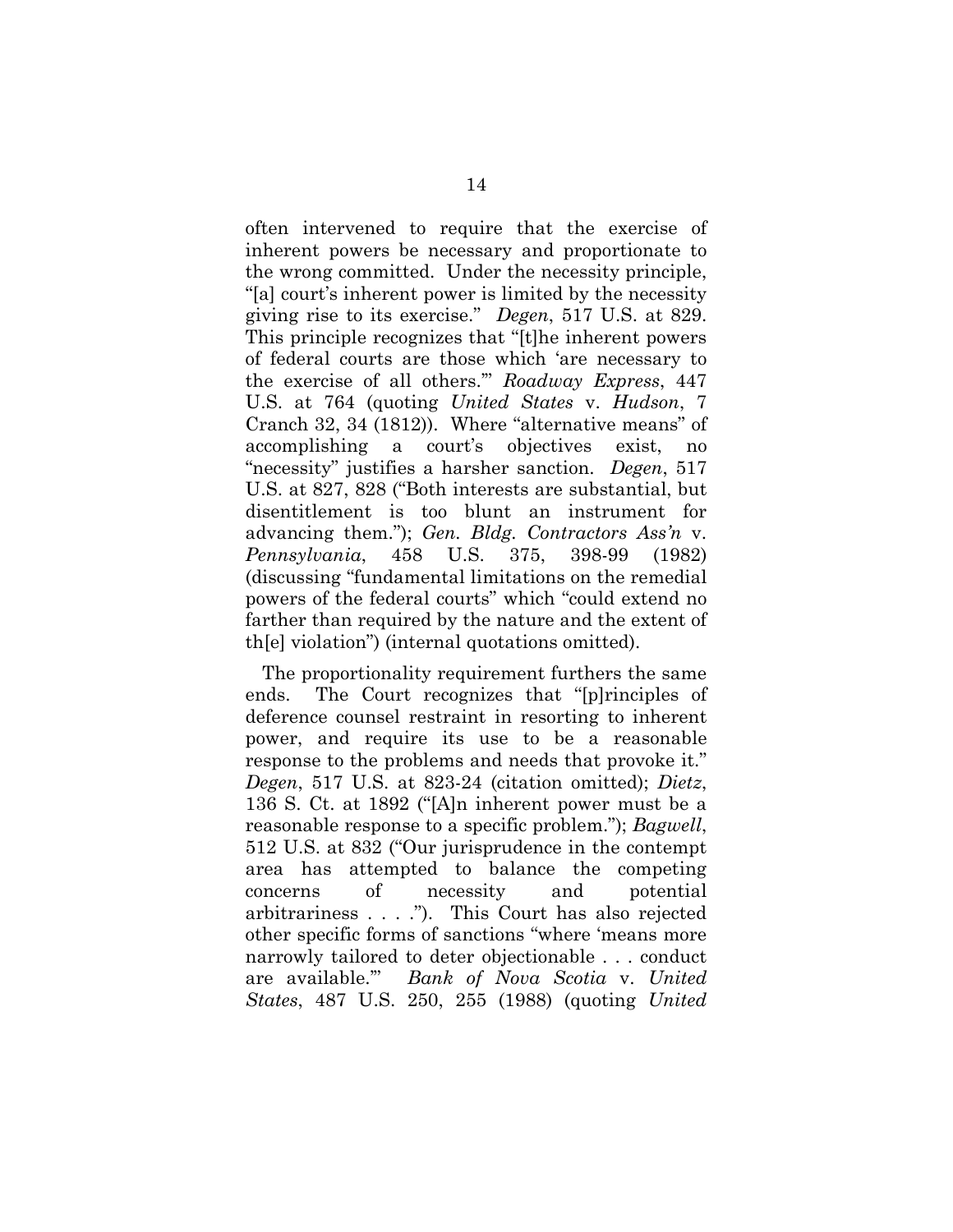*States* v. *Hasting*, 461 U.S. 499, 506 (1983)); *Degen*, 517 U.S. at 829 ("There was no necessity to justify the rule of disentitlement in this case. . . ."). These basic principles resonate throughout this Court's sanctions jurisprudence, and they laid the foundation for *Bagwell*, discussed more fully in Section B, below.

3. A court's inherent power to assess attorney's fees—the sanction at issue here—is further limited by the American Rule. "[D]eeply rooted in our history and in congressional policy," the Rule provides that the prevailing party ordinarily cannot recover its own attorney's fees against the adverse party. *Alyeska Pipeline Serv. Co.* v. *Wilderness Soc'y*, 421 U.S. 240, 271, 260 (1975). Of course, Congress can, and sometimes does, override that rule in specific legislation through a "prevailing parties" provision. But, generally, the responsibility for altering the American Rule rests with Congress, and "it is not for [the courts] to invade the legislature's province by redistributing litigation costs." *Id.* at 271; *see also Baker Botts LLP* v. *ASARCO LLC*, 135 S. Ct. 2158, 2164 (2015) ("We consequently will not deviate from the American Rule absent explicit statutory authority.") (internal quotations omitted).

Duly cognizant of the American Rule, this Court has recognized a potential exception for fee shifting under inherent powers, but only "in narrowly defined circumstances." *See Roadway Express*, 447 U.S. at 765. Under the bad-faith exception applied here, a court may assess attorney's fees "against a party who has litigated in bad faith," or "against counsel who willfully abuse judicial processes." *Id.* at 766; *see also Alyeska*, 421 U.S. at 258-59 (recognizing that a court may assess attorney's fees when a party has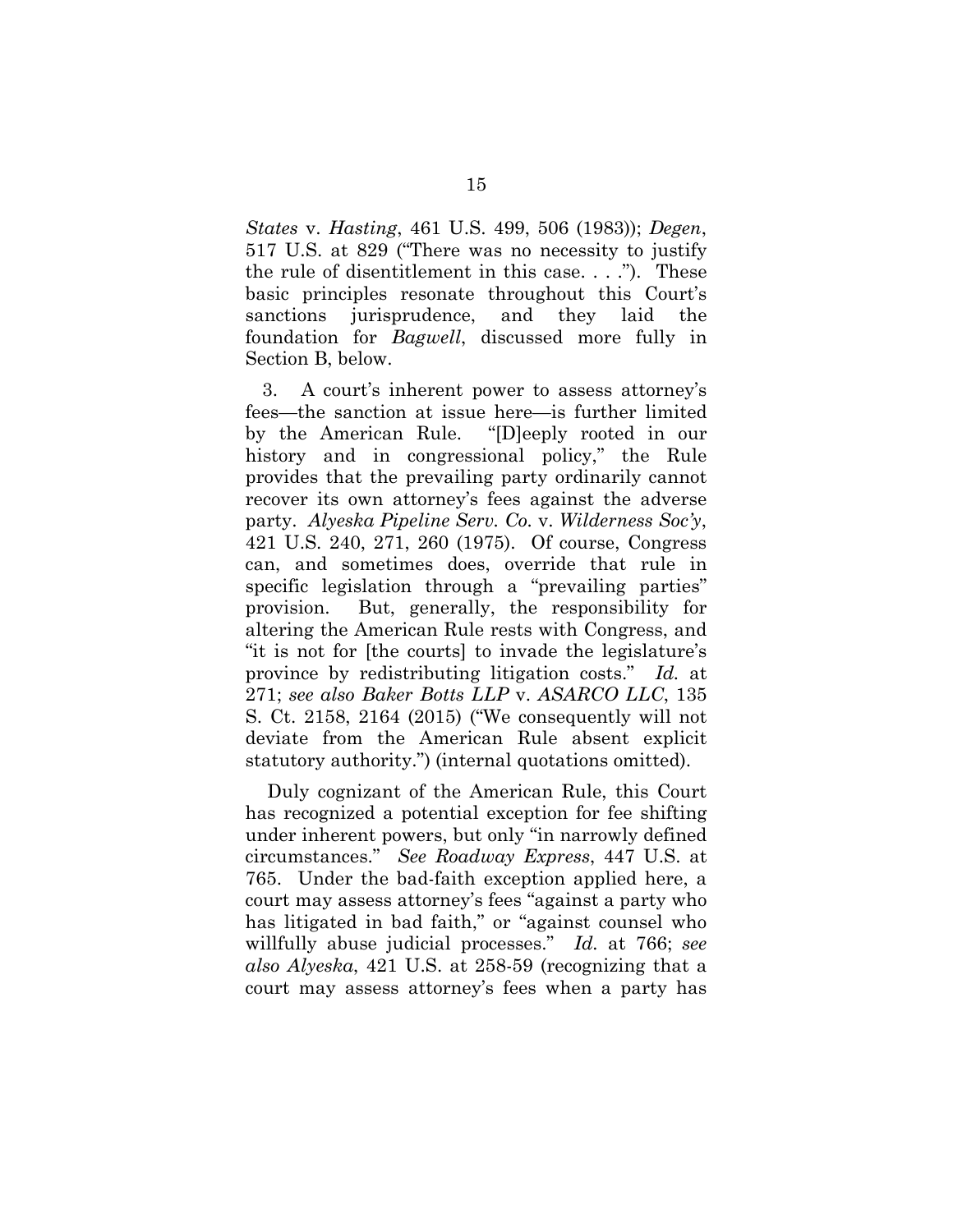"acted in bad faith, vexatiously, wantonly, or for oppressive reasons") (internal quotations omitted). At the same time, Congress has not "extended any roving authority to the Judiciary to allow counsel fees as costs or otherwise whenever the courts might deem them warranted." *Id.* at 260. Therefore, this exception must be narrowly limited lest it swallow the rule.

4. Finally, it is well-settled that "[w]hatever the scope of this 'inherent power,' . . . it does not include the power to develop rules that circumvent or conflict with" the Federal Rules of Civil and Criminal Procedure. *Carlisle* v. *United States*, 517 U.S. 416, 426 (1996). "[F]ederal courts have no more discretion to disregard the Rule's mandate than they do to disregard constitutional or statutory provisions." *Bank of Nova Scotia*, 487 U.S. at 255. Judicial restraint and respect for congressional prerogatives generally militate against imposition of inherent authority sanctions, because Congress has already defined the types of sanctionable conduct and the procedures for holding someone accountable.

Illustrating these points, the Sixth Circuit recently reversed an inherent authority sanction against counsel in a criminal case. *See United States* v. *Aleo*, 681 F.3d 290 (6th Cir. 2012). Concurring, Judge Sutton explained that the rules "spell[] out the procedural prerequisites for imposing a sanction," such as "who may seek sanctions," "the types of sanctions available," and "the purpose and limits of a sanction." *Id.* at 307 (Sutton, J., concurring). While inherent authority may "fill a gap in the Civil Rules," courts should not "invoke that power to ease the burden of satisfying existing Civil Rules—to punish practices exempted by a Rule or that fall short of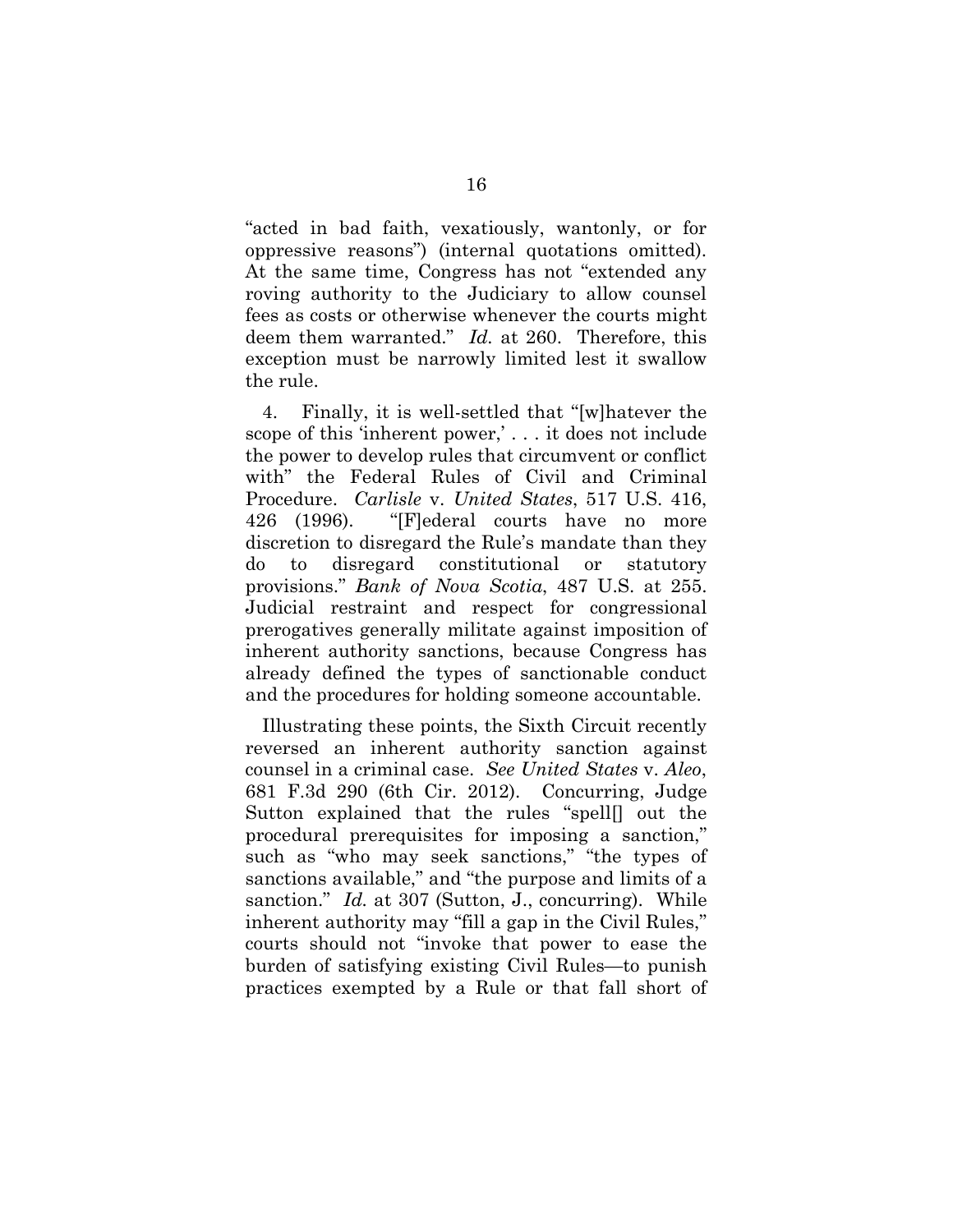meeting a Rule's standard for sanctionable conduct." *Id.*

### **B.** *Bagwell* **Recognizes a Causation Requirement**

Building on the above background principles, the Court in *Bagwell* imposed a causation requirement on monetary sanctions for civil contempt. To "protect the due process rights of parties" and prevent "the arbitrary exercise of official power," 512 U.S. at 834, the Court rejected the "relatively unlimited judicial power to impose noncompensatory civil contempt fines" that had been embraced by some lower courts, *id.* at 830. Reversing fines that were not "calibrate[d]" to losses caused by the misconduct, the Court held that noncompensatory fines constitute criminal sanctions that require the protection of basic criminal due process. *Id.* at 834, 837, 838. The Ninth Circuit erred in rejecting the limitations recognized by *Bagwell*.

1. This Court has chronicled "the unwisdom of vesting the judiciary with *completely untrammeled power* to punish contempt, and . . . the need for *effective safeguards* against that power's abuse." *Bloom* v. *Illinois*, 391 U.S. 194, 207 (1968) (emphasis added). Judicial overreach in early contempt cases led to congressional curtailment of the power as well as a recognition that courts had to be vigilant in policing its scope: "[t]hat contempt power over counsel, summary or otherwise, is capable of abuse is certain. Men who make their way to the bench sometimes exhibit vanity, irascibility, narrowness, arrogance, and other weaknesses to which human flesh is heir." *Id.* at 202 n.4 (quoting *Sacher* v. *United States*, 343 U.S. 1, 12 (1952)). Writing against this backdrop, the Court in *Bagwell* strictly limited a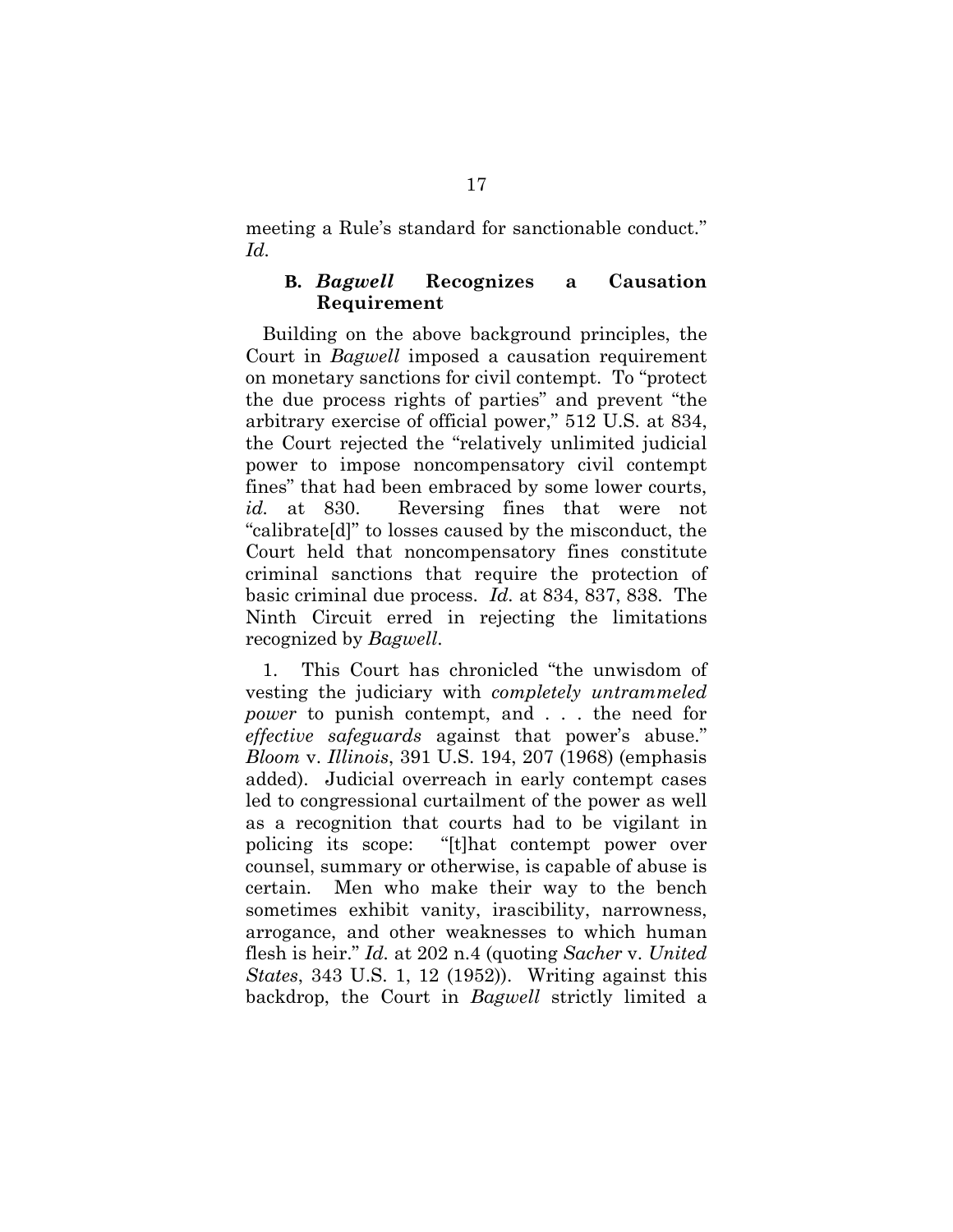court's inherent power to punish through noncompensatory means, largely hinging the distinction between civil and criminal contempt on causation.

*Bagwell* underscored that "the stated purposes of a contempt sanction alone cannot be determinative." Rather than rely on the label announced by the district court, the reviewing court must look to "the 'character and purpose' of the sanction involved." 512 U.S. at 827-28; *Penfield Co. of Cal.* v. *SEC*, 330 U.S. 585, 590 (1947) ("It is the nature of the relief asked that is determinative of the nature of the proceeding.").

*Bagwell* itself involved fines levied against a labor union for violations of an injunction. 512 U.S. at 823-24. In a series of contempt hearings following strike-related activities, the trial court found over 400 instances of contempt and levied \$52 million in noncompensatory fines payable to the Commonwealth of Virginia and two counties impacted by the unlawful activity. *Id* at 824.

To determine the process due for these noncompensatory fines, *Bagwell* expounded upon the distinction between civil and criminal contempt. A contempt sanction is civil "if it is remedial, and for the benefit of the complainant." *Bagwell*, 512 U.S. at 827 (internal quotations and citations omitted). To be "remedial," a fine must either be "compensatory" or "coercive," meaning it offers the sanctioned party "an opportunity to purge." *Id.* at 829.

On the other hand, a sanction is "criminal" if "the sentence is punitive, to vindicate the authority of the court." *Id.* at 828. These punishments include "fixed, determinate, retrospective criminal fines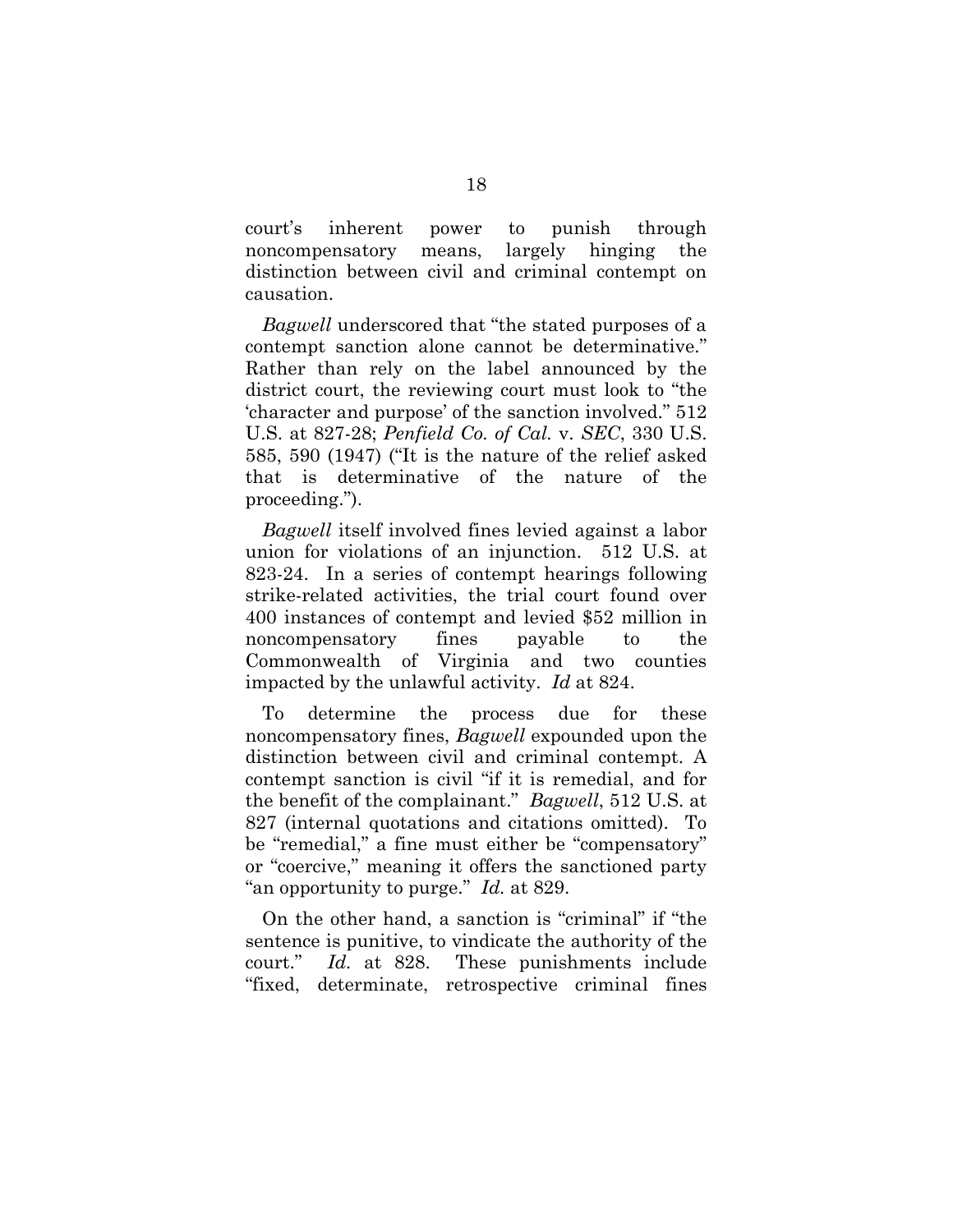which petitioners had no opportunity to purge once imposed." *Id.* at 837. "Thus, a 'flat, unconditional fine' totaling even as little as \$50 announced after a finding of contempt is criminal if the contemnor has no subsequent opportunity to reduce or avoid the fine through compliance." *Id.* at 829 (quoting *Penfield Co.*, 330 U.S. at 588). A court's criminal sanction "operates not to coerce a future act from the defendant for the benefit of the complainant, but to uphold the dignity of the law, by punishing the contemnor's disobedience." *Id.* at 845 (Ginsburg, J., concurring in part and in judgment).

Applying this dichotomy, *Bagwell* held that serious noncompensatory fines are "punitive," not "remedial," and therefore warrant basic criminal due process protections. *Id.* at 829, 835-39. Highlighting the fine's punitive character, the Court emphasized that the trial court did not "*calibrate the fines to damages caused by the . . . contumacious activities*," or "*indicate that the fines were 'to compensate the complainant for losses sustained.*'" *See id.*, 512 U.S. at 834 (emphasis added) (quoting *United States* v. *United Mine Workers*, 330 U.S. 258, 303-304 (1947)). In other words, the key line of demarcation between civil and criminal contempt is causation.<sup>2</sup> *See also Bagwell*, 512 U.S. at 847 (Ginsburg, J., concurring in part and in judgment) (explaining that fines were criminal, among other reasons, because the state did not "t[ie] the exactions exclusively to a claim for compensation").

<sup>2</sup> *Bagwell* also noted that the fines were to be paid not to a party but to government entities that never asked for compensation, and that the union had no opportunity to purge. 512 U.S. at 834, 837.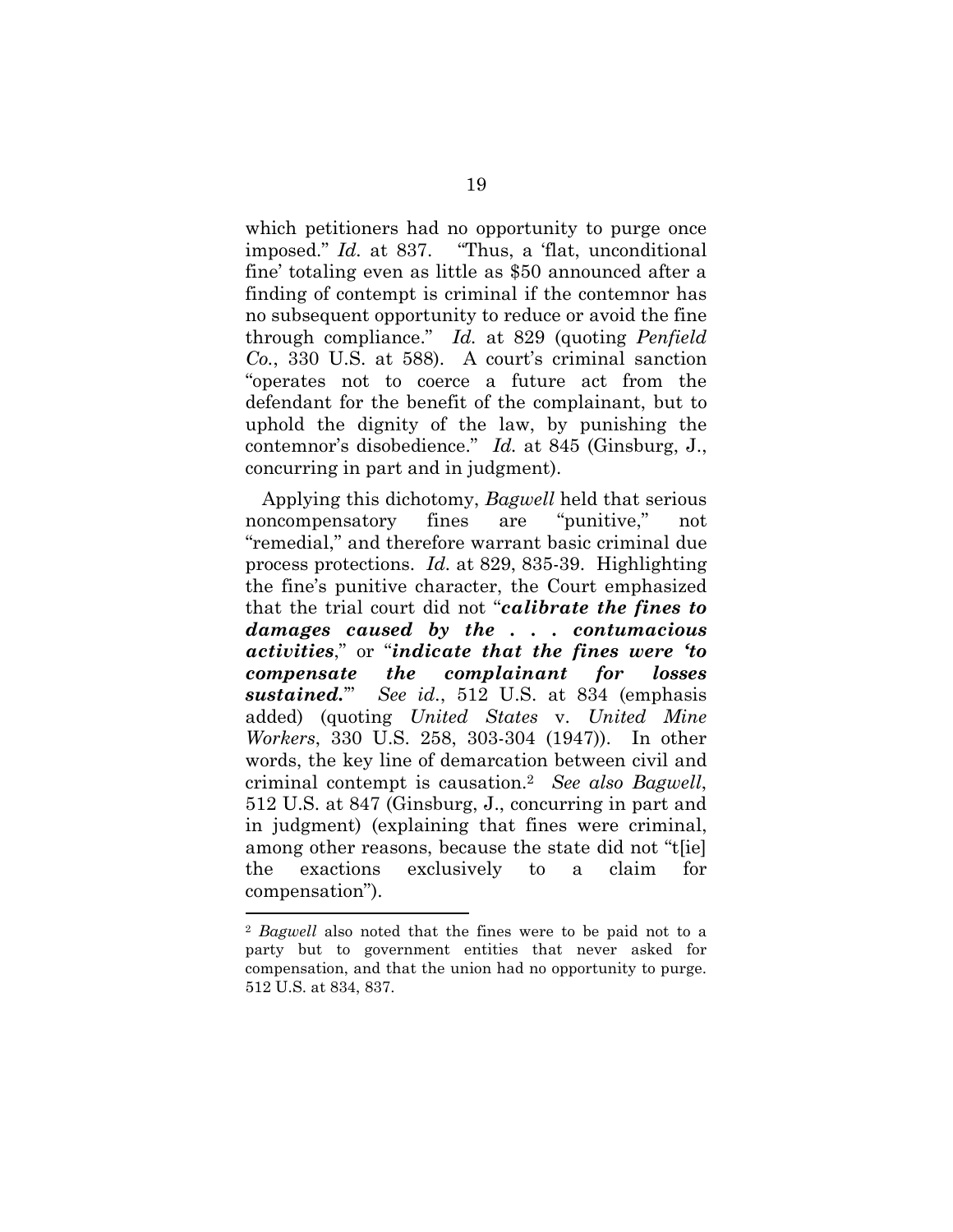In this regard, the Court built upon the foundation of *United Mine Workers*: "[w]here compensation is intended, . . . [s]uch fine must of course be based upon evidence of complainant's *actual loss*. . . ." *United Mine Workers*, 330 U.S. at 304 (emphasis added). But the causation requirement has deeper roots. *See, e.g., Gompers* v. *Bucks Stove & Range Co.*, 221 U.S. 418, 444 (1911) (sanction "operates . . . solely as punishment" where it "cannot undo or remedy what has been done nor afford any compensation for the pecuniary injury *caused by* the disobedience") (emphasis added). *Bagwell* thus clarified the importance of causation in differentiating between civil and criminal contempt.

2. Although *Bagwell* addressed a contempt scenario, the Court has long recognized the intertwined nature of contempt and inherent authority sanctions, including their common purpose: "[T]he award of attorney's fees for bad faith *serve[s] the same purpose* as a remedial fine imposed for civil contempt,'" which before *Bagwell*, included "vindicate[ing] the District Court's authority over a recalcitrant litigant.'" *Hutto* v. *Finney*, 437 U.S. 678, 691 (1978) (emphasis added). But *Bagwell* explained that vindication of the court's authority is a goal of *criminal* contempt. *See* 512 U.S. at 827-28. In the aftermath of *Bagwell*, an award of attorney's fees for bad faith that serves the same "punitive" purpose as criminal contempt should be treated in the same manner.

Not only do these sanctions serve similar functions, but they flow from the same source. The contempt power, after all, is itself an inherent power—indeed, it lies at the heart of the inherent power to punish. *Michaelson* v. *United States*, 266 U.S. 42, 65 (1924)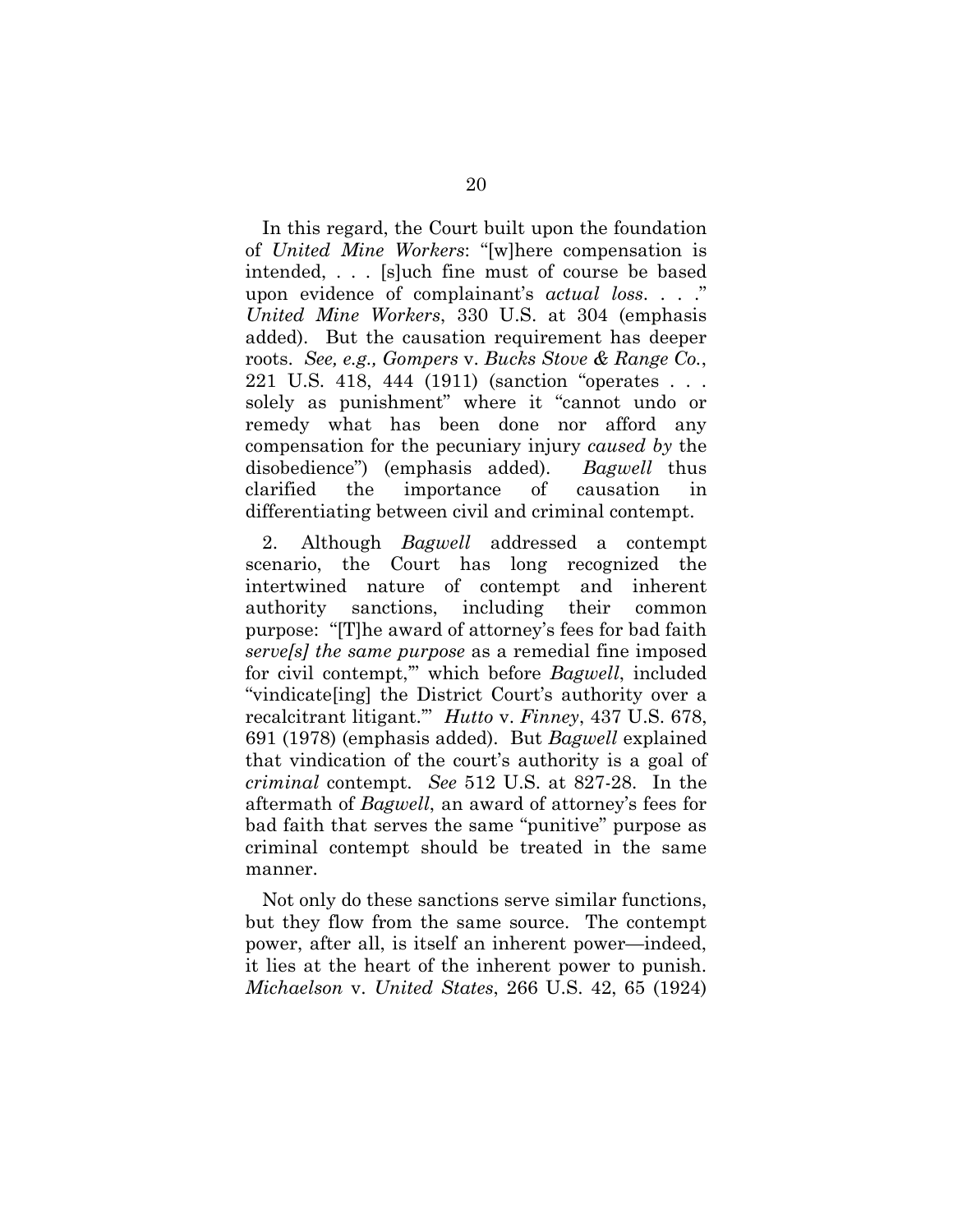("That the power to punish for contempts is inherent in all courts, has been many times decided and may be regarded as settled law."). Exemplifying this overlap, the principle that inherent powers "must be exercised with restraint and discretion" when shifting fees for bad-faith conduct derives from cases limiting the contempt power. *See Roadway Express*, 447 U.S. at 764-65 (citing *Gompers*, 221 U.S. at 450- 51 (contempt case)). Accordingly, the contempt power and the inherent power to shift fees for bad-faith conduct are cut from the same doctrinal cloth.

3. In fact, there is all the more reason to exercise vigilance over a court's invocation of its inherent power when it is not denominated as "contempt." The historical concerns over abuse of power that animate *Bagwell*'s causation requirement resonate with even greater force where the court operates without even the constraints of the contempt statute and procedural rules. "In punishing contempt, the Judiciary is sanctioning conduct that violates *specific duties* imposed by the court itself, arising directly from the parties' participation in judicial proceedings." *Young* v. *United States ex rel. Vuitton et Fils S.A.*, 481 U.S. 787, 800 (1987) (emphasis added). Operating in the interstices, inherent authority should not be used as an excuse for evading otherwise applicable limits on the sanctioning power. *See Aleo,* 681 F.3d at 311 (Sutton, J., concurring) ("A court's inherent power to sanction is not a second-division contempt power to be used when an attorney's conduct is almost, but not quite, punishable under § 401 and Rule 42.").

Consistent with this analysis, when faced with the question, most courts of appeals have applied *Bagwell*'s reasoning to inherent powers sanctions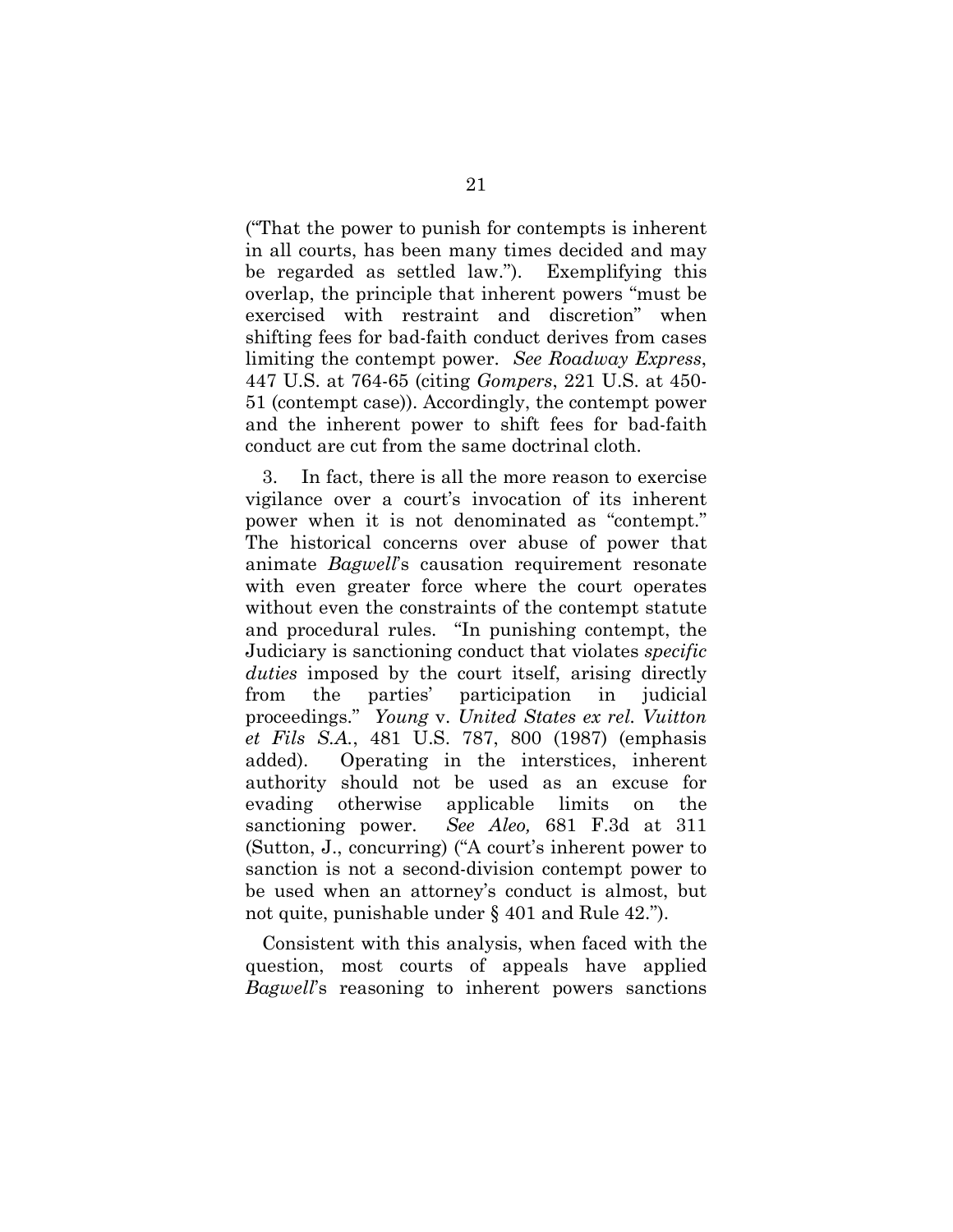and/or sanctions imposed under the Rules. *See, e.g., Mackler Prods., Inc.* v. *Cohen*, 146 F.3d 126, 130 (2d Cir. 1998) (explaining that "sanctions and contempts raise certain similar concerns," and concluding "that the imposition of a sufficiently substantial punitive sanction requires . . . the procedural protections appropriate to a criminal case"); *Bradley* v. *Am. Household, Inc.*, 378 F.3d 373, 379 (4th Cir. 2004) (holding that fines imposed pursuant to "inherent authority" and Rule 37 were "for criminal contempt" and required "the procedural protections necessary for a judgment of criminal contempt"); *Crowe* v. *Smith*, 151 F.3d 217, 221, 226-29 (5th Cir. 1998) (applying *Bagwell* to vacate monetary sanctions imposed under district court's "inherent power"); *Baycol Steering Comm.* v. *Bayer Corp.*, 419 F.3d 794, 808-09 (8th Cir. 2005) (remanding inherent authority sanction because it was "payable to the clerk of the court and not concretely tailored to compensate . . . for actual costs resulting from the misconduct"); *F.J. Hanshaw Enters.* v. *Emerald River Dev., Inc.*, 244 F.3d 1128, 1139 (9th Cir. 2001) ("We agree with the reasoning of . . . *Mackler Productions*, which held substantial punitive sanctions to be enough like criminal contempt to warrant the same due process protections."); *but see United States* v. *Romero-Lopez*, 661 F.3d 106, 107-08 (1st Cir. 2011) (declining to apply *Bagwell*'s reasoning to \$1500 fine for attorney's failure to attend hearing imposed as noncontempt inherent powers sanction); *De Manez* v. *Bridgestone Firestone N. Am. Tire, LLC*, 533 F.3d 578, 590-92 (7th Cir. 2008) (explaining that "inherent power. . . . is distinct from the contempt power," and declining to apply *Bagwell*).

The prevailing view makes sense, particularly in light of the shared lineage between contempt and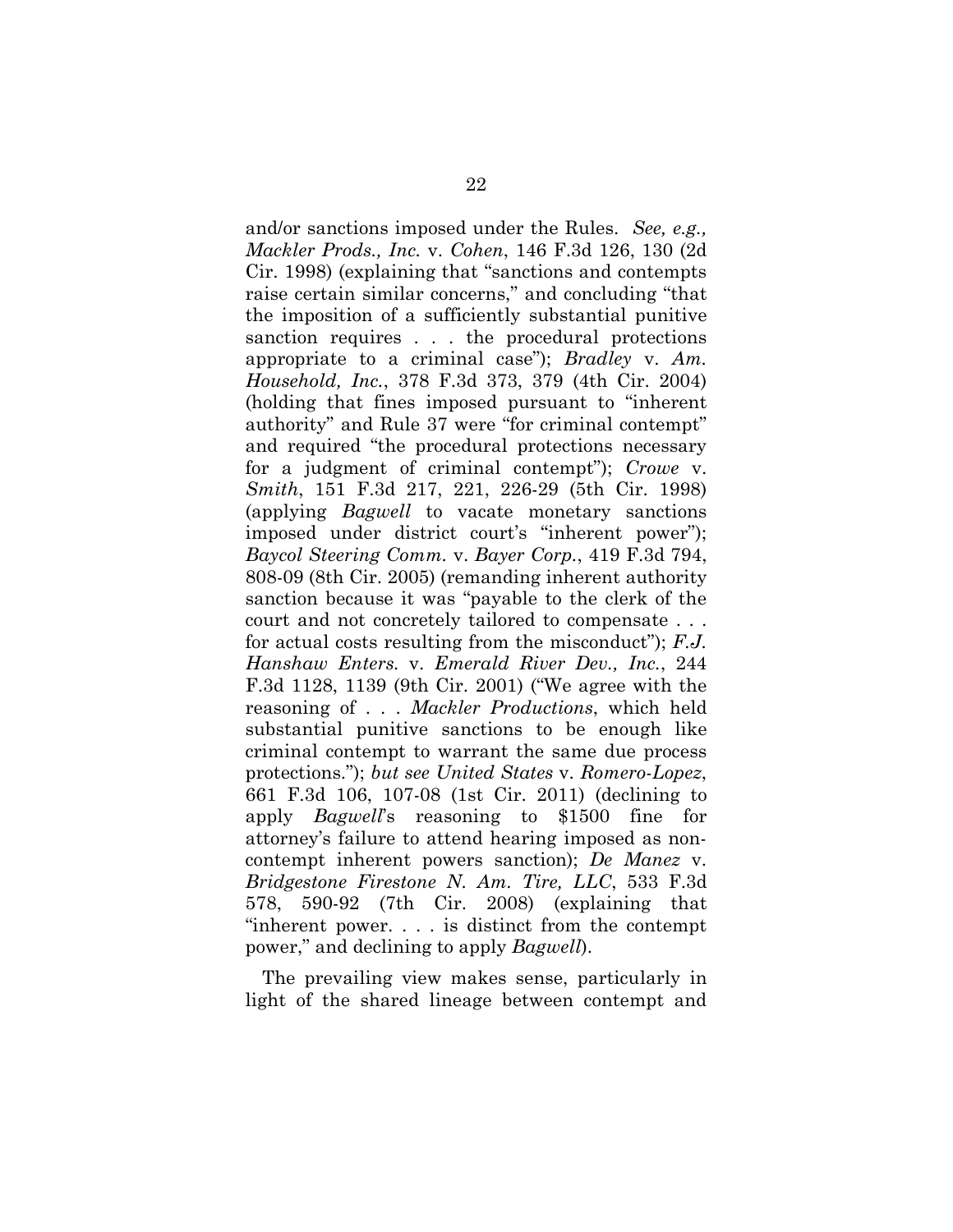inherent authority sanctions. Given that contempt covers direct defiance of a court order, one would not expect inherent authority sanctions to entail much more sweeping relief for subtler forms of misconduct. Perversely, had Goodyear refused a court order to produce the Heat Rise test and been found in contempt, it would not have faced as high of a monetary sanction than when the court resorted to its inherent authority under the Ninth Circuit's rule.

### **C.** *Chambers* **Does Not Repudiate Causation**

In rejecting a causation test, the Ninth Circuit majority turned to *Chambers*, interpreting it as establishing that a compensatory sanctions award need not link the amount to the misconduct so long as there were "frequen[t] and sever[e] . . . abuses of the judicial system." 501 U.S. at 56. But this elevates the inherent authority sanctioning power to be more potent than contempt—which stands fundamentally at odds with *Chambers* itself. *Chambers* simply is not a vehicle for evading the foundational causation requirement recognized by *Bagwell* and rooted in this Court's jurisprudence.

1. Contrary to the Ninth Circuit majority's reading, *Chambers* does not create a separate category of inherent powers sanctions for misconduct involving widespread abuses that are free from any causation constraints. Instead, the Court found a causal connection between the sanctions award and the extraordinary misconduct at issue in that case. In fact, it recognized that part of the purpose for inherent authority sanctions was "making the prevailing party whole for expenses *caused by* his opponent's obstinacy." *Chambers*, 501 U.S. at 46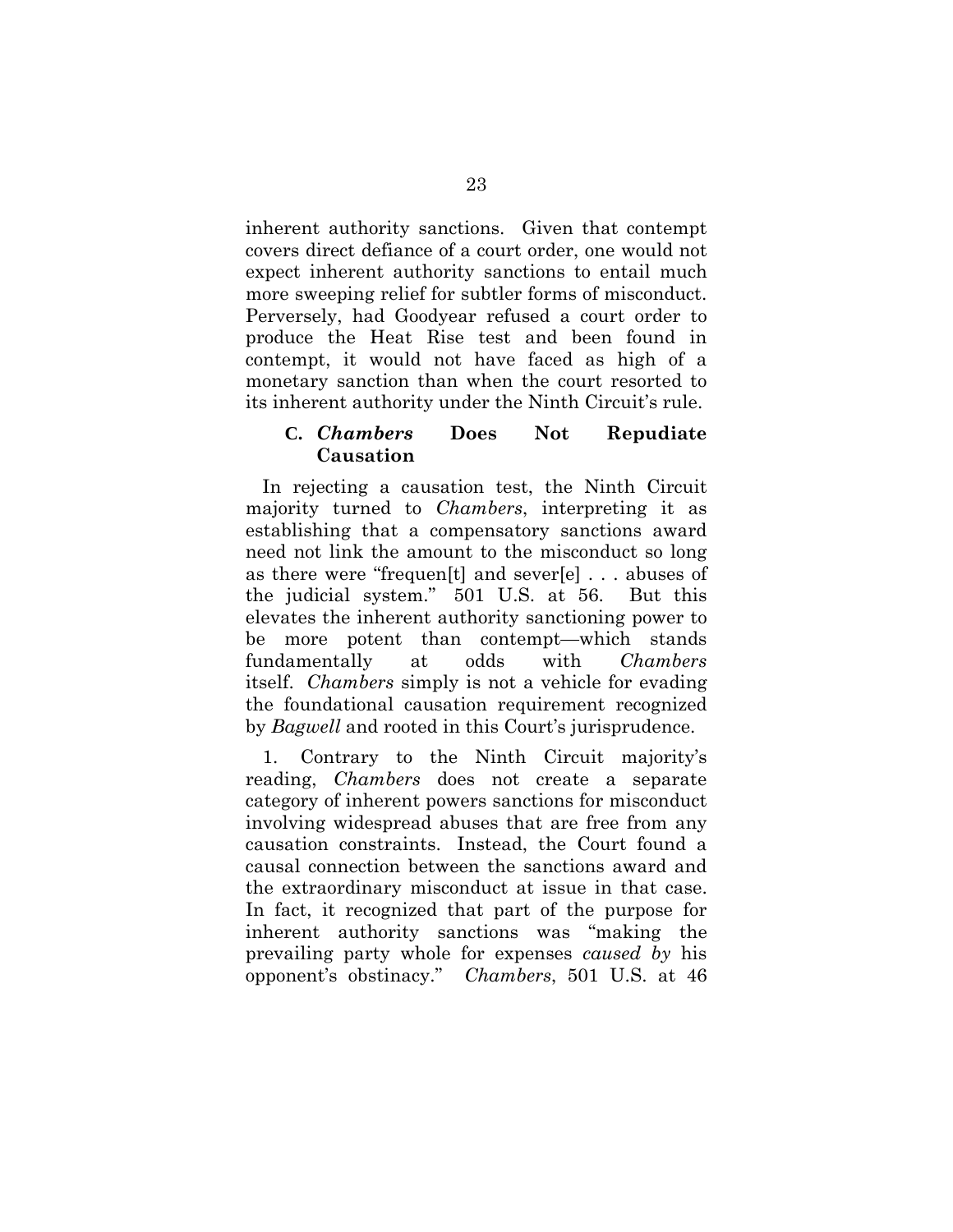(emphasis added) (quoting *Hutto*, 437 U.S. at 689, n.14).

Mr. Chambers, the owner of a television station, agreed to sell the station's facilities and broadcast license to respondent NASCO, Inc., but subsequently had second thoughts. *Id.* at 35-36. When NASCO decided to seek specific performance and a temporary restraining order in federal court, Mr. Chambers and his attorney orchestrated a relentless campaign of fraud and frivolous litigation. *Id.* at 36-38. The district court ultimately exercised its inherent power to impose nearly \$1 million in sanctions, representing "the entire amount of NASCO's litigation costs paid to its attorneys." *Id.* at 40.

Under these exceptional circumstances, the Court found that the fee award causally linked to the misconduct. As Judge Watford explained, "[b]ecause the district court found that Chambers never had a good-faith basis for resisting the relief NASCO sought . . . , it seems fair to say that all of NASCO's attorney's fees were incurred as a direct result of Chambers' misconduct." Pet. App. 48a. Or, as this Court summarized it, "*all* of [the] litigant's conduct [was] deemed sanctionable." *Chambers*, 501 U.S. at 51 (emphasis added).

Nowhere in *Chambers* does the Court "expressly reject[] the linkage argument," as the Ninth Circuit posited. Pet. App. 32a. Absent Mr. Chambers' "'sordid scheme of deliberate misuse of the judicial process,'" there would have been no litigation at all. *Chambers*, 501 U.S. at 57 (quoting *Nasco, Inc.* v. *Calcasieu TV & Radio*, 124 F.R.D. 120, 128 (W.D. La. 1989)). Therefore, *Chambers* is fully consistent with a causation requirement, albeit an unusual application of one.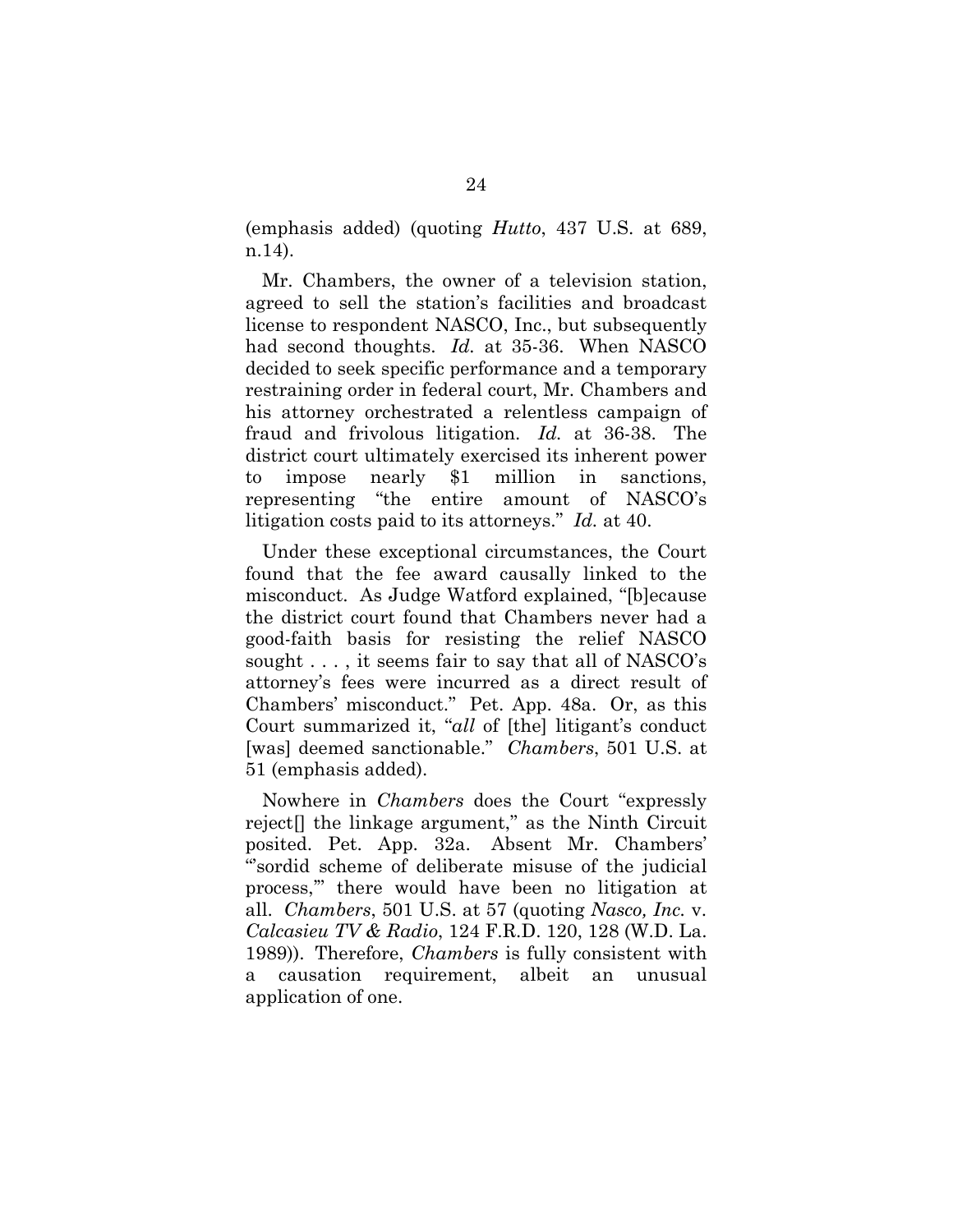This reading of *Chambers* is buttressed by the Court's frequent reliance on *Hutto* v. *Finney*, 437 U.S. 678 (1978) in its opinion. *Hutto* expressly equated an attorney fee award for bad faith misconduct with civil contempt, as noted above: "the award of attorney's fees for bad faith served the same purpose as a remedial fine imposed for civil contempt." *Id.* at 691. In this respect, *Hutto* highlighted the causation factor that applies to both: "That the award had a compensatory effect does not in any event distinguish it from a fine for civil contempt, which also compensates a private party for the consequences of a contemnor's disobedience." *Id.* at 691 n.17. *Hutto* concluded that an attorney's fee award imposed pursuant to a court's inherent authority "makes the prevailing party whole for expenses *caused by* his opponent's obstinacy." *Id.* at 689 n.14 (emphasis added). But *Hutto* declined to go even that far—its fee award did not "adequately compensate counsel for the work that they have done. . . ." *Id.* at 691 (quoting *Finney* v. *Hutto*, 410 F. Supp. 251, 285 (E.D. Ark. 1976)).

2. To the extent that *Chambers* stands in tension with *Bagwell*, however, *Bagwell* should control. As Judge Watford noted, *Chambers* made clear that the "dual purpose" sanctions award was "partly punitive." Pet. App. 48a-49a. Subsequent to *Chambers*, this Court in *Bagwell* sharply delineated between compensatory and punitive contempt sanctions and required certain criminal due process protections to be afforded for the latter. *See id.* at 49a (Watford, J., dissenting) ("Moreover, the law has changed since *Chambers* was decided."). As described above, *Bagwell* clarified that monetary sanctions imposed without satisfying a causation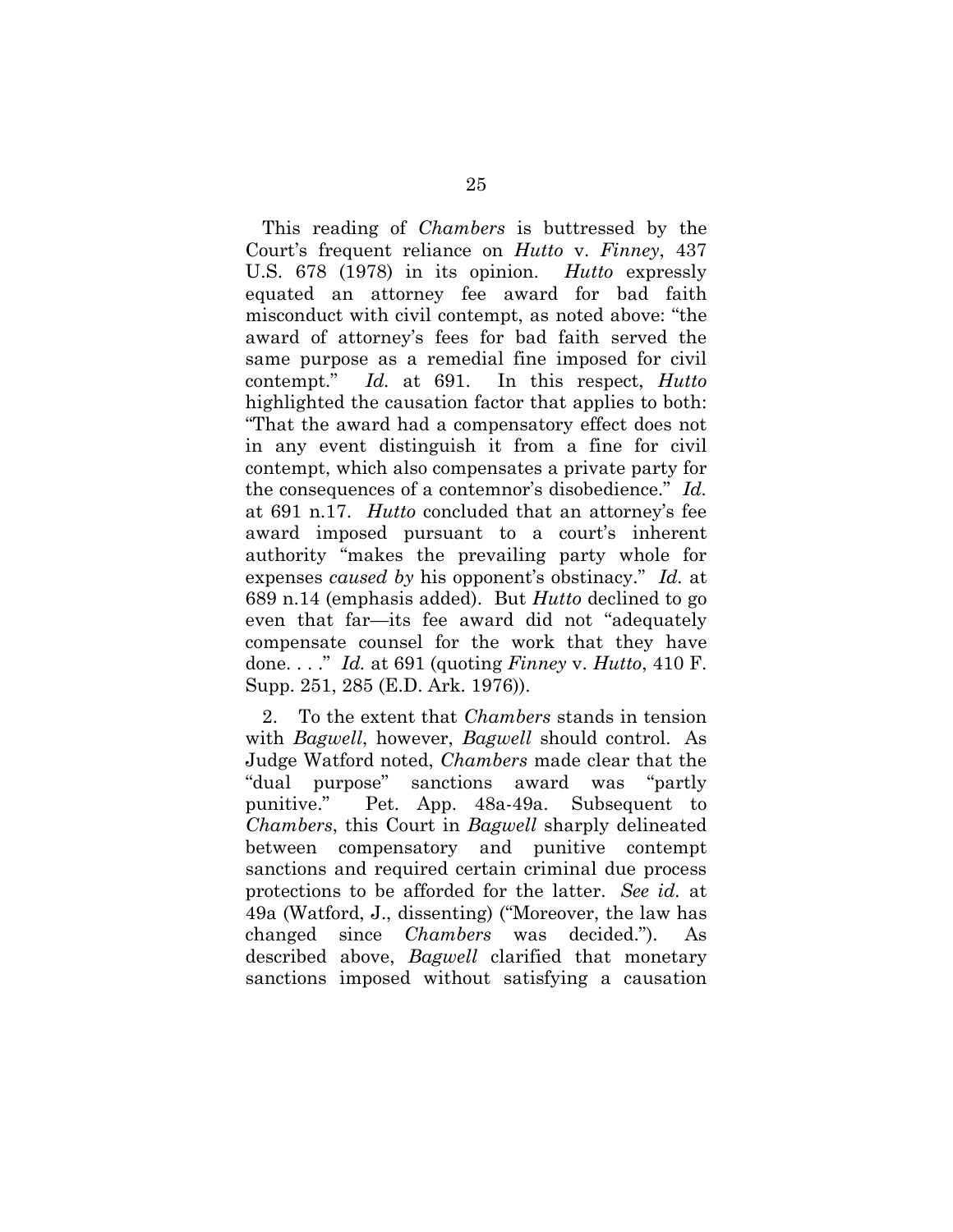requirement are punitive and must be addressed as criminal contempt.

The *Chambers* Court did not have occasion to consider the due process question raised in *Bagwell*. Without evaluating those concerns, *Chambers* rightfully appreciated that the contempt jurisprudence should guide the exercise of inherent powers. It highlighted the intertwined nature of contempt and inherent authority sanctions. 501 U.S. at 53 (quoting *Hutto*, 437 U.S. at 691). And it summoned authority in the contempt context to support an award for all fees. *Id.* at 45 ("[A] court's discretion to determine 'the degree of punishment for contempt' permits the court to impose as part of the fine attorney's fees representing the entire cost of the litigation.") (quoting *Toledo Scale Co.* v. *Computing Scale Co.*, 261 U.S. 399, 428 (1923)). But *Bagwell* has since clarified the landscape on which *Chambers* relied, holding that a "punitive" monetary sanction "to vindicate the authority of the court" constitutes criminal contempt, 512 U.S. at 828, and squarely addressing a question that simply was not before the Court in *Chambers*.

*Chambers* did acknowledge, however, that inherent authority sanctions were viewed as a less potent sanction than contempt, describing "the more drastic sanctions available for contempt of court." *Id.* at 46 (quoting *Hutto*, 437 U.S. at 689 n.14). One would not expect to see far more sweeping remedies under inherent authority sanctions than those available under the "more drastic" contempt regime. But as the Ninth Circuit majority shows, without clear standards, courts are enabling inherent authority sanctions to become a transcendent power overshadowing (and more potent than) contempt.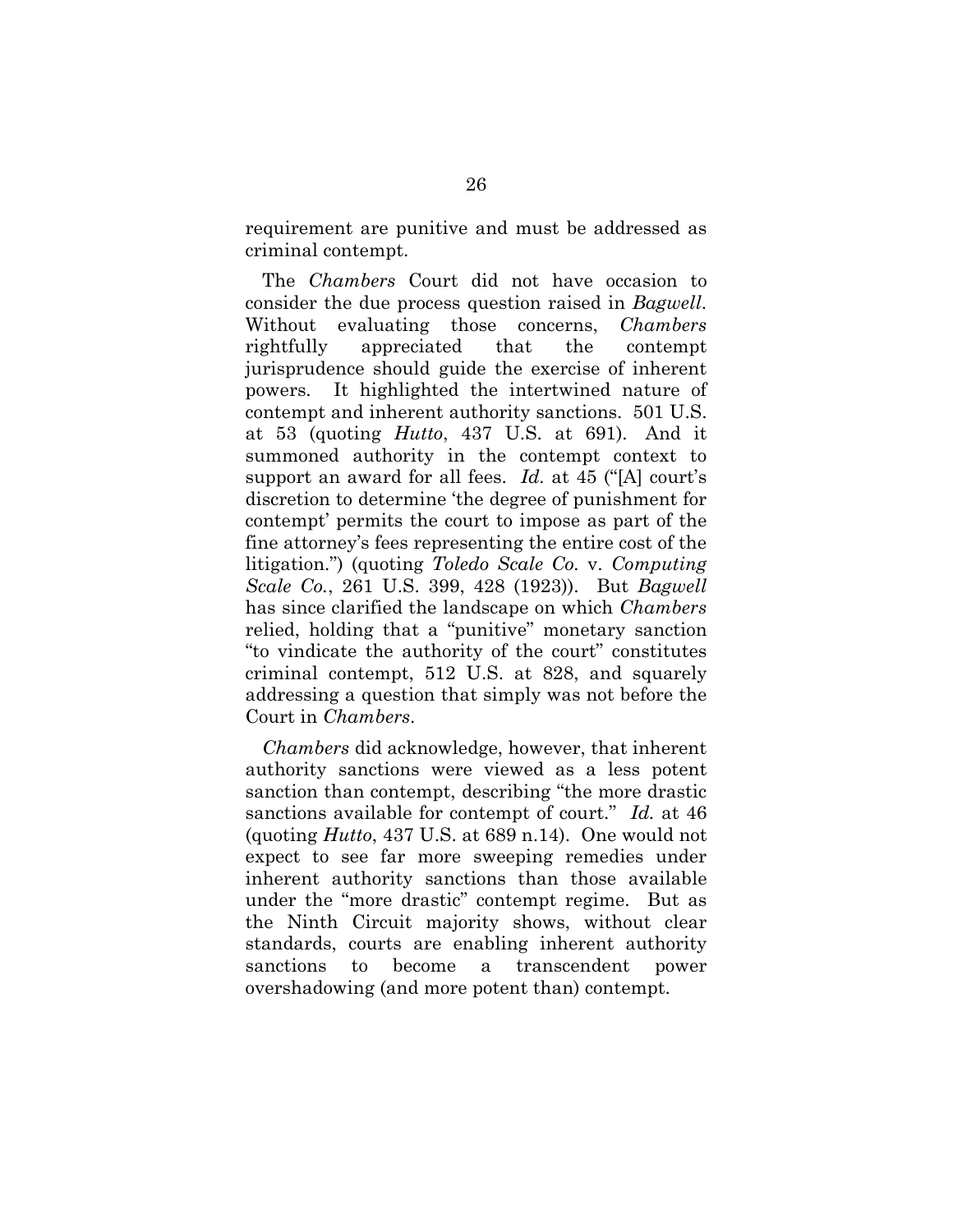4. To the extent that *Chambers* is read as endorsing a largely unchecked version of inherent authority sanctions, that view is also refuted by another case decided shortly after *Bagwell*, *Degen* v. *United States*. In *Degen*, the Government advocated that a district court's inherent power authorized it to strike certain claims under the fugitive disentitlement doctrine. 517 U.S. at 822-23. After some lower courts embraced that theory, this Court unanimously reversed. Fundamentally, the Court highlighted the disproportionate nature of the sanction to the perceived violation, emphasizing "the lack of necessity for the harsh sanction of absolute disentitlement." *Id.* at 827. Consistent with the *Bagwell* analysis, the Court held that the "need to redress the indignity visited upon the District Court" does not justify using "too blunt an instrument" for advancing that purpose. *Id.* at 828. *Degen* confirmed that a court's exercise of its inherent powers cannot be "an arbitrary response to the conduct it is supposed to redress or discourage." *Id.*

Writing shortly (and largely unanimously) after the divided decision in *Chambers*, this Court in two different contexts (*Bagwell* and *Degen*) placed important limits on inherent power. These limits of causation and necessity confirm that *Chambers* did not spell the demise of causation for inherent authority sanctions. Therefore, the Ninth Circuit erred in relying on *Chambers* to eliminate causation for inherent authority sanctions.

# **D. Other Sanctions Mechanisms Require A Direct Causation Standard**

Recognizing a causation limitation on inherent authority sanctions also comports with other sanctioning regimes. The three most common—Rule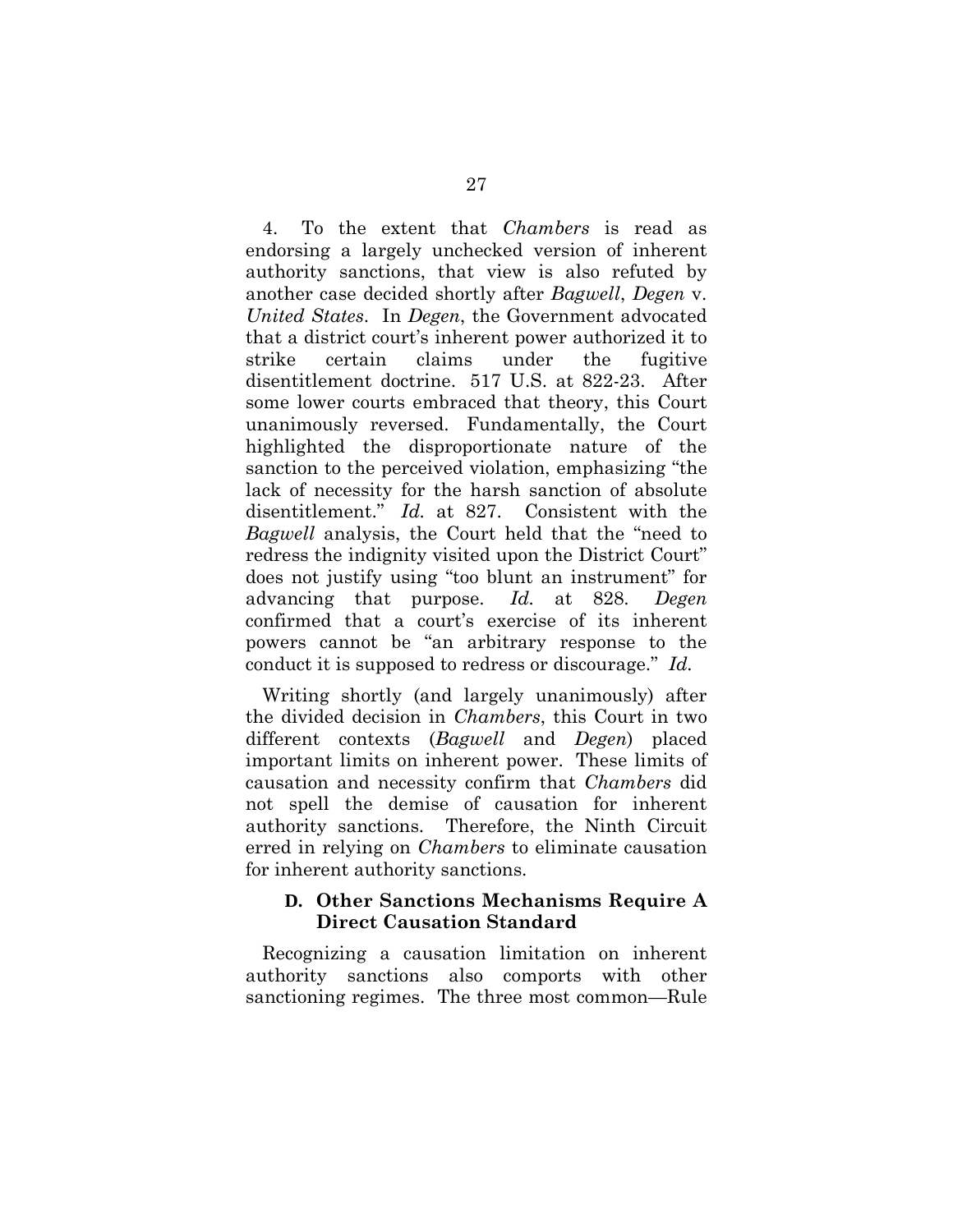11, 28 U.S.C. § 1927, and the discovery rules—all limit sanctions to those attorney's fees directly caused by the misconduct. This Court's analysis in *Fox* v. *Vice*, 563 U.S. 826 (2011), lends further support on this point.

1. Offering an instructive model, Rule 11 of the Federal Rules of Civil Procedure limits fee shifting for baseless claims and defenses to those expenses "directly resulting from the violation." Fed. R. Civ. P. 11(c)(4). In *Chambers*, this Court expressly recognized the parallels between the bad faith inherent authority sanctions and certain aspects of Rule 11. *See* 501 U.S. at 46 n.10.

If a court desires to shift attorney's fees to the movant under Rule 11, the remedy is limited to "part or all of the reasonable attorney's fees and other expenses *directly resulting* from the violation." Fed. R. Civ. P. 11(c)(4) (emphasis added). This means, for example, that a plaintiff confronted with a frivolous counterclaim does not receive all fees related to its defense, but just "those *directly caused* by inclusion of the improper count, and not those resulting from the filing of the . . . answer itself." Fed. R. Civ. P. 11(b) and (c) advisory committee's note to 1993 Amendments (emphasis added). The direct causation requirement also requires the other side to effectively mitigate its damages by bringing an early challenge to a groundless claim or defense. *See id.*

This Court adopted a direct causation requirement in this context when interpreting an earlier, less stringent version of Rule 11 that limited fees to those incurred "because of" the violation. *Cooter & Gell* v. *Hartmarx Corp.*, 496 U.S. 384, 406-08 (1990). Rejecting an "overbroad" reading of causation, the Court held that "Rule 11 is more sensibly understood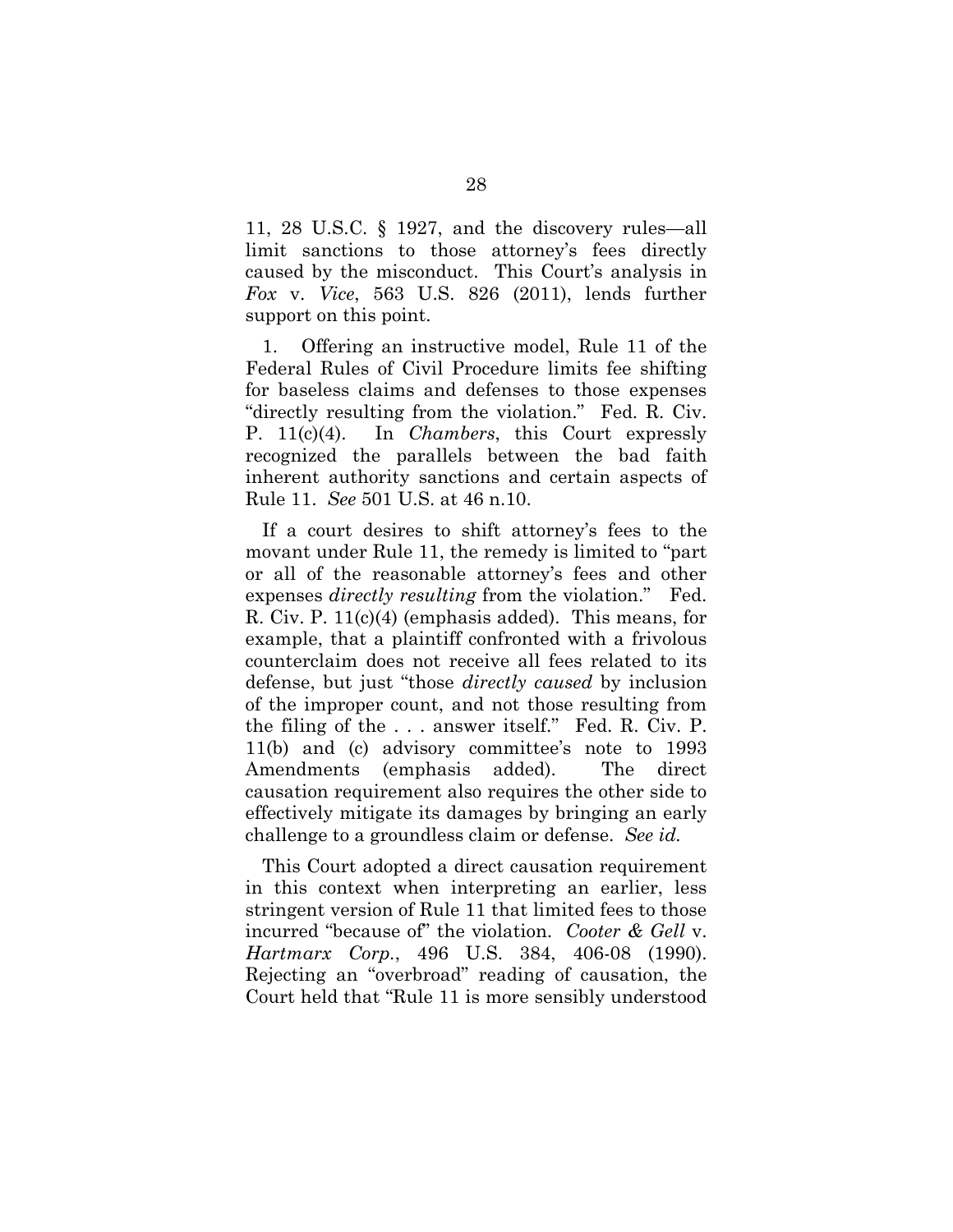as permitting an award only of those expenses *directly caused* by the filing." *Id.* at 406 (emphasis added). The Court declined to endorse a broader view that "would lead to the conclusion that expenses incurred 'because of' a baseless filing extend indefinitely," *id.*, instead adopting a direct causation requirement later codified in the Rule.

2. Statutory remedies for bad faith conduct also limit an award of attorney's fees by a causation requirement. 28 U.S.C. § 1927 provides that "[a]ny attorney . . . who so multiplies the proceedings in any case unreasonably and vexatiously" may be ordered to pay "the excess costs, expenses, and attorneys' fees reasonably incurred *because of* such conduct." (emphasis added). Courts recognize that sanctions under Section 1927 and inherent powers are similar. *See Oliveri* v. *Thompson*, 803 F.2d 1265, 1273 (2d Cir. 1986) (noting that "the only meaningful difference" between inherent power and Section 1927 is that "an award under the court's inherent power may be made against . . . a party").

"[A]imed at specific conduct and claims," Section 1927 "authorizes awards only for actual fees and costs which proscribed conduct has caused." *Browning* v. *Kramer*, 931 F.2d 340, 346 (5th Cir. 1991). These awards must "identify the specific conduct . . . which unreasonably and vexatiously multiplied the proceedings" and "then determine the excess fees and costs incurred by the opponents in meeting such claims." *Id.* This analysis aligns with *Cooter & Gell*'s interpretation of the phrase "because of"—courts should "award only . . . those expenses directly caused" by the misconduct under that statute. *Cooter & Gell*, 496 U.S. at 406; *see, e.g.*, *Manion* v. *Am. Airlines, Inc.*, 395 F.3d 428, 433 (D.C.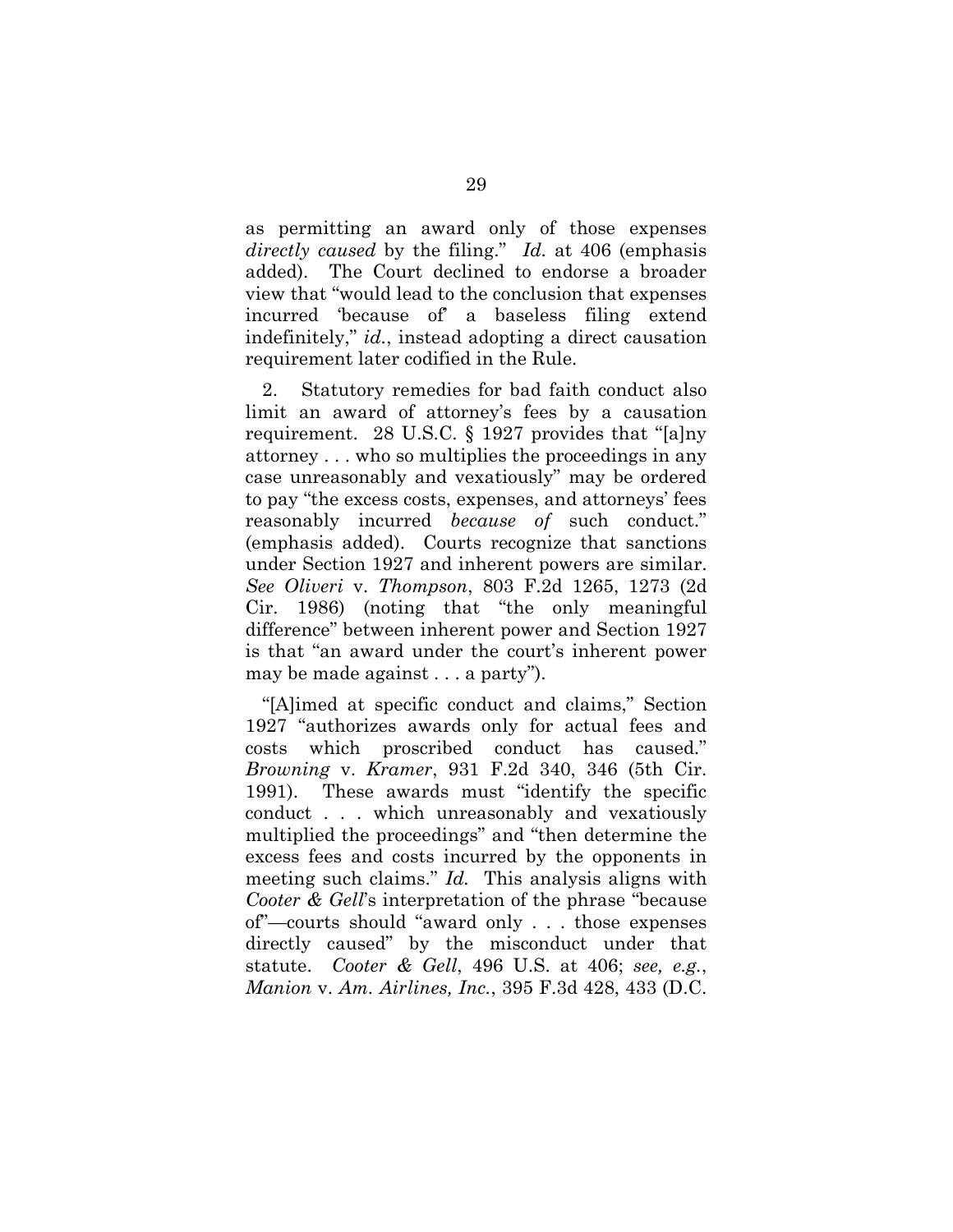Cir. 2004) (panel included Roberts, J.) (noting that "much of [*Cooter & Gell*'s] rationale applies with equal force in the § 1927 context").

3. Discovery sanctions, too, are expressly limited by a causation requirement. *See, e.g.*, *Batson v. Neal Spelce Assoc., Inc.*, 765 F.2d 511, 516 (5th Cir. 1985) (reversing fee award for lack of causation because "[t]he plain language of Rule 37 . . . provides that only those expenses, including fees, caused by the failure to comply may be assessed against the noncomplying party"). Rule 37 authorizes the award of reasonable expenses for a variety of discovery violations. Fed. R. Civ. P.  $37(a)(5)(A)-(C)$ , (b), (c), (d), (f). The court may award only those reasonable attorney's fees "caused by" the misconduct, Fed. R. Civ. P.  $37(b)(2)(C)$ ,  $(c)(1)(A)$ ,  $(d)(3)$ ,  $(f)$ , or "incurred in" remedying the misconduct, Fed. R. Civ. P. 37(a)(5), (c)(2); *see also* Fed. R. Civ. P. 26(g)(3) ("The sanction may include an order to pay the reasonable expenses, including attorney's fees, caused by the violation.").

Recent rules amendments, furthermore, discourage resort to inherent powers to remedy discovery violations. The Advisory Committee Notes to the new amendments expressly state that the new Rule 37(e) governing spoliation sanctions for electronically-stored information "forecloses reliance on inherent authority or state law to determine when certain measures should be used." Fed. R. Civ. P. 37(e) advisory committee's note to 2015 Amendment. The Committee observed that the "[f]ederal circuits have established significantly different standards for imposing sanctions or curative measures on parties who fail to preserve electronically stored information." *Id.* Likewise, without a clear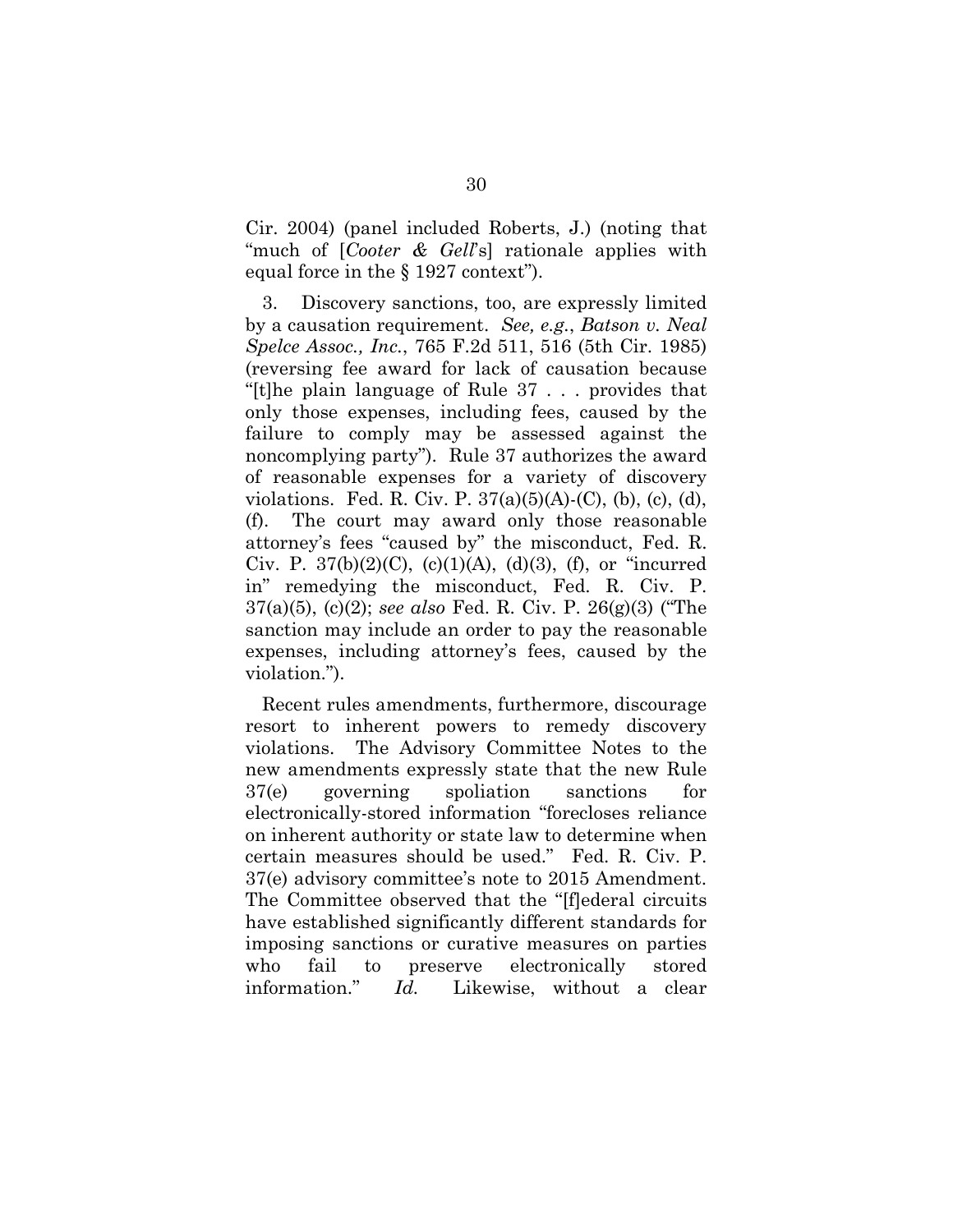causation standard cabining a district court's discretion, lower courts will continue to vary widely in their application of inherent powers sanctions.

4. Consistent with these sanctioning regimes, the Court recently addressed remedies for frivolous claims in the civil rights context, imposing a "but-for" causation requirement on fee awards to defendants under 42 U.S.C. § 1988. In *Fox* v. *Vice,* the Court held that, in a suit involving both frivolous and nonfrivolous claims, a defendant could recover "only for costs that the defendant would not have incurred but for the frivolous claims." 563 U.S. at 829. In endorsing a but-for causation test, the Court rejected a "fairly attributable" test proposed by plaintiffs as largely meaningless. *See id*. at 836 ("[C]ongressional policy points to a different and more meaningful standard."). The Court reasoned that, "if the defendant would have incurred those fees anyway, to defend against *non*-frivolous claims, then a court has no basis for transferring the expense to the plaintiff." *Id.* Accordingly, it endorsed but-for causation in part because "[a] standard allowing more expansive feeshifting would furnish windfalls to some defendants, making them better off because they were subject to a suit including frivolous claims." *Id*. at 837.

Although it arose in a different context, the *Fox* analysis largely echoes the "directly resulting from" requirement under current Rule 11 and this Court's decision in *Cooter & Gell*.

5. As all of these examples illustrate, Congress and the Rules Committee have seen fit to impose a causation requirement on attorney's fees awarded for bad faith, vexatious, and frivolous litigation. The policy judgment here is sound—sanctions should be narrowly tailored to the harm directly caused by the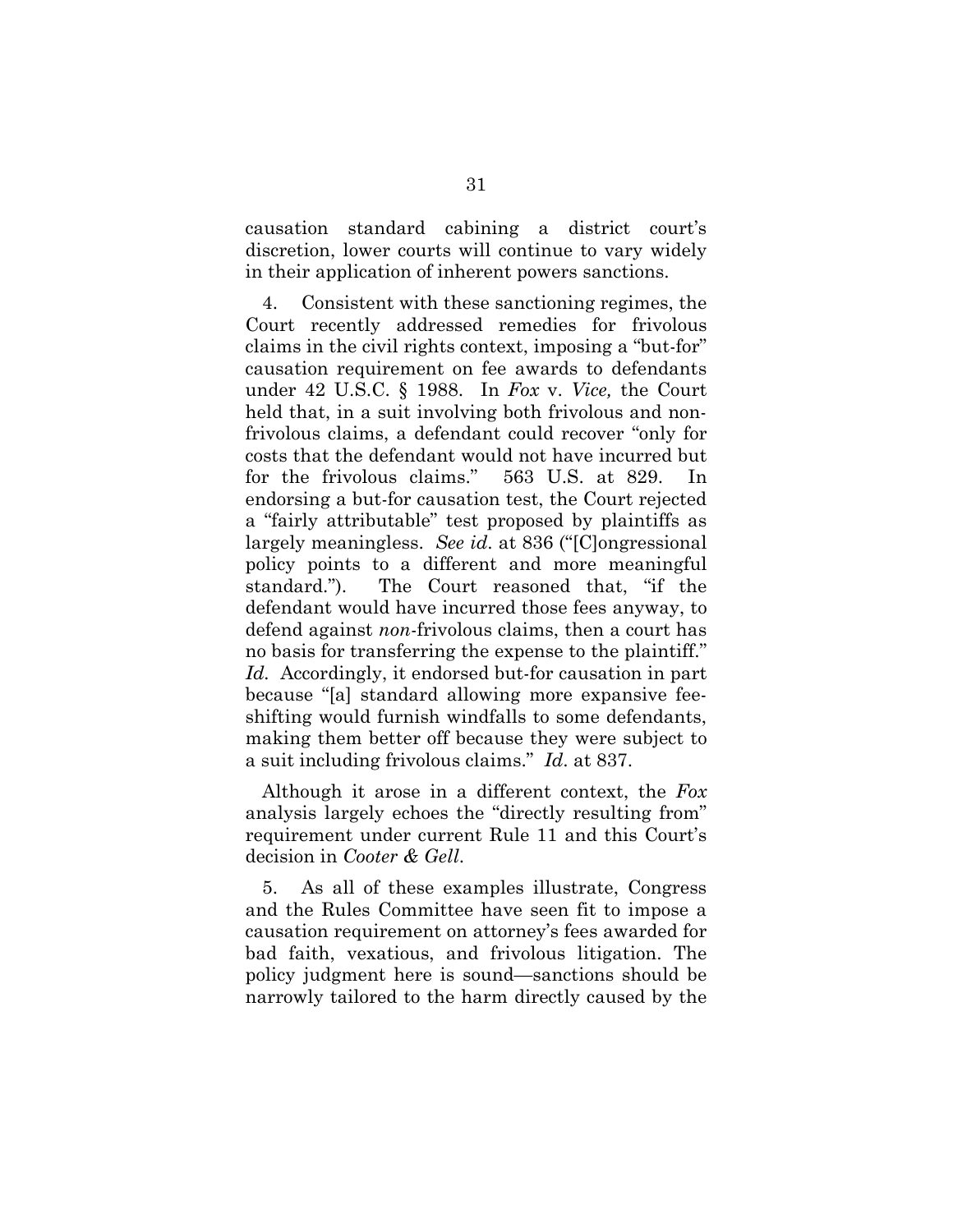misconduct, rather than afford some type of wideranging damages remedy. To prevent courts from evading this legislative judgment, the Court should likewise recognize a causation limit on a court's inherent power to impose monetary sanctions. Otherwise, the temptation will exist for courts to look to inherent authority first, rather than secondarily, and circumvent the restrictions associated with statutory and rule-based sanctions.

### **II. This Case Illustrates the Need for a Direct Causation Requirement**

Direct causation is needed as an important check on the inherent authority sanctioning power. Without any legislative oversight, the only other conceivable checks are this Court's admonition that "restraint and discretion" should be exercised which does not tangibly restrict the imposition of sanctions—and the "bad faith" requirement—which is vague and applied inconsistently. Direct causation, however, limits district court discretion and ensures that inherent power sanctions will be applied consistently and not in such a way that eclipses the statute and rule-based sanctioning regimes.

# **A. The Courts Below Did Not Apply the Correct Standard**

1. Both the district court and the Ninth Circuit majority refused to apply a causation limitation on the inherent authority sanctions imposed in this matter. Before Plaintiffs submitted a single billing record, the district court concluded that any causation linkage would be "impossible," and thus it declined to "separate the fees incurred due to legitimate activity from the fees and costs incurred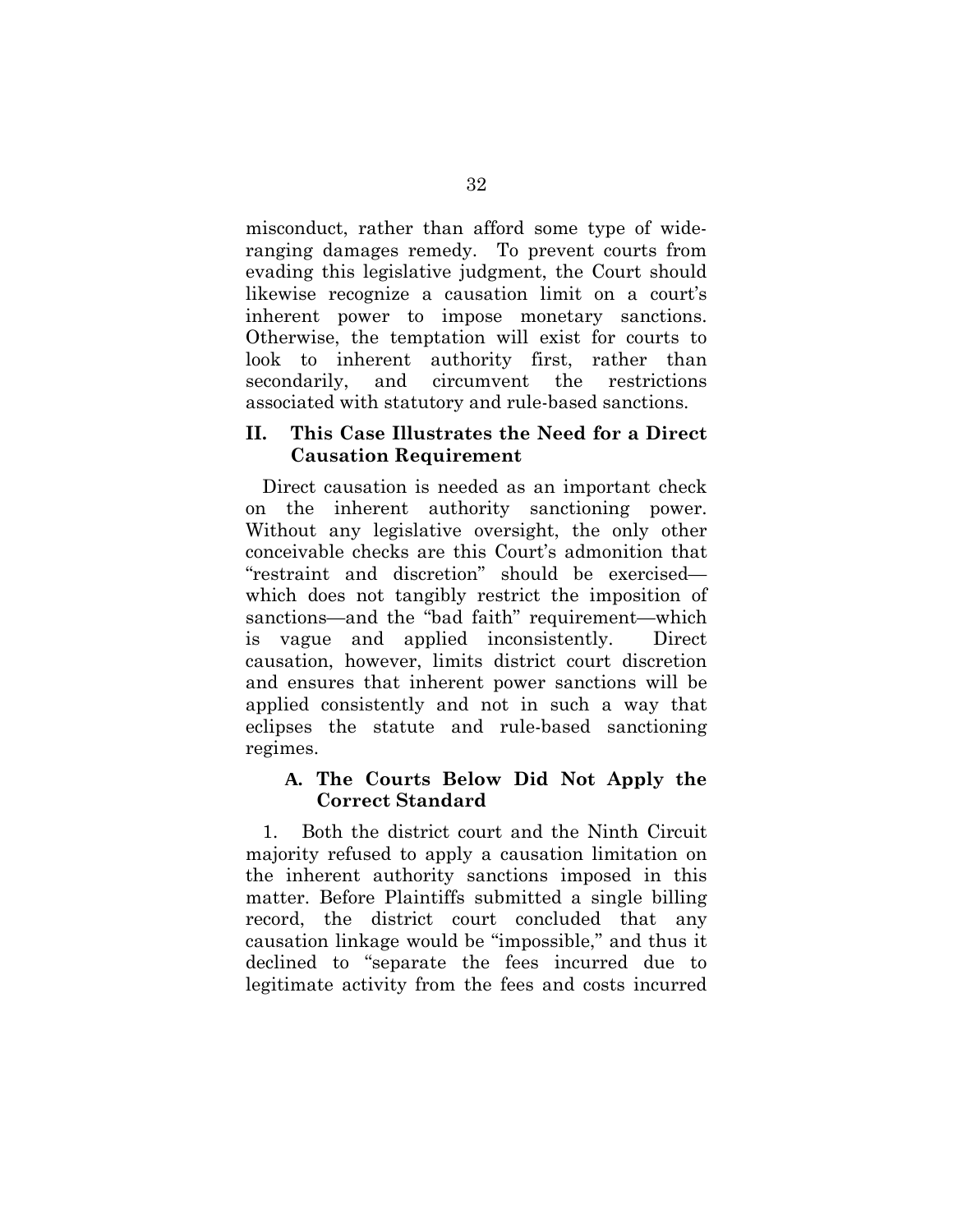due to Goodyear's refusal to abide by clear and simple discovery obligations." Pet. App. at 151a-52a. Abdicating any responsibility to tailor sanctions, the court awarded nearly all fees and then arbitrarily allocated responsibility 80% jointly to Mr. Musnuff and Goodyear, and 20% to Mr. Hancock. *Id.* at 169a-170a, 185a.

Shielded by the court's order, Plaintiffs made no attempt to establish a causal link in their subsequent fee application. J.A. 54; J.A. 80. Goodyear pointed out (among other things) that Plaintiffs incurred a substantial portion of their fees litigating against other defendants and substantiating their medical injuries and damages, none of which bore any relation to any alleged misconduct. J.A. 58. The district court's only response was to suggest an alternative amount "in the event a direct linkage between the misconduct and harm is required" on appeal, which would deduct over \$700,000 from the total sanction. Pet. App. 180a. But even this causation "deduction" (which neither the district court nor the Ninth Circuit actually adopted) did not apply a true causation analysis—it only represented the fees incurred by Plaintiffs in litigating against other defendants and substantiating their amount of medical damages.

On appeal, the Ninth Circuit majority validated the district court's refusal to apply causation, rejecting the rule "that the specific amount of attorneys' fees and costs awarded when a court invokes its inherent powers must be directly linked to the bad faith conduct." Pet. App. 28a.

2. Although a district court typically enjoys discretion in sanctions matters, such deference is only warranted when it applies the correct standard: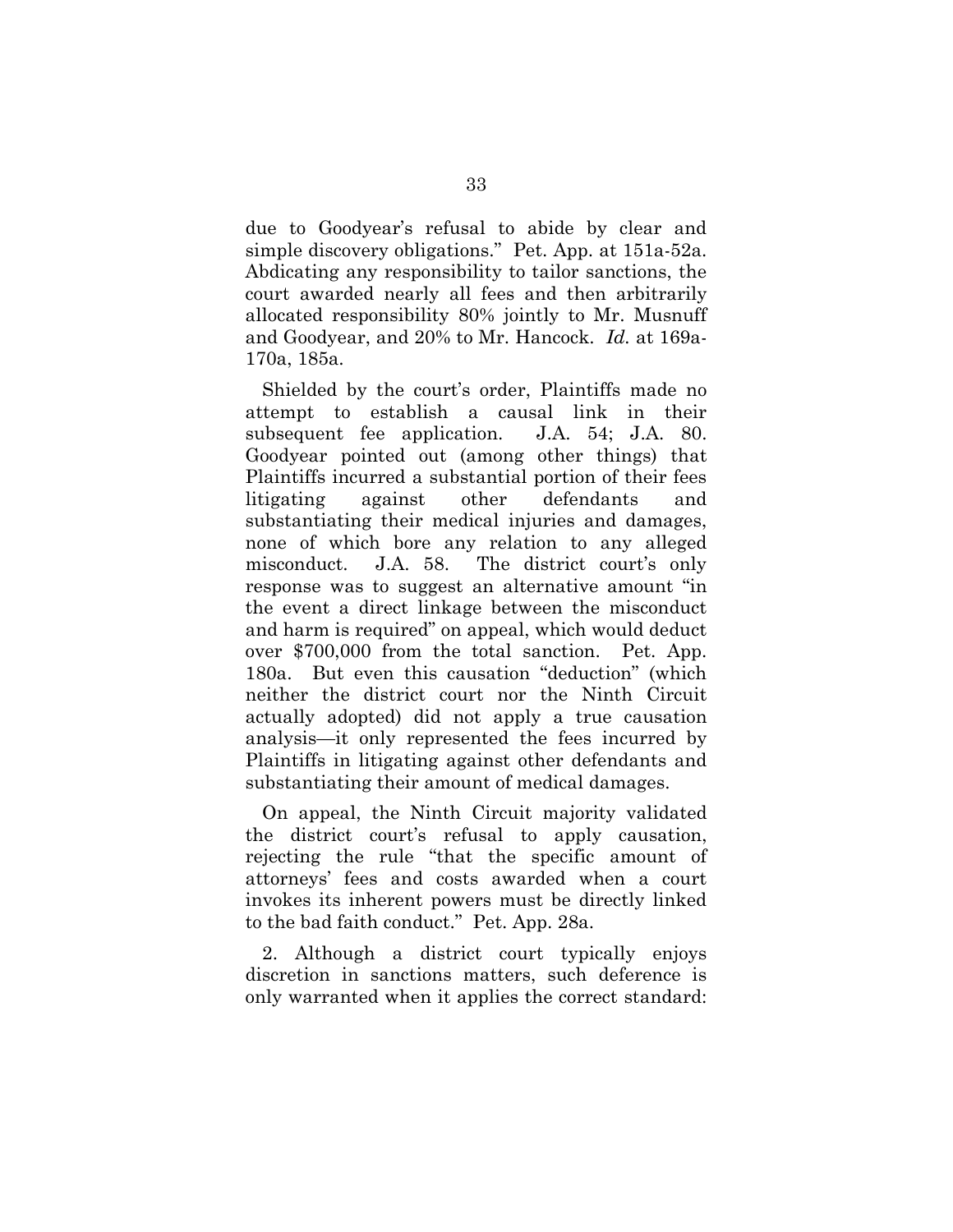"A trial court has wide discretion when, but only when, it calls the game by the right rules." *Fox*, 563 U.S. at 839. As discussed above, the failure to require a direct causal link violates this Court's precedent on inherent powers, infringes on the due process rights of sanctioned parties, and is inconsistent with other sanctioning regimes. The Court should enforce a direct causation requirement that limits attorney's fees sanctions awards to the strictly compensatory and remand for the trial court to apply that correct standard.

Under the direct causation standard, attorney's fee awards imposed under a court's inherent power must compensate the injured party only for fees "incurred as a direct result of" the sanctionee's misconduct. *Baycol Steering Comm.*, 419 F.3d at 808. Where the monetary sanction does not "relate[] *concretely* to costs . . . *directly incurred* because of" the sanctionee's misconduct, it is not compensatory. *Id.* (emphasis added). Such sanctions must be appropriately "*tailored* to compensate the complaining party" for "any losses incurred by [them] as a result of [the defendant's]'" bad faith actions. *Bradley*, 378 F.3d at 378 (emphasis added, citing *Buffington* v. *Balt. Cty.*, 913 F.2d 113, 134 (4th Cir. 1990)). Direct causation parallels the "direct effect" test under Rule 11 and the "but for" test recognized in *Fox*, and thus should be familiar to federal courts.

But it bears emphasizing that the direct causation standard establishes only the upper limit on sanctions, which can (and generally should) be reduced from there. Courts are obligated to exercise "'the least possible power adequate to the end proposed.'" *Spallone* v. *United States*, 493 U.S. 265, 280 (1990), citing *Anderson* v. *Dunn*, 19 U.S. (6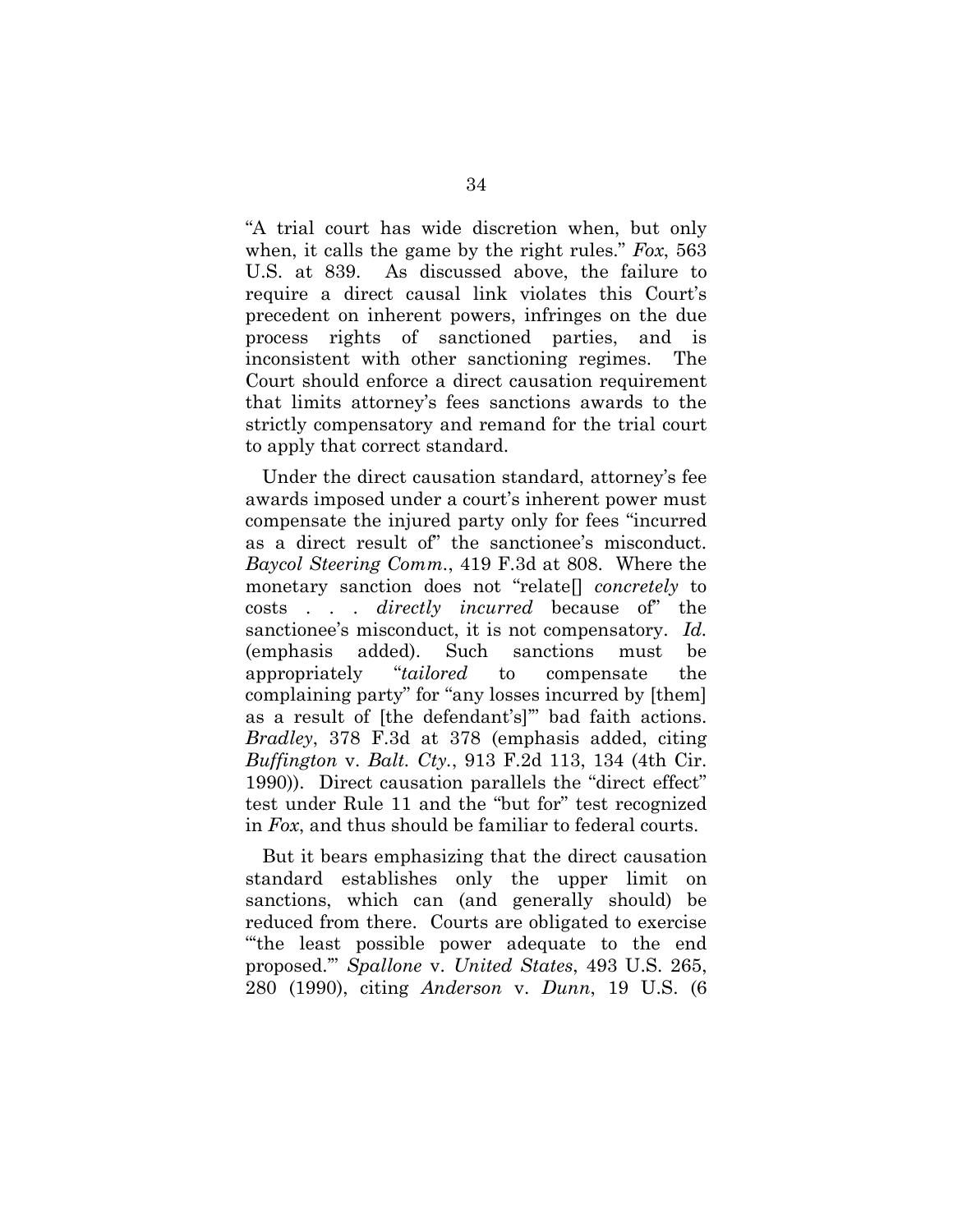Wheat) 204, 231 (1821); *see also Charbono* v. *Sumski (In re Charbono)*, 790 F.3d 80, 88 (1st Cir. 2015) (affirming \$100 inherent power sanction because lower court opted for "the least extreme sanction reasonably calculated to achieve the appropriate punitive and deterrent purposes") (citation omitted); *Natural Gas Pipeline Co. of Am.* v. *Energy Gathering*, 86 F.3d 464, 467 (5th Cir. 1996) ("the [inherent authority] sanction chosen must employ 'the least possible power adequate to the end proposed'") (citation omitted). The causation standard helps ensure that courts comply with this tailoring obligation—this requirement would not be met if a court awarded the impacted party *more* fees than it incurred in response to the misconduct.

Turning its back on these principles, the district court essentially threw up its hands at the specter of calculating sanctions caused by the misconduct. Its award of "all" fees does not comply with a causation requirement, as this Court and others have recognized. *See, e.g.*, *Roadway Express*, 447 U.S. at 756 n.3 ("[Section] 1927 provides only for excess costs caused by the plaintiffs' attorneys' vexatious behavior and consequent multiplication of the proceedings, and not for the total costs of the litigation.'") (internal quotations omitted); *Maynard* v. *Nygren*, 332 F.3d 462, 471 (7th Cir. 2003) (under Rule 37: "As long as the suit as a whole was not frivolous . . . the remaining attorney's fees would have been incurred even without the discovery violation; thus, the causality requirement was not met."); *Topalian* v. *Ehrman*, 3 F.3d 931, 937 (5th Cir. 1993) (under Section 1927, Rule 11, and the discovery rules: "Certainly, an award of *all* costs incurred in defending this cause of action would not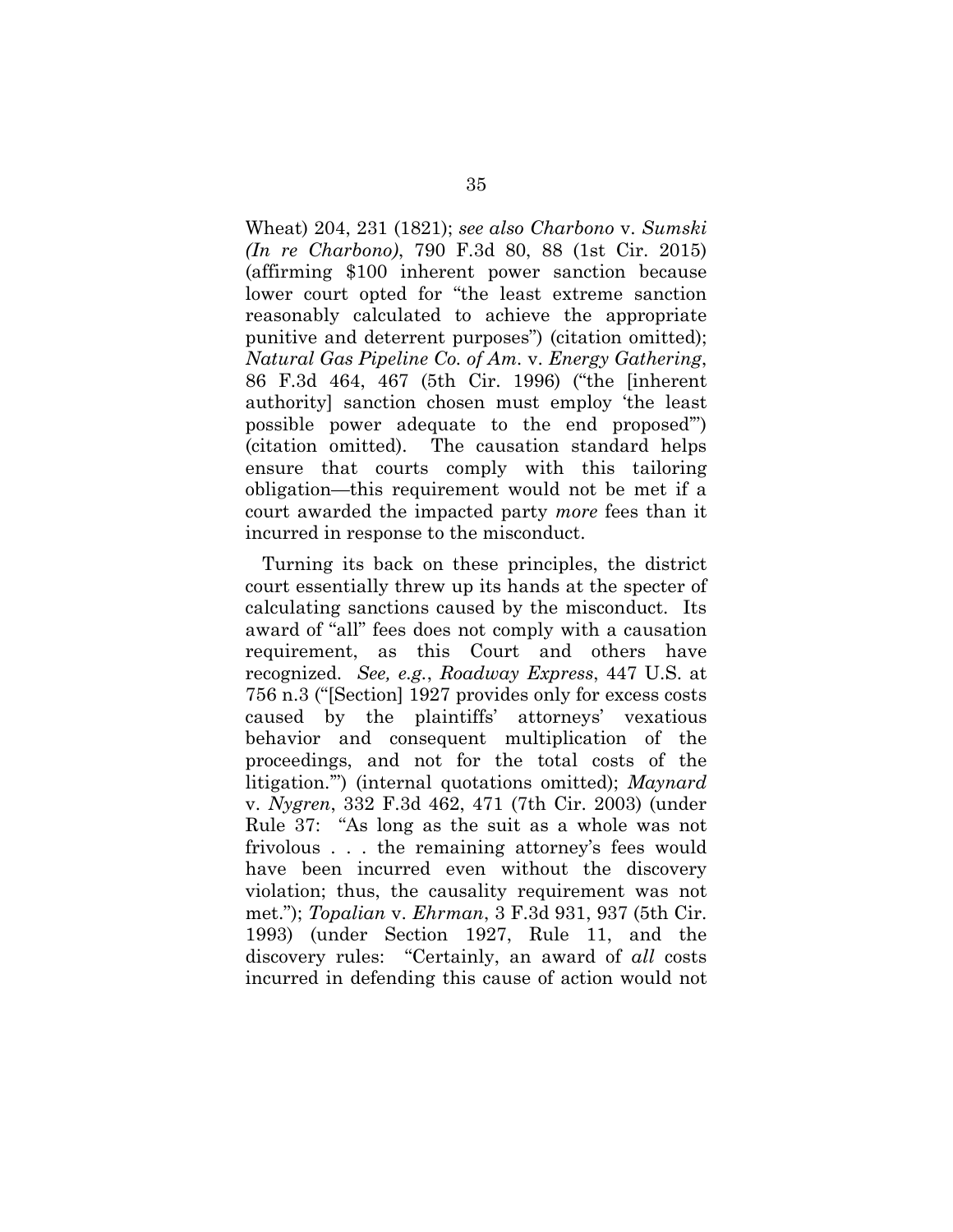be appropriate if the violations consisted primarily of abuses of the discovery procedures[.]").

As with other sanctions, a direct causation requirement could be applied here: the district court found specific instances of misconduct, those instances of misconduct gave rise to certain fees, and as Judge Watford explained, "[t]hose fees can be calculated." Pet. App. 50a. Courts routinely are required to undertake the analysis that the lower courts avoided in this case. Even if it proves difficult, a causation analysis is necessary to demonstrate that monetary sanctions are not vindictive, overly harsh, or rising to the level of criminal penalties.

To avoid straying beyond compensatory civil sanctions, the district court should have "limited the award to fees that can be linked in a non-speculative way to the misconduct" such as "those wasted on expert discovery that took place under the mistaken assumption that key test results supporting the Haegers' liability theory did not exist." *Id.* at 50a (Watford, J., dissenting). Other categories of recoverable fees in this case might include those incurred seeking supplemental discovery and attending hearings where potential misconduct occurred or where these discovery matters were discussed. But ultimately this would be Plaintiff's burden to prove—a burden they did not attempt to meet below. *In re Tutu Wells Contamination Litig.*, 120 F.3d 368, 391 & n.21 (3d Cir. 1997) (partially overruled on other grounds) (affirming denial of monetary award under inherent powers: "[T]he applicant for fees has an affirmative responsibility to assist the court in sorting through, organizing, and evaluating a fee request."); *Cf. FTC* v. *Kuykendall*,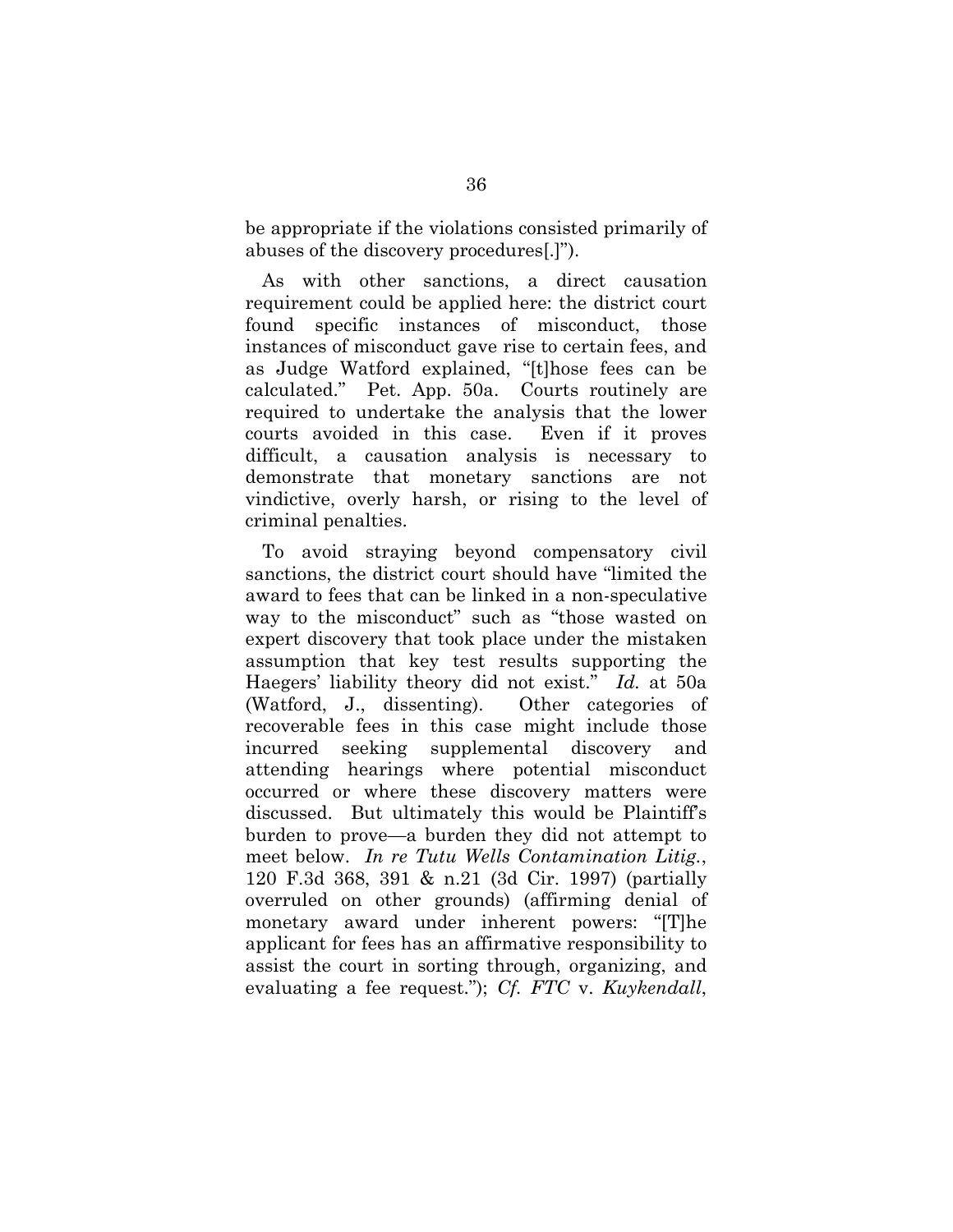371 F.3d 745, 754 (10th Cir. 2004) (en banc) ("[I]n compensatory civil contempt proceedings. . . district court judges should require proof of contempt by clear and convincing evidence and proof of the amount of compensatory damages by a preponderance of the evidence.").

The court's mere speculation cannot satisfy direct causation, or else it renders the standard meaningless. *See Allied Materials Corp.* v. *Superior Products Co.*, 620 F.2d 224, 227 (10th Cir. 1980) ("In the absence of evidence showing the amount of the loss, any sum awarded by the court is speculative and therefore arbitrary."). The award here was driven by the possibility that Goodyear might have settled "immediately" upon producing the tests, prompting a sanction of all fees from that point forward. Pet. App. 152a. Awash in speculation, this reasoning cannot support a compensatory sanctions award under the inherent powers. As Judge Watford highlighted, "the only relevant data point in the record supports the opposite conclusion" from that reached by the district court. *Id.* at 46a. When Goodyear did produce the Heat Rise test in other cases, there was no immediate settlement—one case went through trial and the other settled as trial was poised to begin.

Disclosure of the test results would not have prevented Goodyear from continuing to defend the case because, unlike the petitioner in *Chambers*, Goodyear had good faith defenses to Plaintiffs' claims: "The test results did not provide conclusive proof that the Haegers' tire failed due to its defective design." Pet. App. 45a (Watford, J., dissenting). *Cf. Browning*, 931 F.2d at 346 (vacating award of all fees because "[e]xcept when the entire course of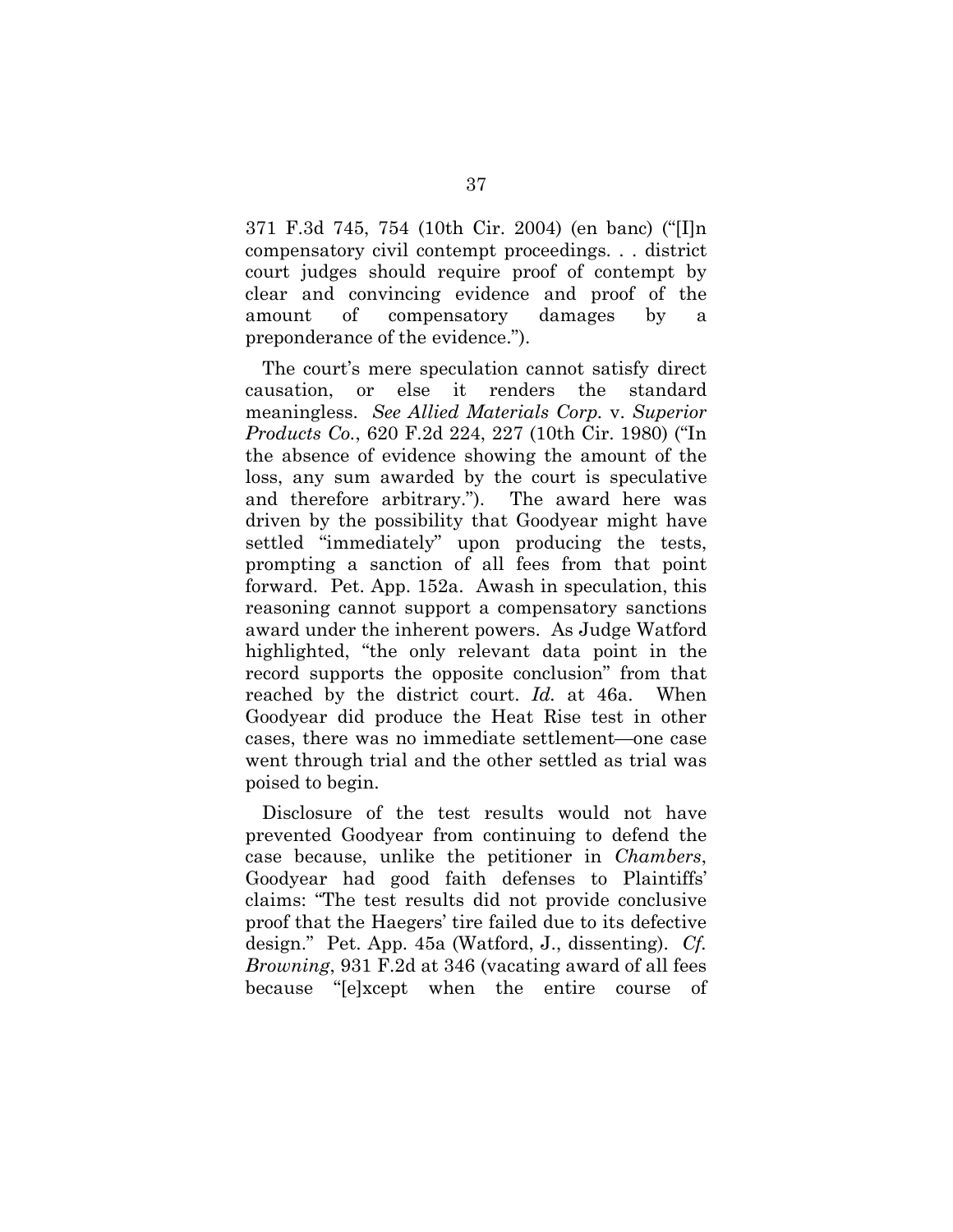proceedings were unwarranted and should neither have been commenced nor persisted in, an award under § 1927 may not shift the entire financial burden of an action's defense"). In fact, the district court declined to find the Heat Rise test conclusive, and instead simply deemed it "relevant." Pet. App. 129a. Relevant evidence generally does not dictate immediate capitulation.

Allowing speculation to support a sanctions award simply masks sanctions that are truly punitive. Judge Watford acknowledged that the ultimate amount awarded under a causation analysis might seem inadequate to the district court. Pet. App. 50a. But vindicating a court's desire to punish without the protections of criminal contempt renders the award impermissibly criminal and does not reflect a regime with any true constraints.

# **B. Failure To Require Direct Causation Creates an Unworkable Standard Without Meaningful Checks**

1. Underscoring these points, the Ninth Circuit majority offered no real answer to how an inherent authority sanctions regime could be limited or even applied without requiring a direct link between misconduct and a fee award. The court tried to articulate a standard for inherent authority sanctions by borrowing the "frequen[t] and sever[e]" abuses language from *Chambers*. Pet. App. 32a-34a. But the suggestion that a pattern of misconduct might justify an award of all the other party's fees is neither a standard nor a practical limitation at all. Likewise, the district court's proposed distinction between "truly egregious" cases (which, in its view, obviated any causation analysis) and "less egregious" cases (which might require some type of tailoring) is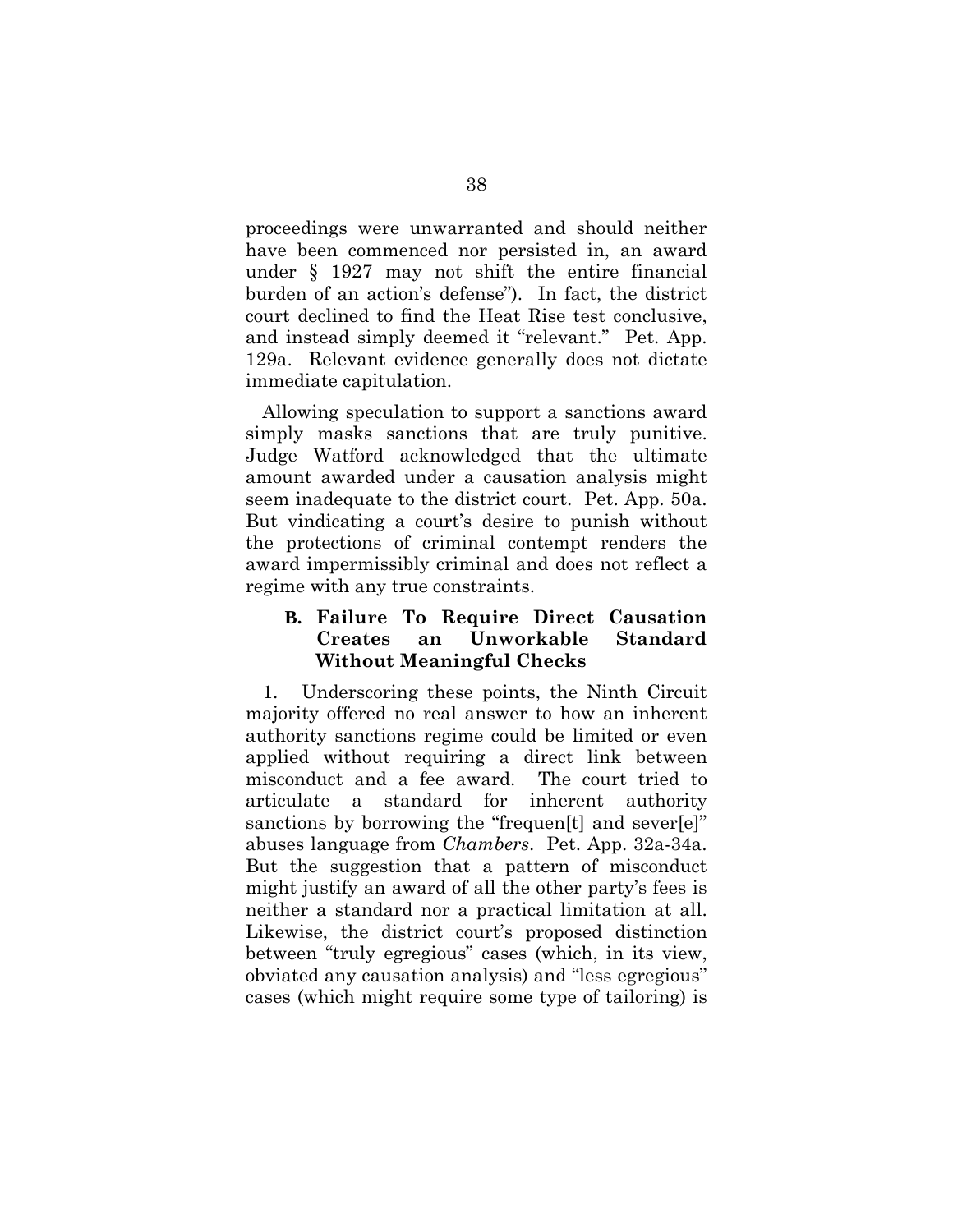equally untenable. *Id.* at 157-58a. These attempts at divining a substitute standard for causation would offer no guidance to federal courts—other than perhaps an assurance that they could award whatever sanction they wanted.

The notion that it should be easier for a court to impose free-wheeling sanctions in more complex or egregious cases also cannot be squared with this Court's precedent. *Bagwell* established that heightened procedural protections are even more important for "out-of-court disobedience" in a "complex" case that "require[s] elaborate and reliable factfinding." 512 U.S. at 833-34. Faced with 400 instances of contempt, *Bagwell* emphasized that "disinterested factfinding and evenhanded adjudication [a]re essential" where a court has "effectively policed petitioners' compliance with an entire code of conduct that the court itself had imposed." *Id.* at 837-38.

The Court concluded that the protections of a jury trial are all the more necessary in these circumstances, where the conduct may be "widespread" and the "fines assessed were serious." *Id.* at 837; *see also id.* at 843 (Scalia, J. concurring) (stressing the importance of "the factfinding protections of the criminal law"). In light of these concerns, fee shifting under inherent powers should not permit a broader recovery than the ostensibly "more drastic" contempt sanction. *Chambers*, 501 U.S. at 46 (quoting *Hutto*, 437 U.S. at 689 n.14).

Perhaps more troubling, the absence of a causation requirement pries open the door to an almost boundless view of monetary awards under inherent authority. The Ninth Circuit majority took a step in that direction, implying that lost settlement value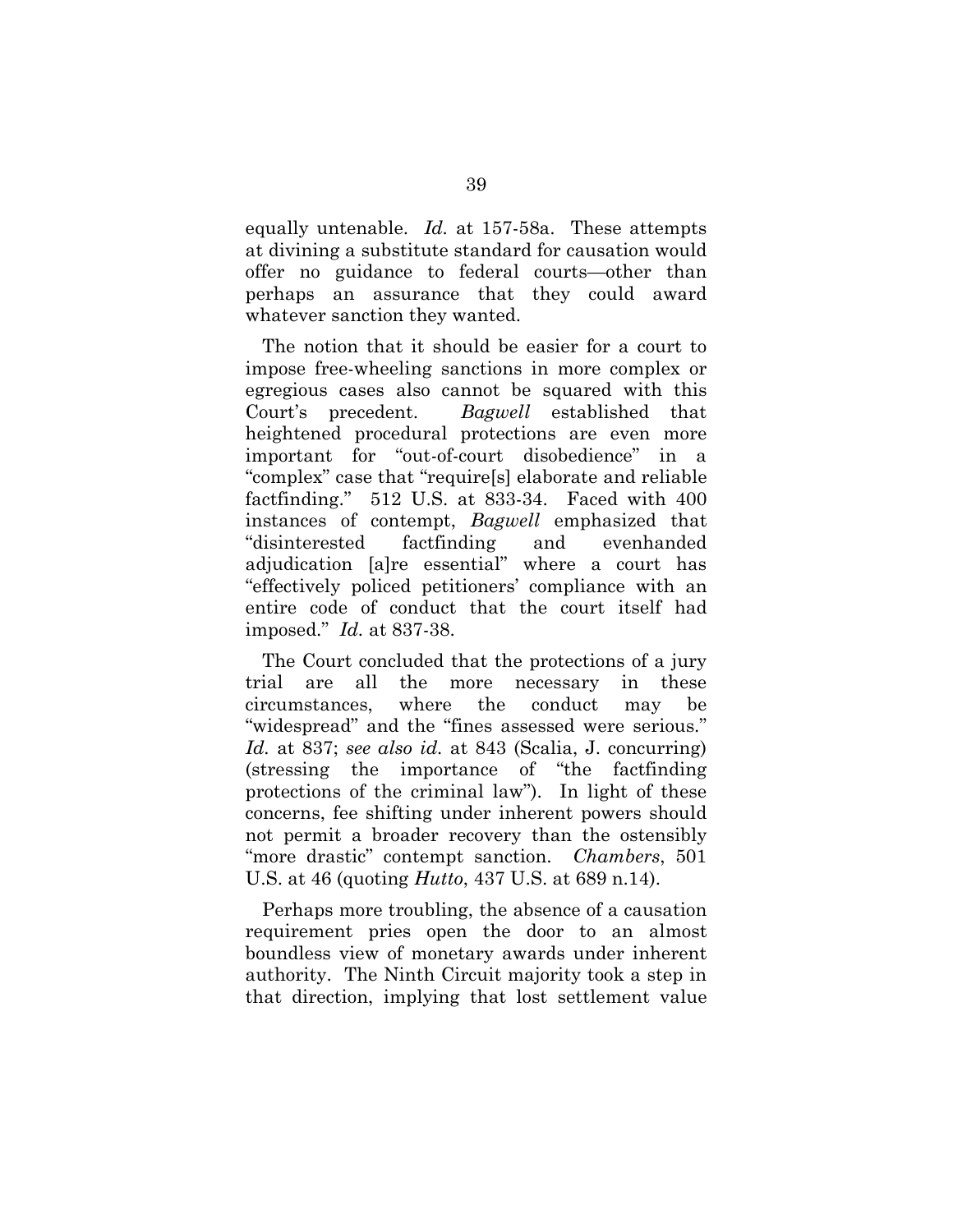might justify a high sanctions amount. Pet. App. 30a. But going beyond fees would be the equivalent of transforming an inherent powers sanctions award into a tort remedy, creating a host of proof and due process problems, *see also* Pet. App. 50a (Watford, J., dissenting) (noting that such a remedy would be "obviously fraught with proof problems"), and expanding inherent authority sanctions well beyond the bounds ever recognized by this Court. Yet the Ninth Circuit has seemed to embrace a tort-like vision of inherent authority sanctions in prior cases. *See B.K.B.* v. *Maui Police Dept.*, 276 F.3d 1091, 1108- 09 (9th Cir. 2002) (affirming award of "compensatory damages" sanctions under inherent power for "the embarrassment and pain suffered by Plaintiff").

Not only does some nebulous tort remedy represent a radical expansion of inherent authority sanctions, but it also raises the risk of duplicative recovery or inconsistent standards, all of which implicate due process concerns. Other mechanisms exist for parties to pursue such relief if they would otherwise be entitled to it. Confirming the point, Plaintiffs here have sued Goodyear and others for fraud and abuse of process in state court. In that action, Plaintiffs seek the very damages to which the Ninth Circuit alluded. Inherent authority should not be viewed as an excuse to create new causes of actions and novel damages remedies, unshackled by any realistic limitations.

2. Without restrictions on inherent authority, courts would wield "completely untrammeled power" without "effective safeguards." *Bloom*, 391 U.S. at 207. Sanctions carry wide-ranging nonmonetary consequences in addition to the pecuniary ones. They can be career-ending (ER1286-89) and haunt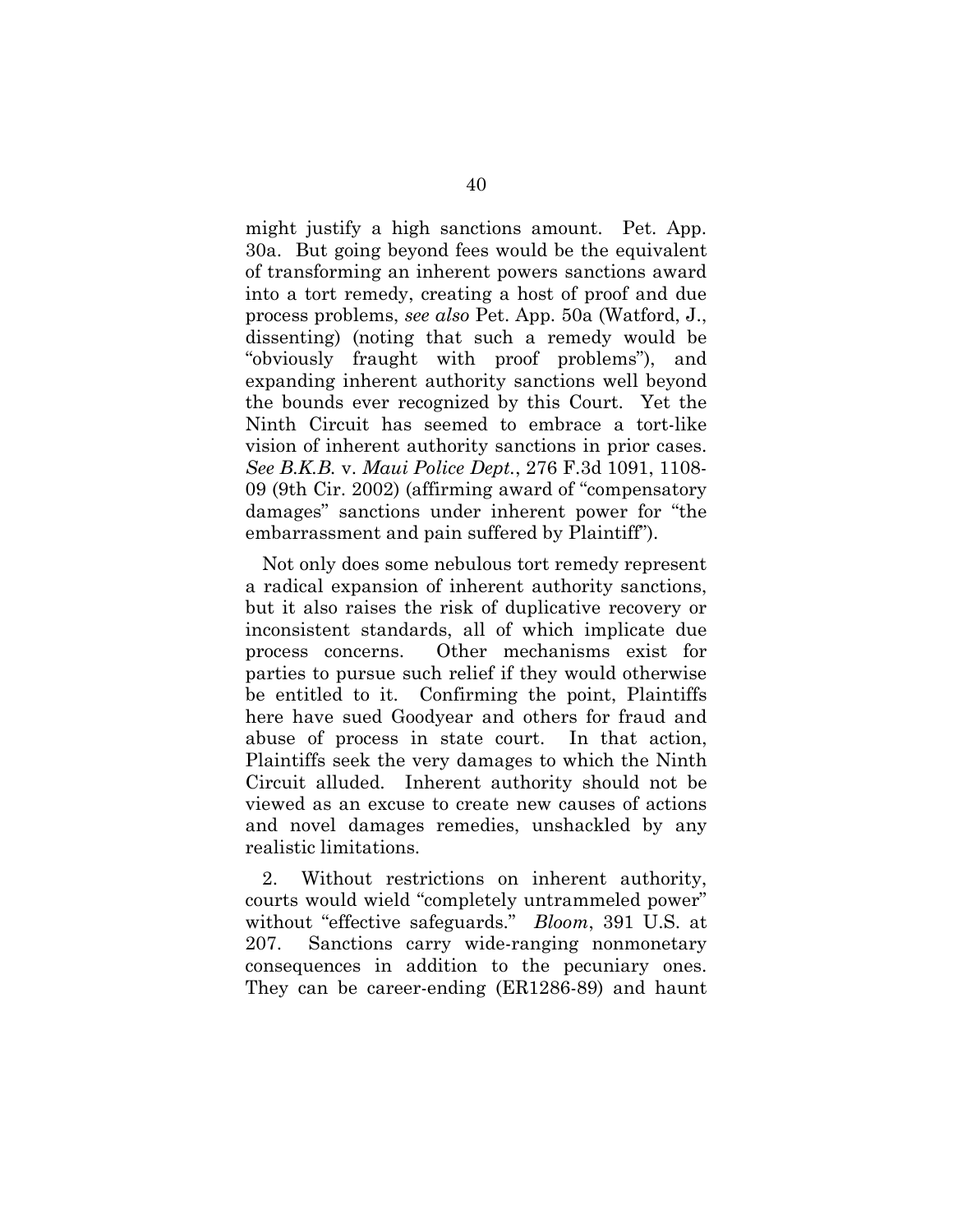parties in subsequent litigation. Pet. App. 170a. That is why the Court has reiterated the need for "restraint and discretion" in their application. But that admonition does not tangibly restrain courts, and the other existing checks on the sanctioning power (apart from causation) suffer from flaws that often render them inadequate. *See* Robert J. Pushaw, Jr., *Inherent Powers of Federal Courts and the Structural Constitution*, 86 IOWA L. REV. 735, 739, 765 (2001) (describing federal courts' "broad and virtually unreviewable inherent authority" and arguing that "the sanctioning power itself has long been exercised arbitrarily").

The need for direct causation is highlighted by the abuse of discretion standard, which generally insulates sanctions awards from exacting appellate scrutiny. Under the abuse of discretion standard, it is difficult to envision how the amount of any monetary sanction would be subject to reversal if causation is eliminated as a constraint. Illustrating the point, in *Williamson* v. *Dispatch Printing Co.*, 826 F.3d 297, 306 (6th Cir. 2016), the Sixth Circuit rejected a "perfect causal connection between the sanctioned conduct and the attorney's fees awarded," but failed to offer a meaningful alternative. Instead, it suggested that inherent authority "sanctions cannot be so unreasonable that they constitute an abuse of discretion." *Id.* But this is circular. Like the Ninth Circuit, such a "know-it-when-you-see-it" approach to the amount of sanctions offers no guidance (or protection) to litigants or federal courts. And it is rife with the potential for abuse. *See Mackler Prods.*, 146 F.3d at 130 (noting the perils "if courts were to operate without any framework of rules or cap on their power to punish").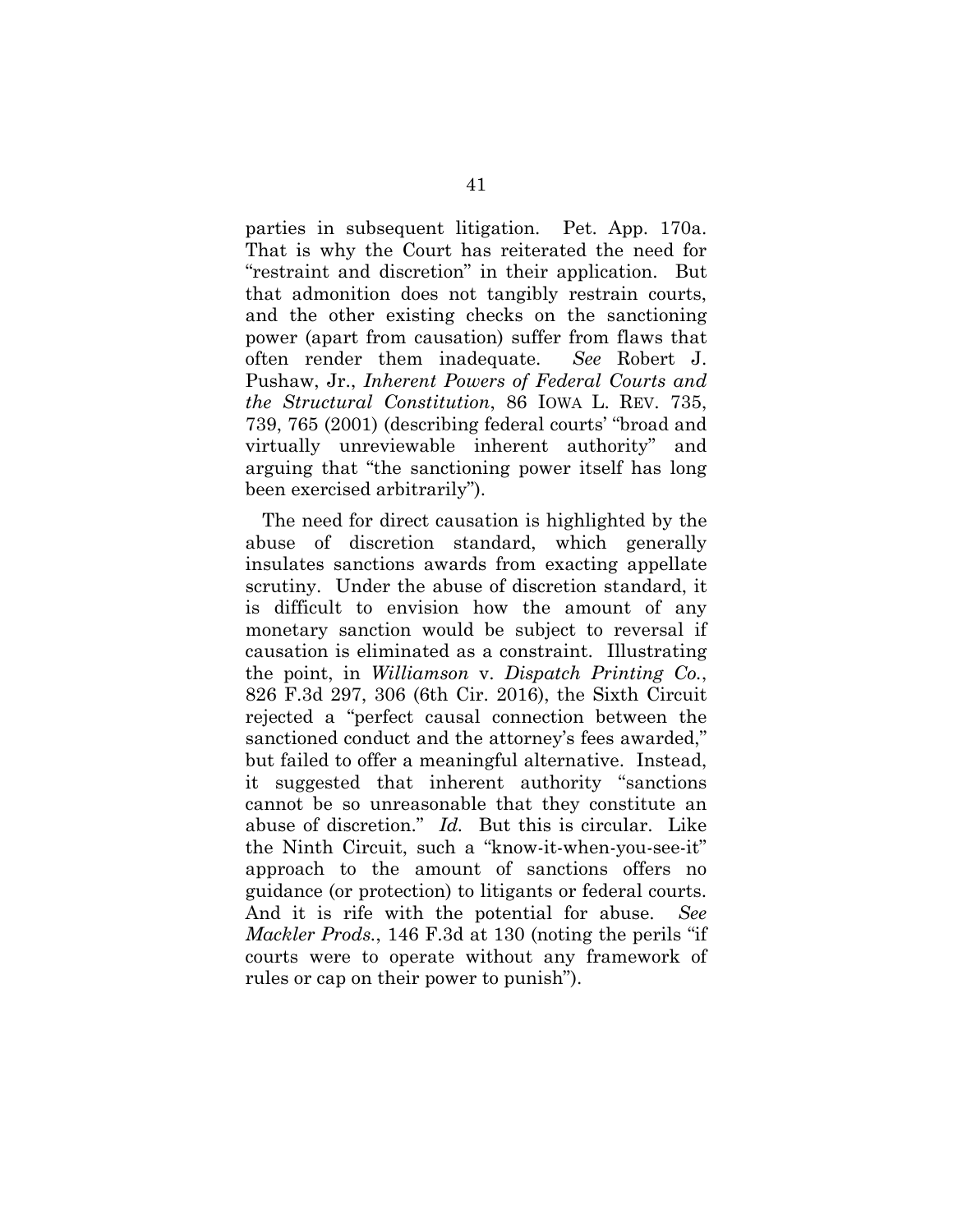The challenges of this standard were on vivid display in this case. The Ninth Circuit majority was highly deferential to the district court's calculation of the award, affirming an almost \$3 million sanction because the district court "reasonably believed" it was appropriate (in a one-paragraph analysis of the amount). Pet. App. 33a. Announcing that "[n]othing more is required," the court of appeals did not parse the awarded fees. *Id.* A causation standard would obligate the reviewing court to take a closer look. It would also force the district court to make a clear record for the amount of fees, enabling more effective appellate review.

A direct causation requirement also will help focus scrutiny on the underlying conduct—which did not happen in this case. Conflating Goodyear's conduct with that of its counsel, the court of appeals devoted only one paragraph to the specific misconduct alleged against Goodyear (as opposed to counsel), Pet. App. 25-26a, failing to address Goodyear's arguments on the substance of its actions. For example, the district court condemned Ms. Okey for claiming that a court order in another case required production of "all tests," when Plaintiffs characterized the order in the same way. *Compare* Pet. App. 133a *with* ER1121. The court also blamed her for (truthfully) stating that a discovery request asked for "heat" testing. *Compare* Pet. App. 133a-134a *with* ER704- 05. Such details might get swept under the rug in an abuse of discretion review, but direct causation would help ensure a more meaningful appraisal of the substance as well as damages.

3. Similarly, the requirement of "bad faith," which serves as the primary limit on inherent authority sanctions, poses two problems. First, it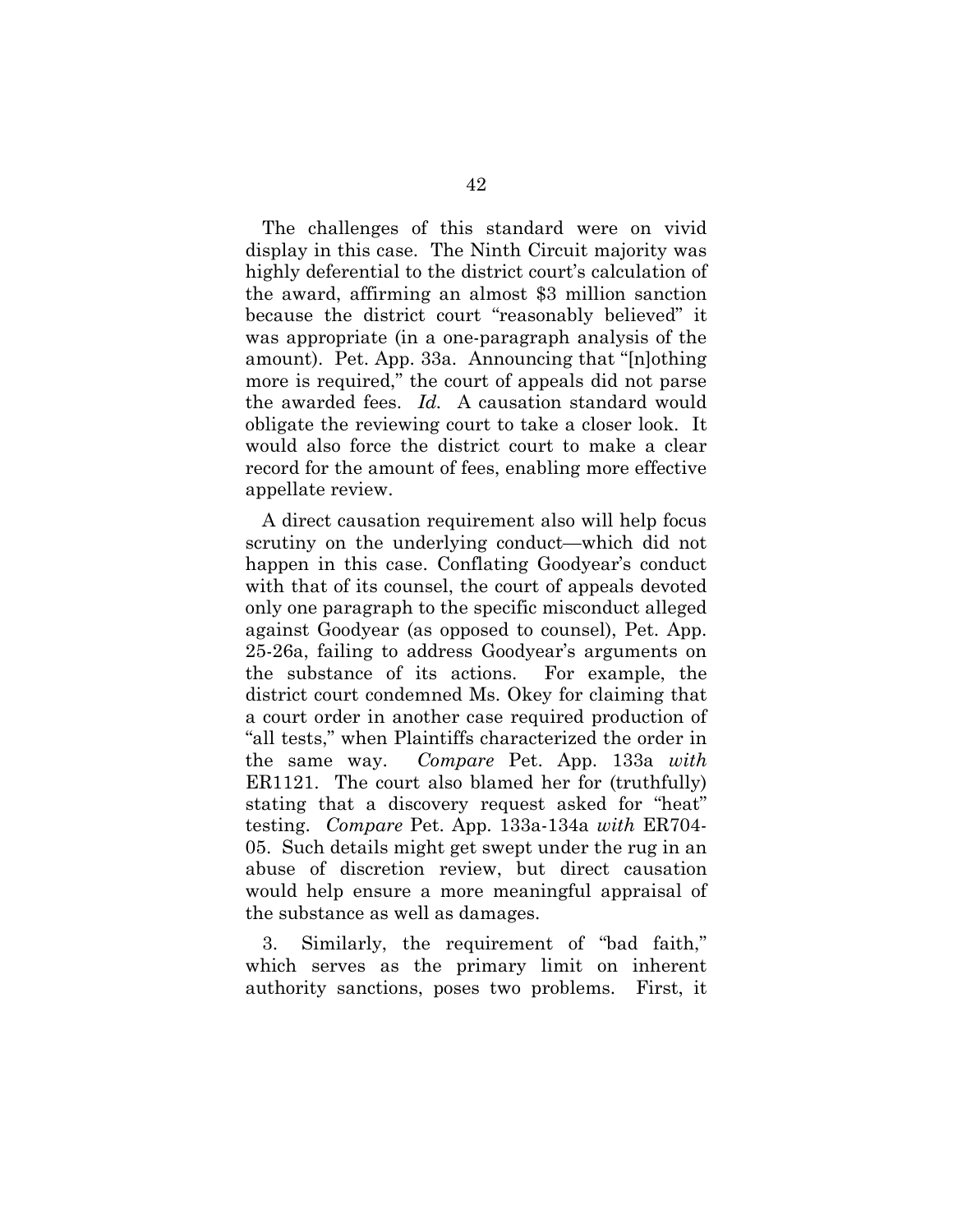does not provide any guidance or direction on the amount of sanctions to impose. The bad faith standard only applies to ascertaining whether the conduct at issue is sanctionable.

Second, Justice Kennedy's dissent in *Chambers* served as a harbinger for the difficulties faced by the lower courts when he warned that "[t]he only limitation on this sanctioning authority appears to be a finding at some point of 'bad faith,' a standard the Court fails to define." 501 U.S. at 63 (Kennedy, J., dissenting). Courts have, somewhat predictably, struggled with applying this bad faith standard. The Sixth Circuit recently noted that (almost two decades post-*Chambers*) there was still "confusion" in its case law on the standard for bad faith relating to inherent authority sanctions. *BDT Products, Inc.* v. *Lexmark Int'l, Inc.*, 602 F.3d 742, 752-53 (6th Cir. 2010). It purportedly resolved that confusion by creating a "something more" test, requiring "something more" than simply pursuit of meritless claims to warrant sanctions. *Id.* But this "something more" test exemplifies, rather than resolves, the problem. *See also Fink* v. *Gomez*, 239 F.3d 989, 993 (9th Cir. 2001) (noting that "with respect to standards for sanctions under the court's inherent power . . . . some confusion is understandable"). Such confusion confirms that the "bad faith" requirement, viewed through the abuse of discretion lens, does not serve as a sufficient check on a district court's power to impose inherent authority sanctions or on their amount. Causation is thus needed to enhance the effectiveness of the bad faith requirement.

4. In the end, the lack of a direct causation requirement would turn inherent authority sanctions into a crutch for federal courts. Lax restrictions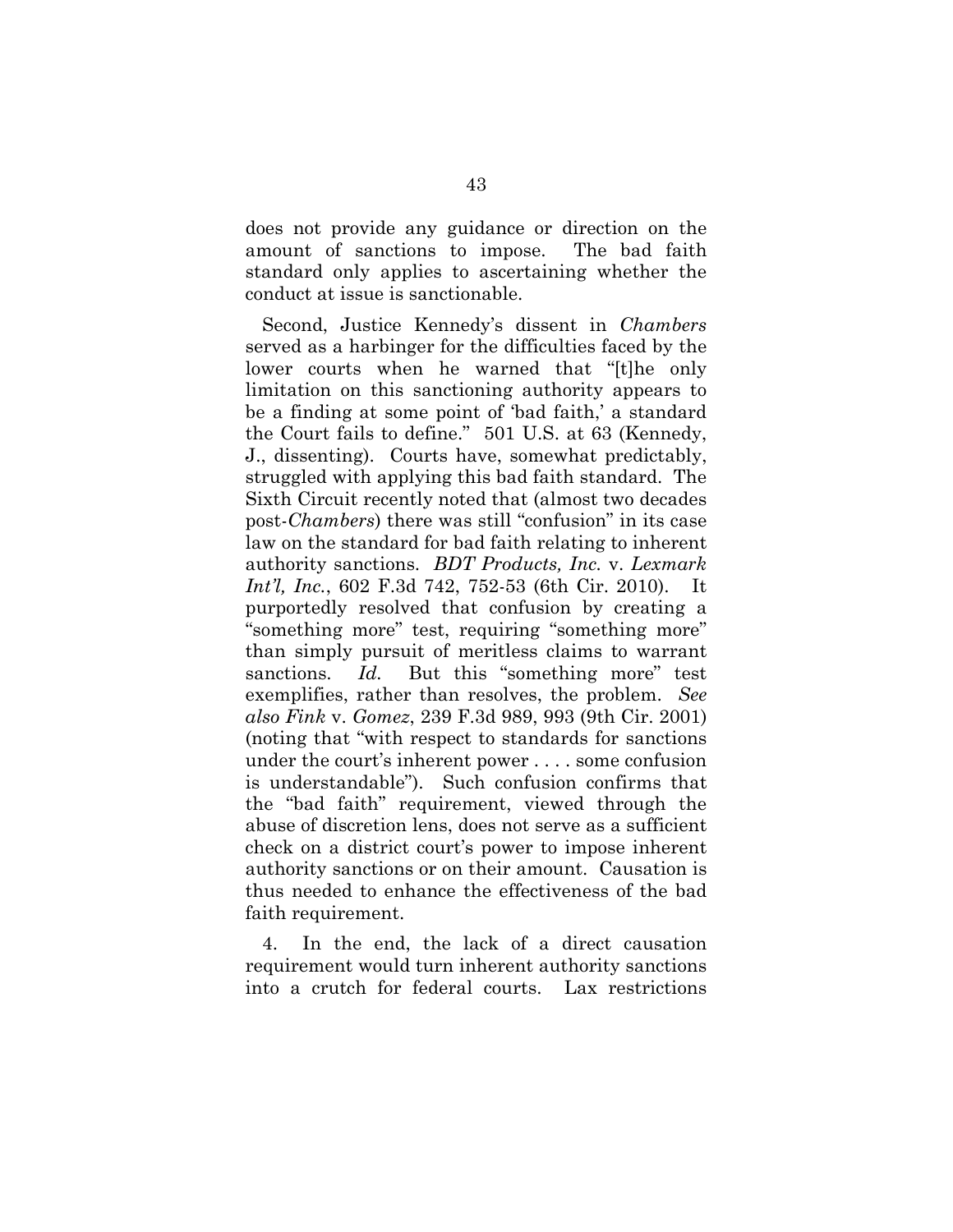create incentives for courts to evade the strictures of the other, more specific sanctioning regimes, with confusion currently punctuating the circuits on this point. *Compare First Bank* v. *Hartford Underwriters Ins. Co.*, 307 F.3d 501, 513 (6th Cir. 2002) ("We do not interpret *Chambers* to require the district court, in every instance, to exhaust consideration of sanctions under other relevant rules and/or statutes.") *with Montrose Med. Group Participating Sav. Plan* v. *Bulger*, 243 F.3d 773, 785 (3d Cir. 2001) (reversing sanctions under inherent powers because the district court did not consider whether any rule or statute covered the conduct); *ClearValue, Inc.* v. *Pearl River Polymers, Inc.*, 560 F.3d 1291, 1309 (Fed. Cir. 2009) (holding that it was abuse of discretion to sanction discovery violation under inherent powers because "[d]iscovery violations are appropriately addressed through the application of Rule 37").

If there is no limit on fees imposed under inherent powers, courts operating under a deferential standard of review are free to invoke their inherent powers to avoid the requirements of other regimes and insulate their awards from realistic scrutiny. As with the district court in *Aleo*, 681 F.3d at 307, inherent authority then serves as a reservoir of power when applying the rules or statutes proves difficult or inconvenient. Forcing courts to apply direct causation, however, will require them to appropriately tailor their sanctions when using their inherent powers (consistent with the mandates under the other sanctioning regimes).

As this Court underscored in *Bloom*, 391 U.S. at 208, genuine respect for courts "will be engendered, not by the fear of unlimited authority, but by the firm administration of the law through those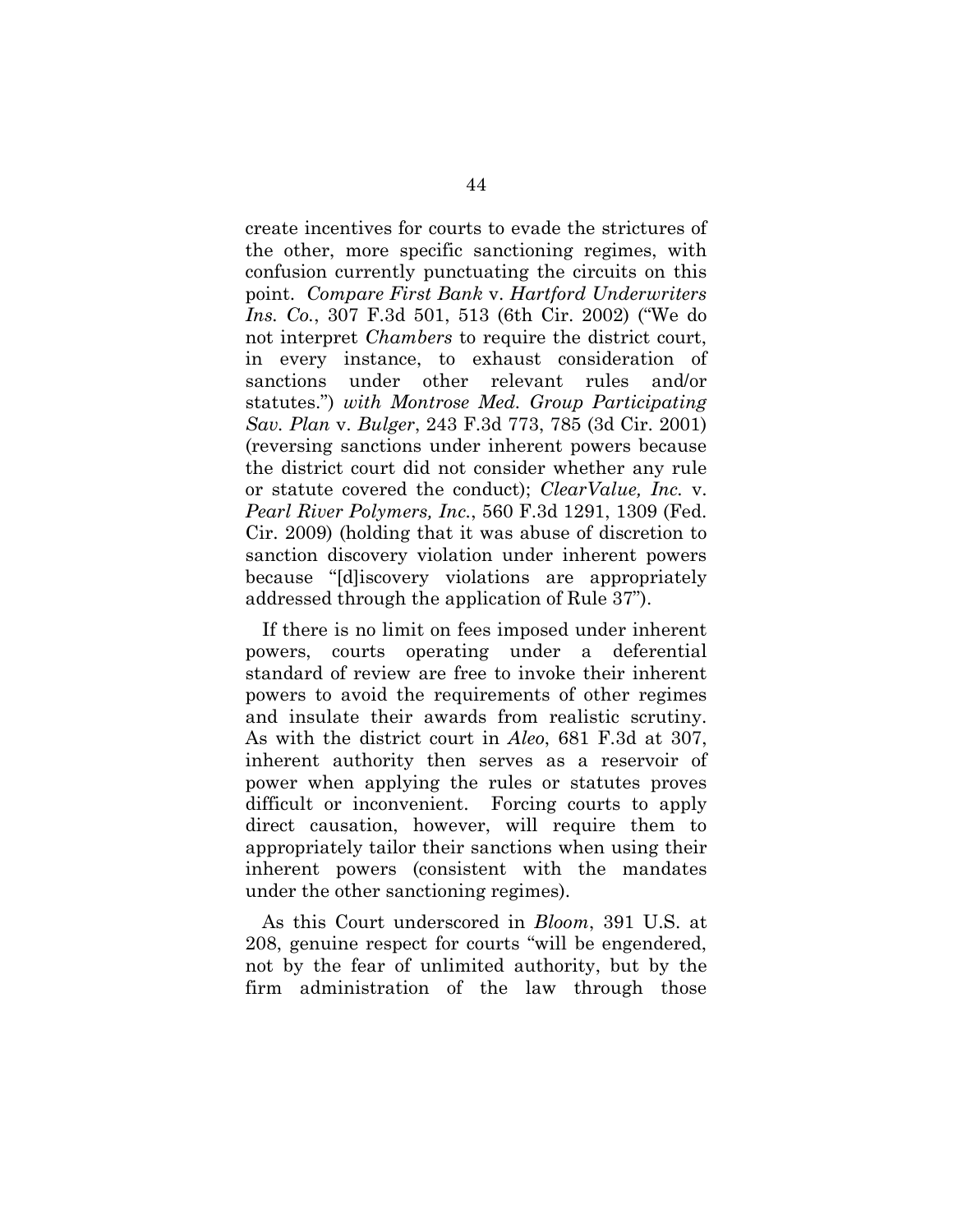institutionalized procedures which have been worked out over the centuries." *Bloom* further explained that when a contempt charge was serious, "considerations of efficiency must give way to the more fundamental interest of ensuring the evenhanded exercise of judicial power." *Id*. at 209.

Those admonitions certainly ring true for attorney's fees sanctions under inherent authority as well. A causation requirement helps ensure that inherent authority sanctions are exercised with "restraint and discretion," *Roadway Express*, 447 U.S. at 764, and do not become a "roving authority" to award any amount of fees that the district court desires, *Alyeska*, 421 U.S. at 260.

#### **CONCLUSION**

For all of the foregoing reasons, Petitioner respectfully requests that the Court reverse the Ninth Circuit, vacate the award of attorney's fees, and remand with instructions to apply a direct causation standard for inherent authority sanctions as set forth in this Court's opinion.

Dated: November 14, 2016

Respectfully submitted,

Pierre H. Bergeron\* Gonzalo C. Martinez Lauren S. Kuley Colter L. Paulson SQUIRE PATTON BOGGS (US) LLP 2550 M Street, NW Washington, D.C. 20037 (202) 457-6000 pierre.bergeron@squirepb.com